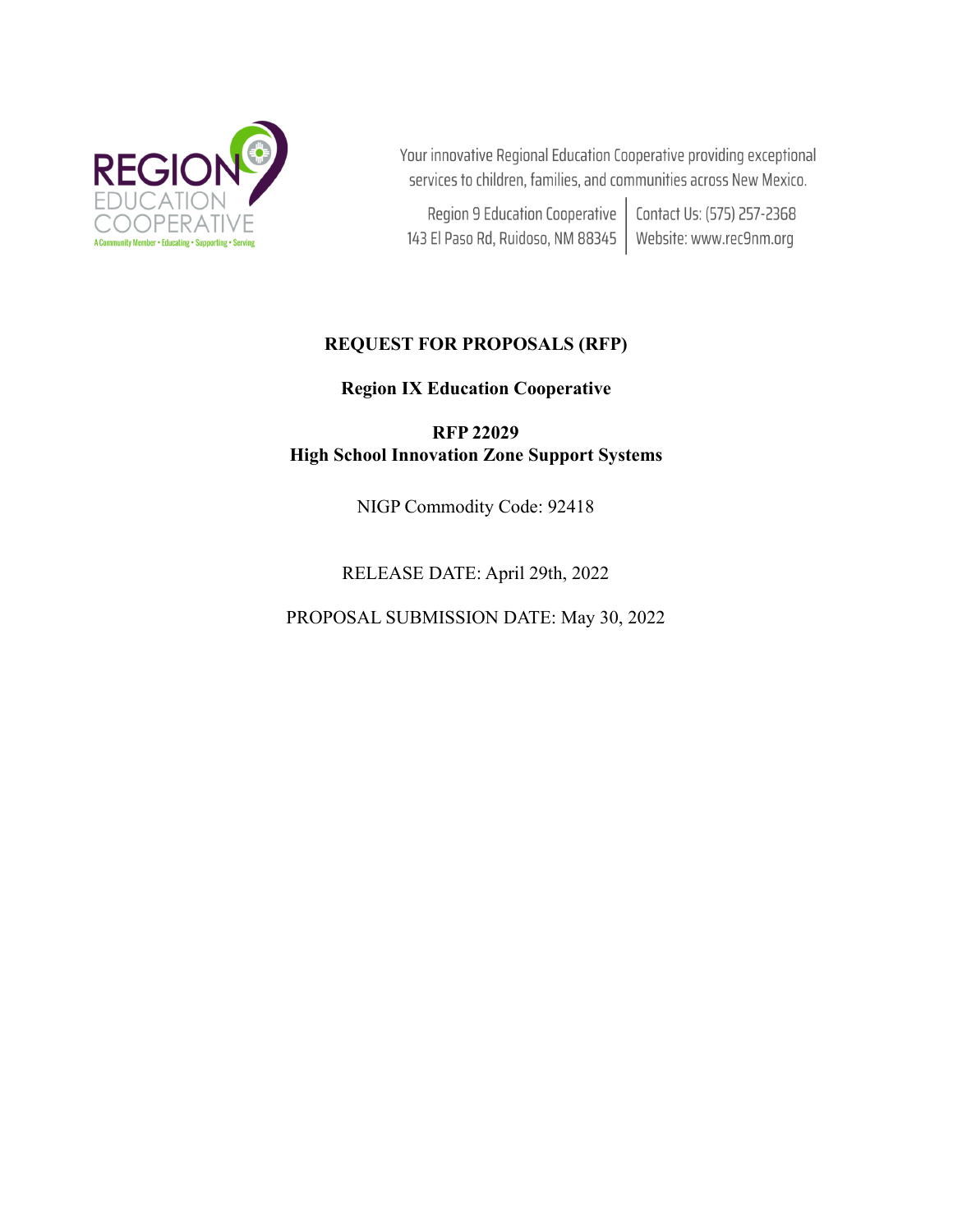| <b>INTRODUCTION</b>                                | $\overline{\mathbf{4}}$ |
|----------------------------------------------------|-------------------------|
| PURPOSE OF THIS REQUEST FOR PROPOSALS              | $\overline{4}$          |
| <b>SCOPE OF WORK</b>                               | $\overline{4}$          |
| PROCUREMENT AND CONTRACT CONTACT                   | 10                      |
| DEFINITION OF TERMINOLOGY                          | 12                      |
| <b>ELIGIBLE APPLICANTS</b>                         | 14                      |
| <b>CONDITIONS GOVERNING THE PROCUREMENT</b>        | 14                      |
| <b>SEQUENCE OF EVENTS</b>                          | 14                      |
| <b>EXPLANATION OF EVENTS</b>                       | 15                      |
| <b>GENERAL REQUIREMENTS</b>                        | 18                      |
| ACCEPTANCE OF CONDITIONS GOVERNING THE PROCUREMENT | 18                      |
| <b>INCURRING COST</b>                              | 18                      |
| PRIME CONTRACTOR RESPONSIBILITY                    | 18                      |
| SUBCONTRACTORS/CONSENT                             | 19                      |
| <b>AMENDED PROPOSALS</b>                           | 19                      |
| OFFEROR'S RIGHTS TO WITHDRAW PROPOSAL              | 19                      |
| PROPOSAL OFFER FIRM                                | 19                      |
| DISCLOSURE OF PROPOSAL CONTENTS                    | 19                      |
| <b>NO OBLIGATION</b>                               | 20                      |
| <b>TERMINATION OF RFP</b>                          | 20                      |
| <b>SUFFICIENT APPROPRIATION</b>                    | 20                      |
| <b>LEGAL REVIEW</b>                                | 20                      |
| <b>GOVERNING LAW</b>                               | 20                      |
| <b>BASIS FOR PROPOSAL</b>                          | 21                      |
| <b>CONTRACT TERMS AND CONDITIONS</b>               | 21                      |
| <b>CONTRACT DEVIATIONS</b>                         | 21                      |
| OFFEROR QUALIFICATIONS                             | 22                      |
| RIGHT TO WAIVE MINOR IRREGULARITIES                | 22                      |
| CHANGE IN CONTRACTOR REPRESENTATIVES               | 22                      |
| <b>NOTICE OF PENALTIES</b>                         | 22                      |
| <b>AGENCY RIGHTS</b>                               | 22                      |
| <b>RIGHT TO PUBLISH</b>                            | 22                      |
| <b>OWNERSHIP OF PROPOSALS</b>                      | 22                      |
| <b>CONFIDENTIALITY</b>                             | 23                      |
| ELECTRONIC MAIL ADDRESS REQUIRED                   | 23                      |
| USE OF ELECTRONIC VERSIONS OF THIS RFP             | 23                      |
| NEW MEXICO EMPLOYEES HEALTH COVERAGE - Appendix A  | 23                      |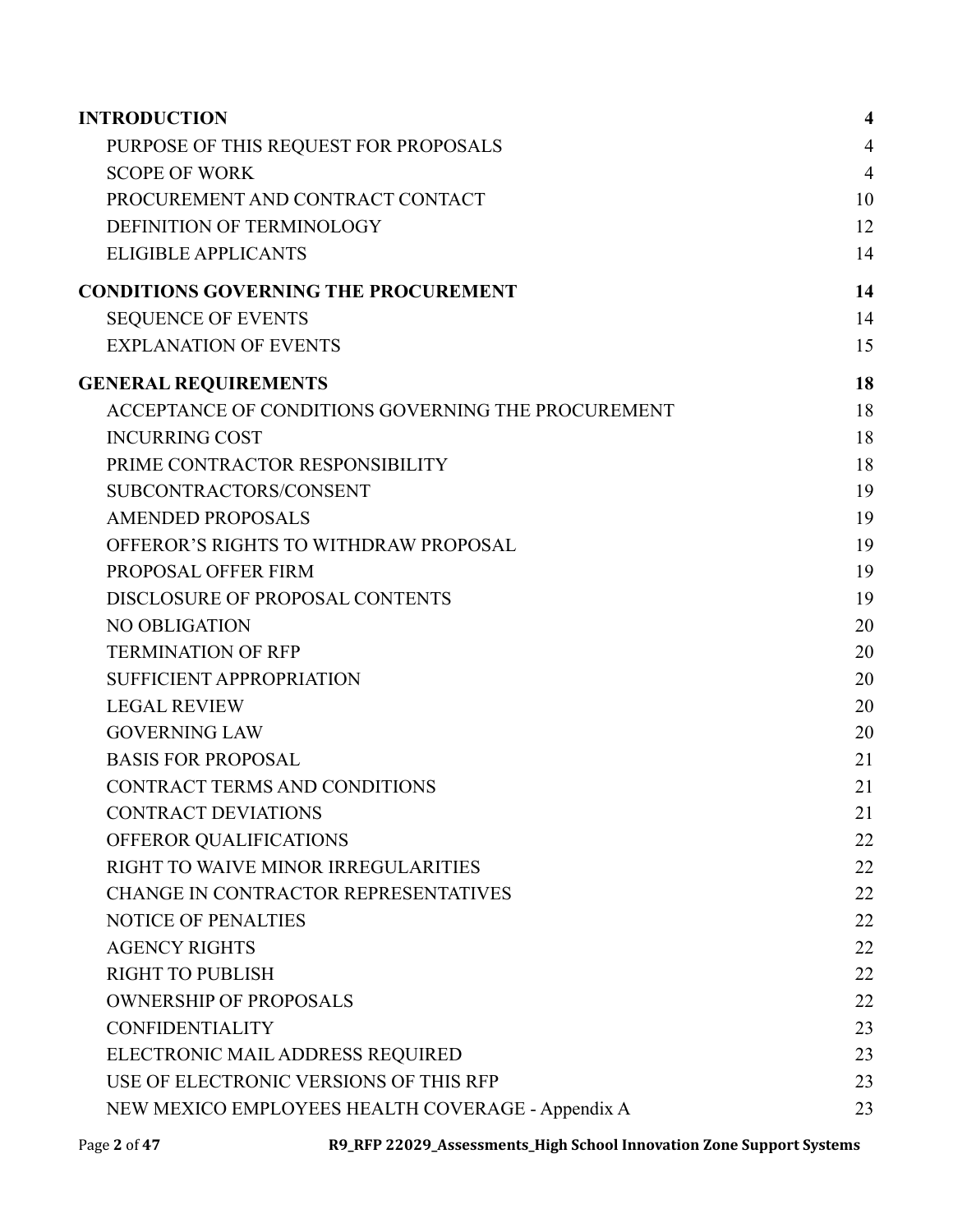| CAMPAIGN CONTRIBUTION DISCLOSURE FORM-Appendix B     | 24 |
|------------------------------------------------------|----|
| <b>CONFLICT OF INTEREST - Appendix C</b>             | 24 |
| DEBARMENT/SUSPENSION CERTIFICATION FORM - Appendix D | 24 |
| <b>RESPONSE FORMAT AND ORGANIZATION</b>              | 26 |
| <b>NUMBER OF RESPONSES</b>                           | 26 |
| <b>METHOD OF SUBMISSION</b>                          | 26 |
| <b>SUBMISSION FORMAT</b>                             | 26 |
| <b>TECHNICAL ISSUES</b>                              | 26 |
| PROPOSAL FORMAT                                      | 26 |
| <b>RESPONSE ORGANIZATION</b>                         | 26 |
| <b>EVALUATION</b>                                    | 29 |
| <b>ADMINISTRATIVE REQUIREMENTS</b>                   | 29 |
| <b>APPENDIX A</b>                                    | 31 |
| <b>APPENDIX B</b>                                    | 32 |
| <b>APPENDIX C</b>                                    | 35 |
| <b>APPENDIX D</b>                                    | 37 |
| <b>APPENDIX E</b>                                    | 38 |
| <b>APPENDIX F</b>                                    | 39 |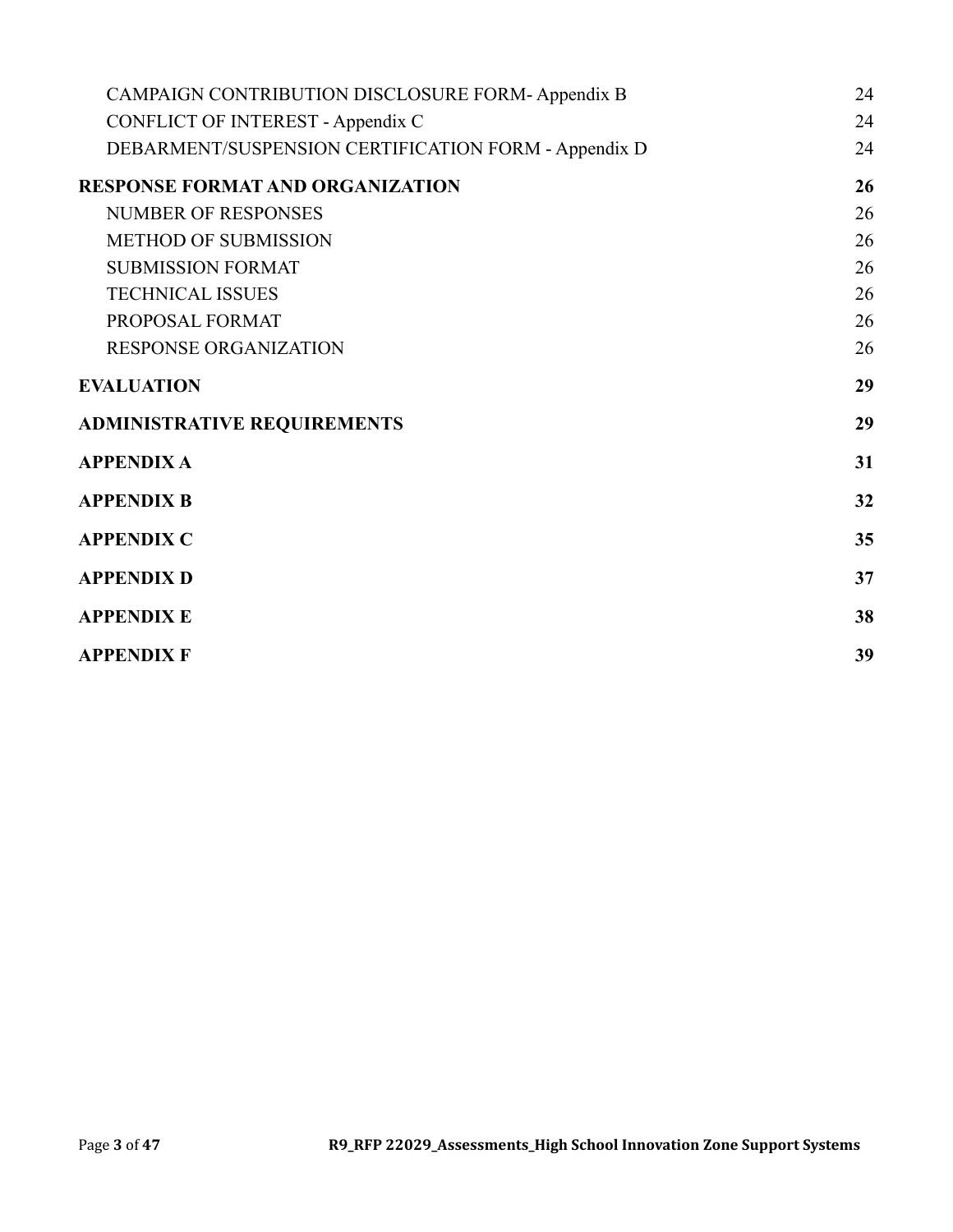## <span id="page-3-0"></span>**i. INTRODUCTION**

## *A. PURPOSE OF THIS REQUEST FOR PROPOSALS*

<span id="page-3-1"></span>Region IX Education Cooperative (REC IX) on behalf of the New Mexico Public Education Department seeks to support tribal nations, communities, districts, and schools by holistically transforming, or reimagining high schools to become places that prepare students to feel successful, secure in who they are, and ready for whatever path they choose in order to increase the well-being of students and their communities. To set in motion a system-wide transformation, PED challenges districts and schools to reimagine and replace prior traditional models. Such transformation requires a multifaceted set of actions (e.g., cultivating community vision for education, enhancing and reshaping policies, braiding funding streams, redistributing resources) that will need to be integrated.

Specifically, PED will identify 12 local education agencies (LEAs) as high school transformation innovation zones. The 12 LEAs will be provided with intensive professional development, guidance, and technical assistance on leveraging both promising practices from New Mexico and learnings from research and efforts from within and outside of New Mexico. These could include: braiding federal, state, and philanthropic funding to sustain efforts; pathway design institutes; coaching for district and school site leaders; professional development for teachers; and summer workshops.

This RFP aims to acquire multifaceted services to support these identified innovation zones with the implementation and or sustainability of transformational systems to reshape experiences for students, families, and community stakeholders, resulting in a wholistic transformation of high schools.

All information regarding this RFP can be found at [www.rec9nm.org/Employment\\_Opportunities](http://www.rec9nm.org/Employment_Opportunities) under the Requests for Proposals section.

## <span id="page-3-2"></span>*B. SCOPE OF WORK*

The Scope of Work includes the following activities and deliverables:

NOTE: Offeror is not required to respond to all projects listed; rather the offeror should submit proposals to those projects they are most qualified to provide services. There are three projects listed in this RFP: *Project A, Project B, and Project C.*

| The offeror will facilitate the following infrastructure of supports within each innovation zone: |                                                    |  |  |
|---------------------------------------------------------------------------------------------------|----------------------------------------------------|--|--|
| <b>Identified Site-based</b>                                                                      | <b>Core Elements for Each Innovation Zone Site</b> |  |  |
| <b>High School Systems</b>                                                                        |                                                    |  |  |
| to Support                                                                                        | Each Innovation Zone Site will                     |  |  |
| <b>Transformation</b>                                                                             |                                                    |  |  |

### **Project A: SUPPORT SYTEMS FOR SECONDARY INNOVATION ZONES**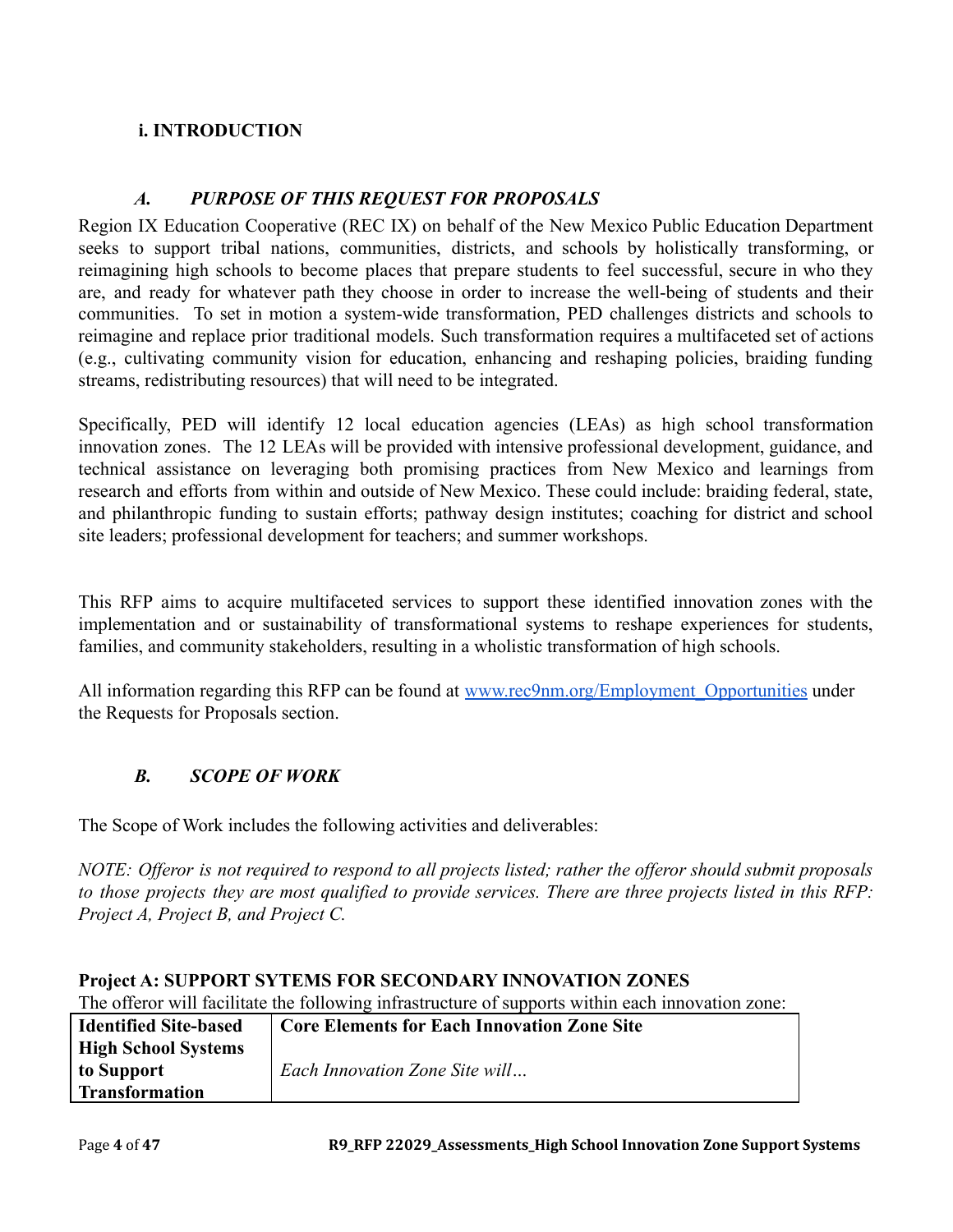| A.1) Leadership and           | Support the site principal in developing a six-member leadership          |
|-------------------------------|---------------------------------------------------------------------------|
| <b>Pathway Teams:</b>         | and pathway team. The team should be comprised of:                        |
| Establishment of a            | a school counselor.                                                       |
| district leadership team      | a teacher.<br>$\bullet$                                                   |
| and a school-based            | a local business representative.                                          |
| pathways team to              | a higher education representative.                                        |
| support the site              | a parent or guardian.                                                     |
| principal, guide              | a student.                                                                |
| comprehensive college         |                                                                           |
| and career pathways           |                                                                           |
| planning,                     |                                                                           |
| implementation,               |                                                                           |
| improvement, and              |                                                                           |
| sustainability                |                                                                           |
| A.2) Alignment of             | Align (or develop) a graduate profile process to identify attributes,     |
| <b>CTE</b> with Core          | skills, and knowledge for student success and career readiness and        |
| <b>Academics: Alignment</b>   | to ensure equitable access and outcomes.                                  |
| of CTE with core              | assist in developing competency-based approaches in                       |
| academics so that             | instruction and grading.                                                  |
| curriculum and                |                                                                           |
| instruction are               |                                                                           |
| simultaneously rigorous       |                                                                           |
| and relevant.                 |                                                                           |
|                               |                                                                           |
|                               |                                                                           |
| A.3) Work-ased and            |                                                                           |
| <b>Experiential Learning:</b> | Identify and develop a suite of project-based approaches within           |
| Connection of                 | course sequences that are virtual and include one or more                 |
| instruction with a            | $internship(s)$ .<br>$\bullet$                                            |
| continuum of                  | mentoring.<br>$\bullet$                                                   |
| work-based and                | job shadowing, are school-based. (school-based job                        |
| experiential learning         | shadowing?)                                                               |
| A.4) Capstone Course          | Implement a capstone course as a holistic assessment of skills,           |
|                               | attributes, and knowledge.                                                |
| A.5) Post-secondary           | Offer dual credit opportunities focused on core academics and             |
| <b>Alignment / Dual</b>       | technical education, including supporting blended advising.               |
| <b>Enrollment Alignment</b>   |                                                                           |
| with two- and four-year       |                                                                           |
| post-secondary                |                                                                           |
| education to support and      |                                                                           |
| incentivize opportunities     |                                                                           |
| for students to earn a        |                                                                           |
| post-secondary                |                                                                           |
| credential.                   |                                                                           |
| A.6) Robust                   | Implement a learning environment that includes                            |
| <b>Personalized Supports:</b> | personalized supports.                                                    |
| Equity-focused                | social emotional learning.<br>college and career counseling and planning. |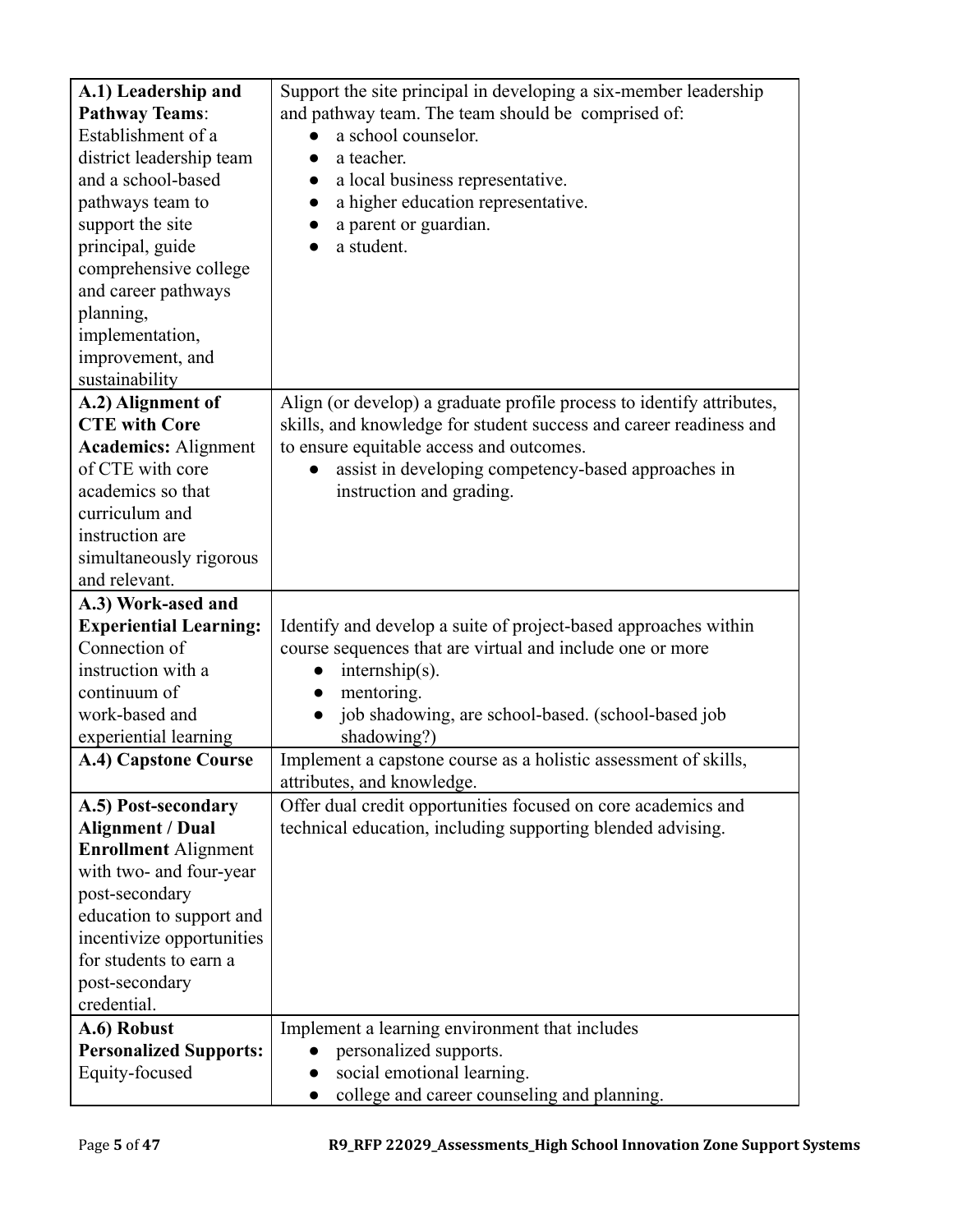| participation,<br>completion | early and ongoing outreach and communication.<br>outcome measures to support culturally- and<br>linguistically-responsive college and career pathway<br>strategies. |  |
|------------------------------|---------------------------------------------------------------------------------------------------------------------------------------------------------------------|--|
| A.7) Evaluation and          | Develop an evaluation approach and commit to collecting,                                                                                                            |  |
| Continuous                   | analyzing, and reporting data on agreed-upon metrics to assess                                                                                                      |  |
| Improvement                  | progress and guide adaptation and continuous improvement.                                                                                                           |  |

# **Project B: STATEWIDE INFRASTRUCTURE SUPPORT FOR TRANSFORMATION**

The offeror will develop the following integrated infrastructures to support systemic change:

| <b>Supporting Unfractured</b>                                                                                                                                                                                                                                                                                                                                                                                                                                                                                                                                                                                                                                                                                                                                                                                                                                                                                                                                    | Minimum Extent of Scope                                                                                                                                                                                                                                                                                                                                                                                                                                                                                                                                                                                                                                                |
|------------------------------------------------------------------------------------------------------------------------------------------------------------------------------------------------------------------------------------------------------------------------------------------------------------------------------------------------------------------------------------------------------------------------------------------------------------------------------------------------------------------------------------------------------------------------------------------------------------------------------------------------------------------------------------------------------------------------------------------------------------------------------------------------------------------------------------------------------------------------------------------------------------------------------------------------------------------|------------------------------------------------------------------------------------------------------------------------------------------------------------------------------------------------------------------------------------------------------------------------------------------------------------------------------------------------------------------------------------------------------------------------------------------------------------------------------------------------------------------------------------------------------------------------------------------------------------------------------------------------------------------------|
| <b>B.1) Creation of a New Mexico Pathways Alliance:</b><br>Establish and coordinate an NM Pathways Alliance<br>composed of representatives of key state and tribal agencies,<br>secondary and post-secondary schools, employers, parents<br>and guardians, and non-profit organizations to support<br>community engagement, public will building, alignment of<br>efforts, and advocacy for policy change.                                                                                                                                                                                                                                                                                                                                                                                                                                                                                                                                                       | 1. Identify at least 20<br>confirmed members of NM<br>Pathways Alliance.<br>Facilitate eightmeetings of<br>2.<br>NM Pathways Alliance.<br>Development of an NM<br>3.<br>Pathways Alliance work<br>plan.                                                                                                                                                                                                                                                                                                                                                                                                                                                                |
| B.2) Creation of a State P-20 Alignment Team: Establish<br>and coordinate a P-20 Alignment Team composed of PED,<br>Higher Education Department, Department of Workforce<br>Solutions, and tribal education and workforce development<br>leaders to support program coordination, troubleshooting,<br>data collection, and communications. This team will<br>coordinate all components of comprehensive pathways at the<br>tribal and state levels to present one consistent voice and<br>expectation for districts and schools. This includes working<br>toward the alignment of dual credit courses between college<br>campuses and high schools.<br>Additionally, the P-20 Alignment Team will serve to<br>identify systemic barriers to student participation in college<br>and career pathways programs, including school recruitment<br>strategies, and advise the refinement or creation of<br>best-practices guides and standards to be enforced by PED. | Identify up to 20 confirmed<br>1.<br>members of P-20<br>Alignment Team produced.<br>2. Facilitate 12 meetings of<br>P-20 Alignment Team.<br>Development of P-20<br>3.<br>Alignment Teamwork plan.<br>Development of an<br>4.<br>executive report detailing<br>systemic barriers to student<br>participation in college and<br>career pathways programs,<br>including school<br>recruitment strategies, and<br>providing<br>recommendations,<br>including regarding the<br>refinement or creation of<br>best-practices guides and<br>standards to be enforced by<br>PED and how to better<br>align dual credit courses<br>between college campuses<br>and high schools. |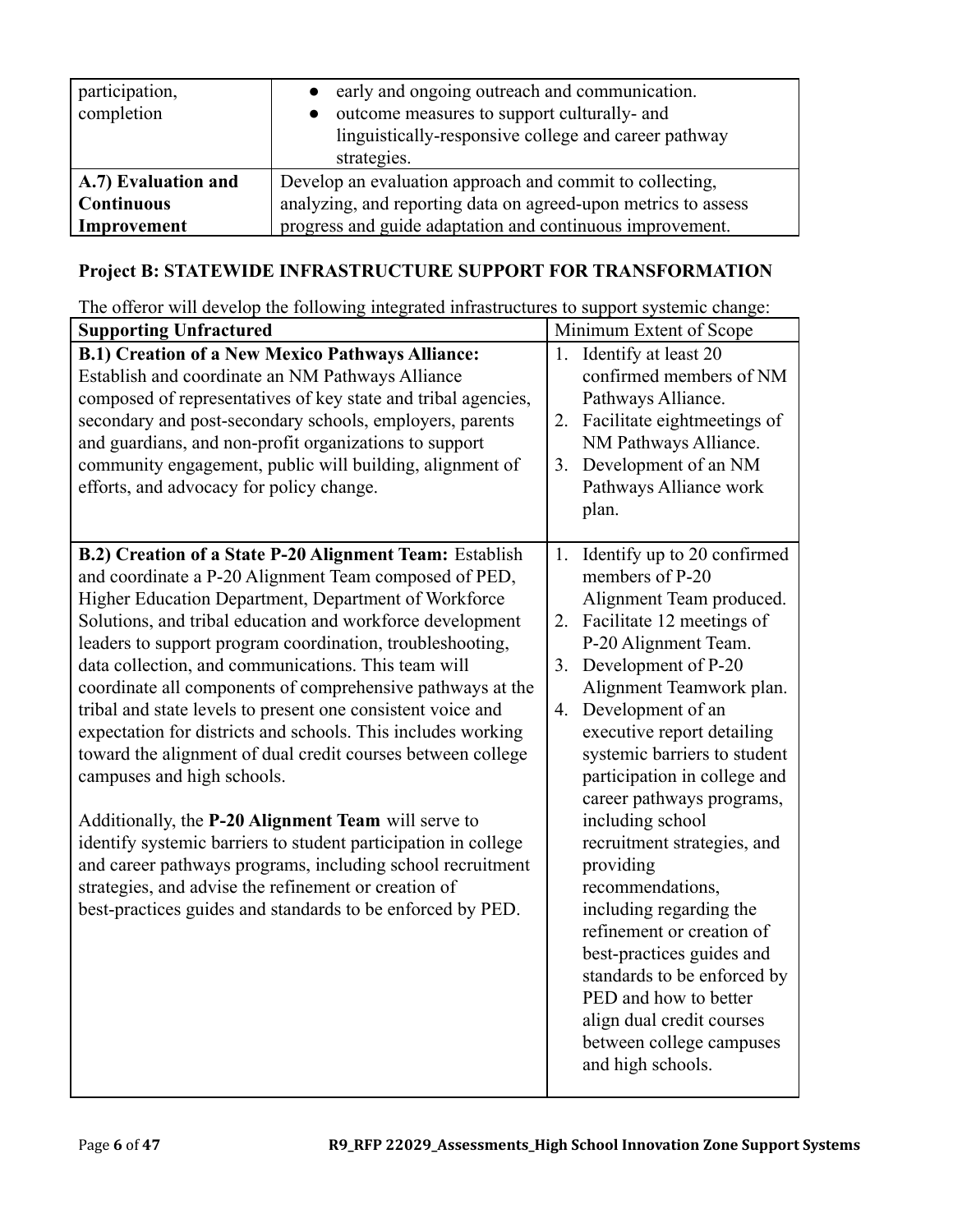| B.3) New Mexico Youth Council: Establish an NM Youth<br>Council to play an integral role in planning, developing, and<br>implementing recommendations that shape innovative work-<br>and community-based experiences and opportunities to serve<br>high school students better.                                                                                                                                                                                                                                                                                                                                                                                               | 2.<br>3. | 1. Identify 15-20 high<br>school-age youth from<br>across the state.<br>Facilitate eight meetings of<br>NM Youth Council.<br>Develop an NM Youth<br>Council summary report<br>with recommendations for<br>PED and Pathways<br>Alliance for consideration.                                                                                                                                                                                                                 |
|-------------------------------------------------------------------------------------------------------------------------------------------------------------------------------------------------------------------------------------------------------------------------------------------------------------------------------------------------------------------------------------------------------------------------------------------------------------------------------------------------------------------------------------------------------------------------------------------------------------------------------------------------------------------------------|----------|---------------------------------------------------------------------------------------------------------------------------------------------------------------------------------------------------------------------------------------------------------------------------------------------------------------------------------------------------------------------------------------------------------------------------------------------------------------------------|
| B.4) PED's 10-Year Plan: Creation of a 10-year plan to<br>scale comprehensive college and career pathways that<br>respects tribal and local context and leadership, including<br>identifying better ways to leverage and braid existing<br>funding streams.                                                                                                                                                                                                                                                                                                                                                                                                                   | 4.       | Facilitate six meetings to<br>support PED in creating a<br>10-year plan to scale<br>comprehensive college and<br>career pathways that<br>respects tribal and local<br>context and leadership.<br>5. Produce an executive<br>report detailing options to<br>sustainably finance<br>pathways transformation in<br>New Mexico, learning<br>from other places and<br>models, including<br>identifying better ways to<br>leverage and braid existing<br>funding streams.       |
| <b>B.5)</b> Leadership and Professional Development:<br>Implement statewide leadership and professional<br>development for school boards, superintendents, principals,<br>and teachers to support the development of a comprehensive<br>college and career pathways approach.<br>This could include providing guidance on definition of key<br>concepts, how to maximize budgets to support college and<br>career pathway opportunities, how to restructure school days<br>to meet students' college and experiential career needs, how<br>to leverage equity-focused data to improve student outcomes,<br>and how to use federal and other funding in a braided<br>approach. | 1.<br>2. | Develop a leadership and<br>professional development<br>series consisting of four<br>sessions for district or<br>school teams composed of<br>school board members,<br>superintendents, principals,<br>and teachers (60 total) to<br>develop shared knowledge<br>to support the<br>implementation of a<br>comprehensive college and<br>career pathways approach.<br>Track participation and<br>feedback and assess needs<br>for further professional<br>development areas. |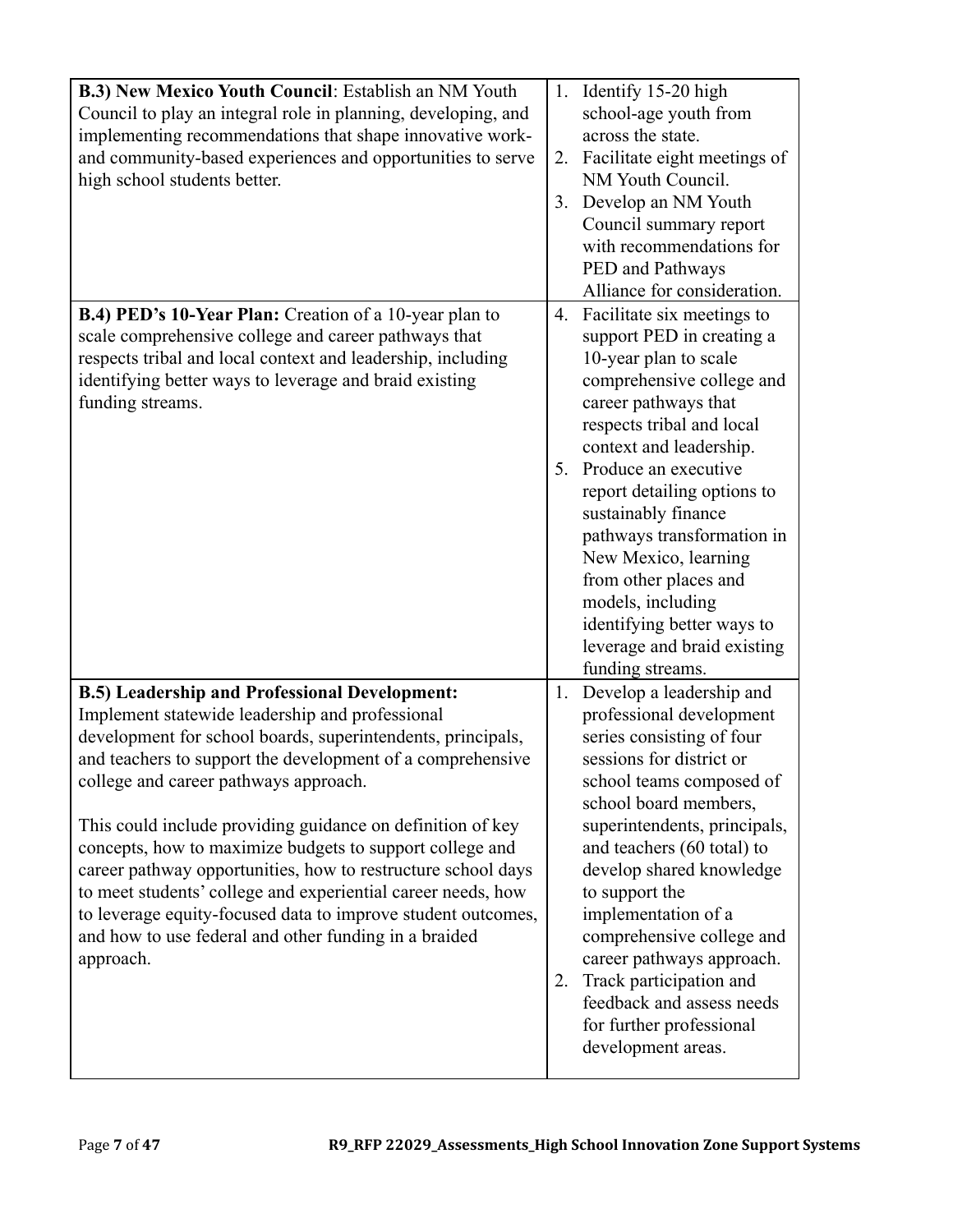| B.6) Work-based Learning Integration: Provide direct<br>support to districts, schools, and employers to integrate<br>Work-based Learning, including: determining readiness;<br>developing and implementing accountability systems;<br>establishing evaluation and reflection tools; creating support<br>structures for young people and mentors; employer<br>engagement; strengthening intersections between the<br>graduation pathways and alignment with Graduation<br>Capstone projects | 1 <sub>1</sub><br>3. | Hold four information or<br>"how to get started"<br>sessions on developing<br>work-based learning<br>programs.<br>2. Identify work-based<br>learning business and<br>community partners for<br>Innovation Zone schools.<br>Hold four regional<br>convenings with school<br>and district leaders and<br>employers to identify<br>barriers and opportunities<br>and strengthen<br>collaboration. |
|--------------------------------------------------------------------------------------------------------------------------------------------------------------------------------------------------------------------------------------------------------------------------------------------------------------------------------------------------------------------------------------------------------------------------------------------------------------------------------------------|----------------------|------------------------------------------------------------------------------------------------------------------------------------------------------------------------------------------------------------------------------------------------------------------------------------------------------------------------------------------------------------------------------------------------|
| B.7) Community of Practice: Establish and facilitate a<br>Community of Practice for each of the Innovation Zone sites,<br>to be accomplished through expanding an existing CoP such<br>as those currently focused on capstone projects. Leverage<br>existing and emerging work to enable districts and schools to<br>work together and encourage tribal and state support for true<br>high school transformation.                                                                          | 1.<br>2.             | Develop up to seven<br>different communities of<br>practice to address<br>infrastructure supports<br>needed for Part A.<br>Maintain and track CoP<br>progress and identify<br>high-utility strategies<br>unveiled by CoP<br>participants from<br>Innovation Zone sites to<br>include into a quarterly<br>CoP report.                                                                           |
| B.8) Public Will-building: Design and launch a public<br>will-building campaign to amplify local, parent, and youth<br>voices and aspirations and generate wide-spread, long-term<br>support for a comprehensive college and career pathways<br>approach.<br>Include co-designed messaging guides that describe a vision<br>that reflects authentic community voice, vision- and<br>asset-based approach that also honors where schools are now.                                           | 3.<br>4.             | Develop a public<br>will-building campaign<br>designed and implemented<br>based on extensive<br>stakeholder engagement.<br>Produce messaging guides<br>and disseminate created<br>communications resources<br>in collaboration with<br>stakeholders.                                                                                                                                           |

# **Project C: AGENCY PROGRAM MANGEMENT**

The undertaking of origination, facilitating, coordinating, and managing the various components will require the need for an agency and public-facing program manager with a proven track record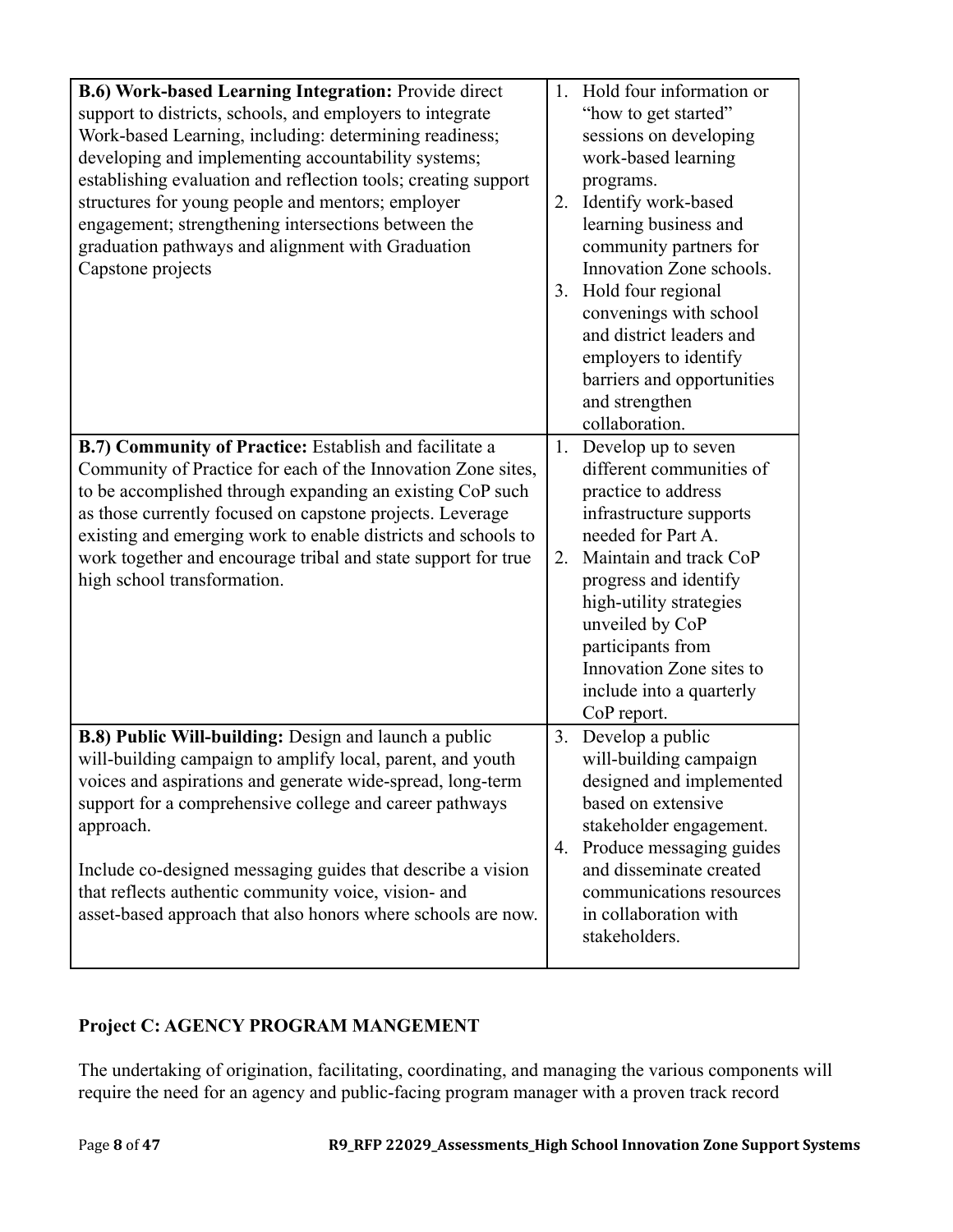(performance history?) of developing, scaling, and implementing large-scale programs from conception to sustainability.

The program manager will report to the Deputy Secretary of Teaching, Learning, Assessment, and Policy and will serve as an extension of the agency's internal capacity **to ensure all actions in Projects A and B.**

The program manager will have five major streams of work:

- I. Policy Development
	- a. Developing the broader statewide policy, programming, and infrastructure for establishing the 12 innovation zones.
	- b. Attend and assist up to 24 program meetings with the NM Pathways Alliance, the P-20 Alignment Team, and the Youth Pathways Council.
	- c. Work with PED policy team to identify changes in current state policy that can be expanded or revised to remove barriers to innovation, draft policy new recommendations, and suggest revisions to existing policy.
	- d. Develop a legislative policy agenda for the 2023 legislative session to support, scale, and sustain the comprehensive approach, including coordinating and providing presentations to the Legislative Finance Committee and Legilsative Educaiton Study Committee.
		- i. One business engagement strategy designed and implemented, leveraging the PED business advisory council.
		- ii. One policy platform and legislative agenda developed.
		- iii. Support with five meetings with legislators and legislative staff.
		- iv. Two PowerPoint presentations developed for NM PED and stakeholders to use in making presentations to the LFC and LESC.
- II. Data Portal Development Oversight
	- a. Work with PED's Information Technology and Research, Evaluation, and Accountability bureaus to guide the development of a data portal that aims to serve as an evidence base or repository for innovative approaches; work with project partners, stakeholders, and PED bureaus to identify data to be collected.
	- b. Facilitate facets of data collection and public dissemination of findings at state and local levels to understand the electiveness of programs and whether they are meeting their equity goals.
	- c. Ensure the portal features includes a dashboard for educators, parents, community, and business stakeholders regarding local and statewide reports.
	- d. Align the work to Part A; seven for each Innovation Zone site.
- III. Development of an Adaptable Graduate Profile Oversight**:**
	- a. Work with PED partners to leverage existing and/or develop resources and communications for a state-level graduate profile, which local districts and schools can adapt to be culturally and linguistically appropriate to fit their circumstances.
- IV. Communications Management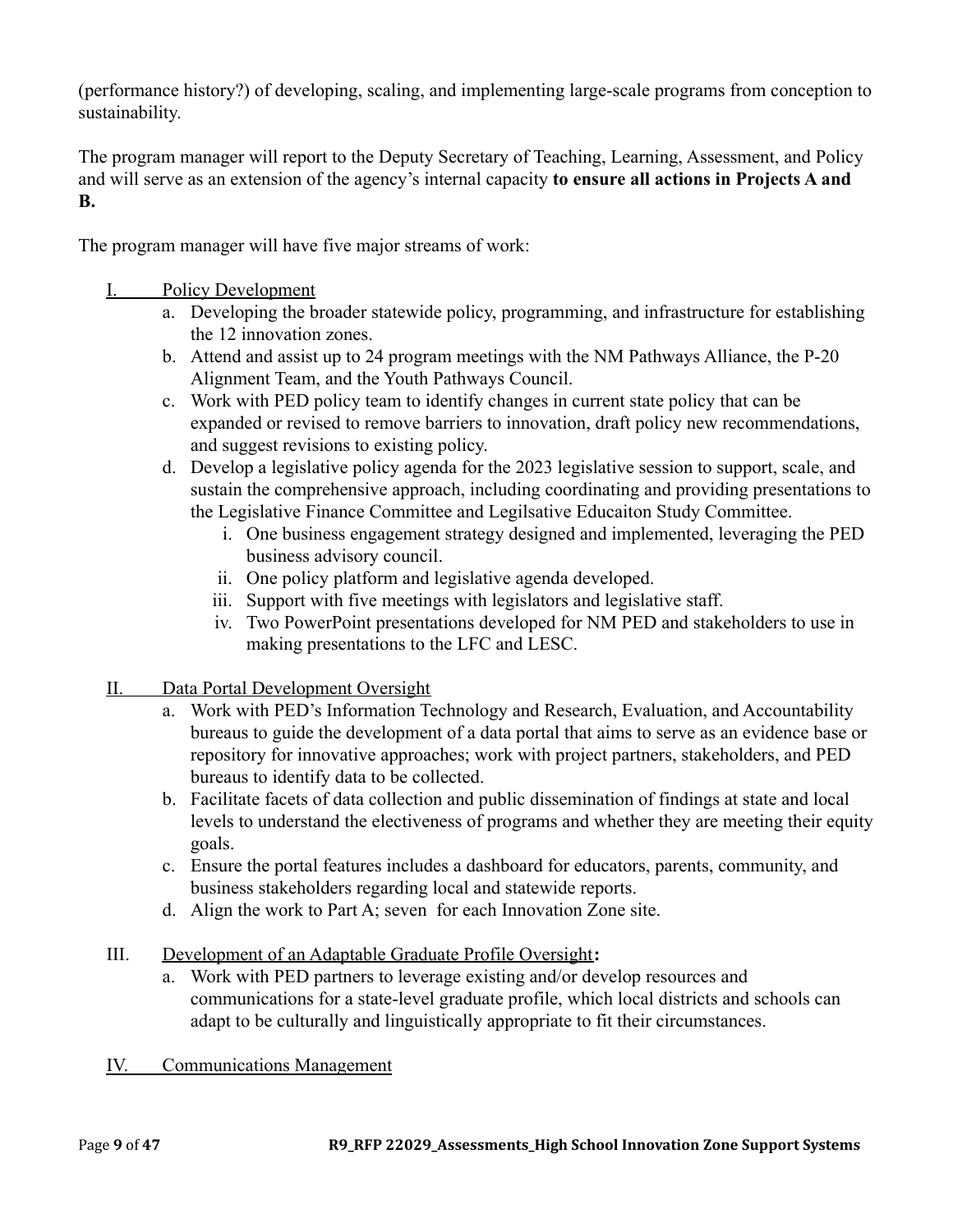- a. Coordinate monthly meetings with all contractors awarded from this RFP; scope of work is awarded to more than one contractor.
- b. Provide bi-weekly program updates to the Deputy Secretary of Teaching, Learning, Assessment, and Policy and serve as proxy for PED staff if agency members are unable to attend.
- c. Develop quarterly report for PED's Executive Cabinet and attend cabinet meetings as requested.
- d. Work across PED Divisions and Bureaus (e.g., Community Schools, College and Career Readiness, Language and Culture Division)
- e. Build rapport with education and business stakeholders at local, state, and national levels.

# <span id="page-9-0"></span>*C. PROCUREMENT AND CONTRACT CONTACT*

This RFP may result in contractual award(s) between the two parties (awarded Offeror and the Agency). This procurement may be used by other parties. The contract may be implemented for a term of one (1) year, and may be extended on an annual basis for up to three (3) years in one-year increments for a total of four (4) years, contingent upon sufficient funding and satisfactory work performance provided by the selected vendor.

In no case will the contract, including all renewals thereof, exceed a total of four (4) years in duration, as set forth in NMSA 1978, § 13-1-150. A contract awarded as a result of this RFP is contingent upon appropriation by the New Mexico Legislature or other funding sources for the period of this procurement, satisfactory contract compliance, and the Contractor's ability to successfully provide services. Should contract non-compliance be determined, the contract may be terminated or amended. A potential offeror or the offeror agrees to comply with state laws and rules pertaining to workers' compensation insurance coverage for its employees. If the offeror fails to comply with the Workers' Compensation Act and applicable rules when required to do so, the contract may be canceled effective immediately.

Region IX Education Cooperative will manage all aspects of procurement whose name, address, telephone number, and email address are listed below:

Procurement Coordinator: Name: Region IX Education Cooperative Arissa Klumker Address: 143 El Paso Rd., Ruidoso, NM 88345 Telephone: (575) 519-2001 Fax: (575) 257-2141 Email: [arissa.klumker@regionix.org](mailto:arissa.klumker@regionix.org)

**Any inquiries or requests** regarding this procurement should be submitted, in writing, to the Region IX Education Cooperative, Procurement Coordinator listed above. Offerors may contact ONLY Region IX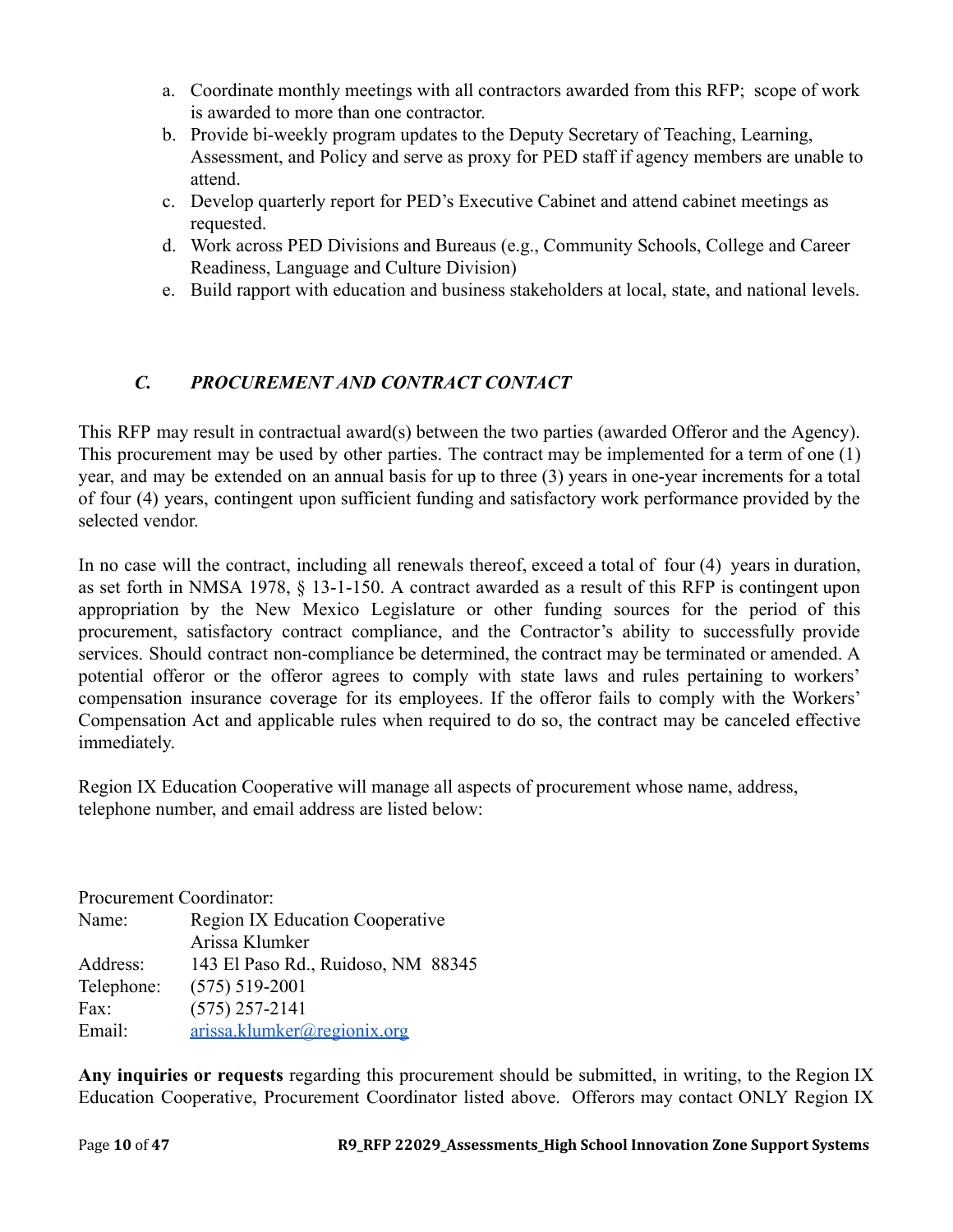Education Cooperative, Procurement Coordinator regarding this procurement. Other state employees or Evaluation Committee members do not have the authority to respond.

**Protests of the solicitation or award must be delivered by mail to the Region IX Protest Manager.** ONLY protests delivered directly to the Protest Manager in writing in the 15 calendar day protest period will be considered to have been submitted properly and in accordance with statute, rule and this Request for Proposals. Emailed protests will not be considered as properly submitted, nor will protests delivered to Region IX Education Cooperative, Procurement Coordinator be considered properly submitted.

Protest Manager: Name: Bryan Dooley Executive Director Region IX Education Cooperative Address: 143 El Paso Rd., Ruidoso, NM 88345 Telephone: (575) 257-2368 Fax: (575) 257-2141 Email: [bryan.dooley@regionix.org](mailto:gina.corliss@regionix.org)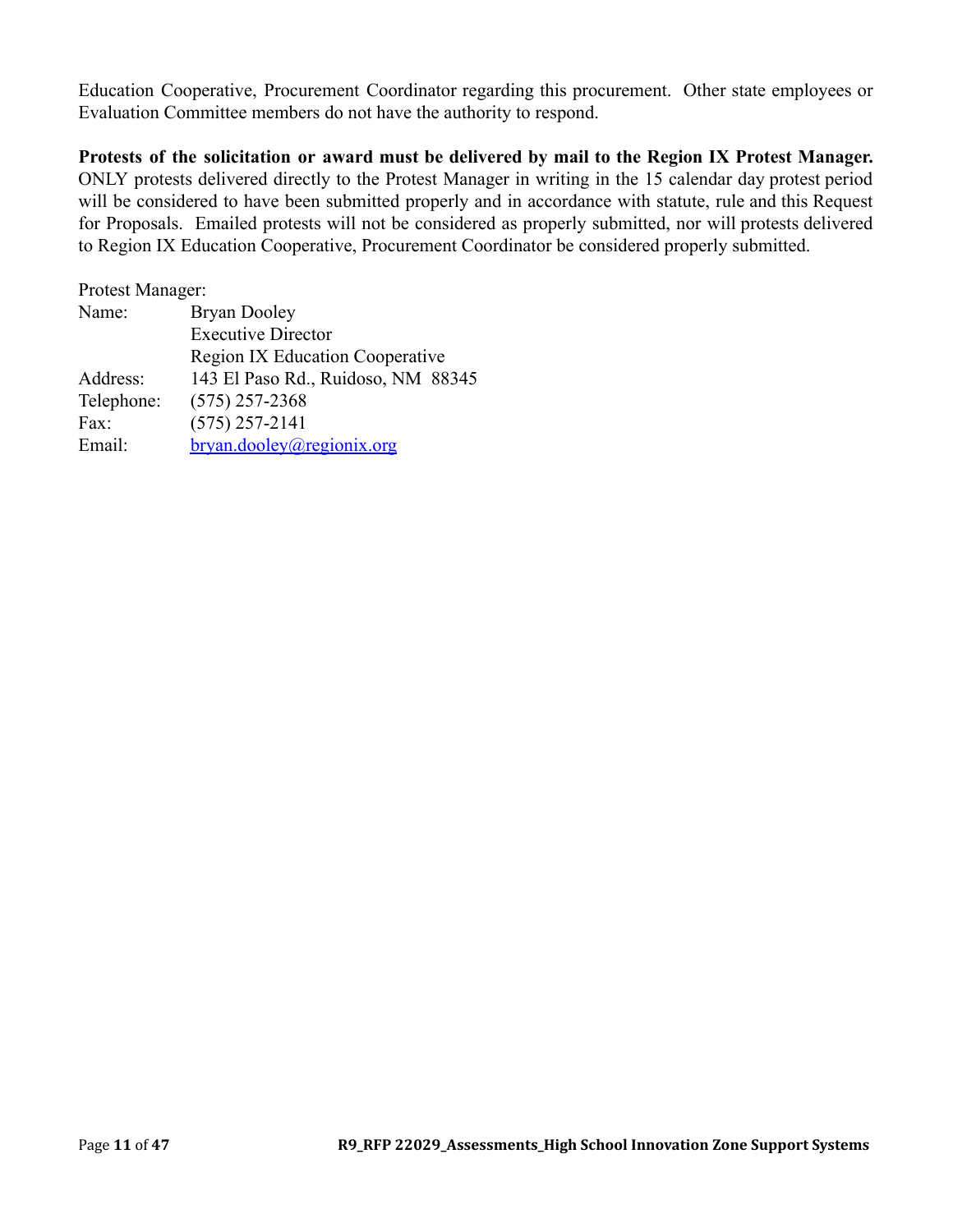## <span id="page-11-0"></span>*D. DEFINITION OF TERMINOLOGY*

This section contains definitions that are used throughout this procurement document, including appropriate abbreviations.

- 1. **"Agency"** is the issuing agency of procurement, contracts, purchase orders and all aspects associated with contract/procurement management. Agency shall be used, unless otherwise written specifically identifying the entity.
- 2. **"Close of Business"** means 5:00 PM Mountain Standard or Mountain Daylight Time, whichever is in effect on the date given.
- 3. **"Contract"** means any agreement for the procurement of items of tangible personal property, services or construction.
- 4. **"Contract Manager"** means the individual selected by the Agency to monitor and manage all aspects of the contract resulting from this RFP.
- 5. **"Contractor"** means any business having a contract with a state agency or local public body.
- 6. **"Deliverable"** means any measurable, tangible, verifiable outcome, result, or item that must be produced to complete a project or part of a project.
- 7. **"Department of Information Technology"** means the New Mexico Department of Information Technology which is responsible for operating the data center and all communications related items.
- 8. **"Desirable"** the terms "may," "can," "should," "preferably," or "prefers" identify a desirable or discretionary item or factor (as opposed to "mandatory").
- 9. **"Determination"** means the written documentation of a decision of a procurement manager including findings of fact supporting a decision. A determination becomes part of the procurement file to which it pertains.
- 10. **"DFA"** means the Department of Finance and Administration for the State of New Mexico.
- 11. **"DFA/CRB"** means the Contracts Review Board of the Department of Finance and Administration for the State of New Mexico.
- 12. **"Evaluation Committee"** means a body appointed by the Agency management to perform the evaluation of offeror proposals.
- 13. **"Evaluation Committee Report"** means a report prepared by the Procurement Manager and the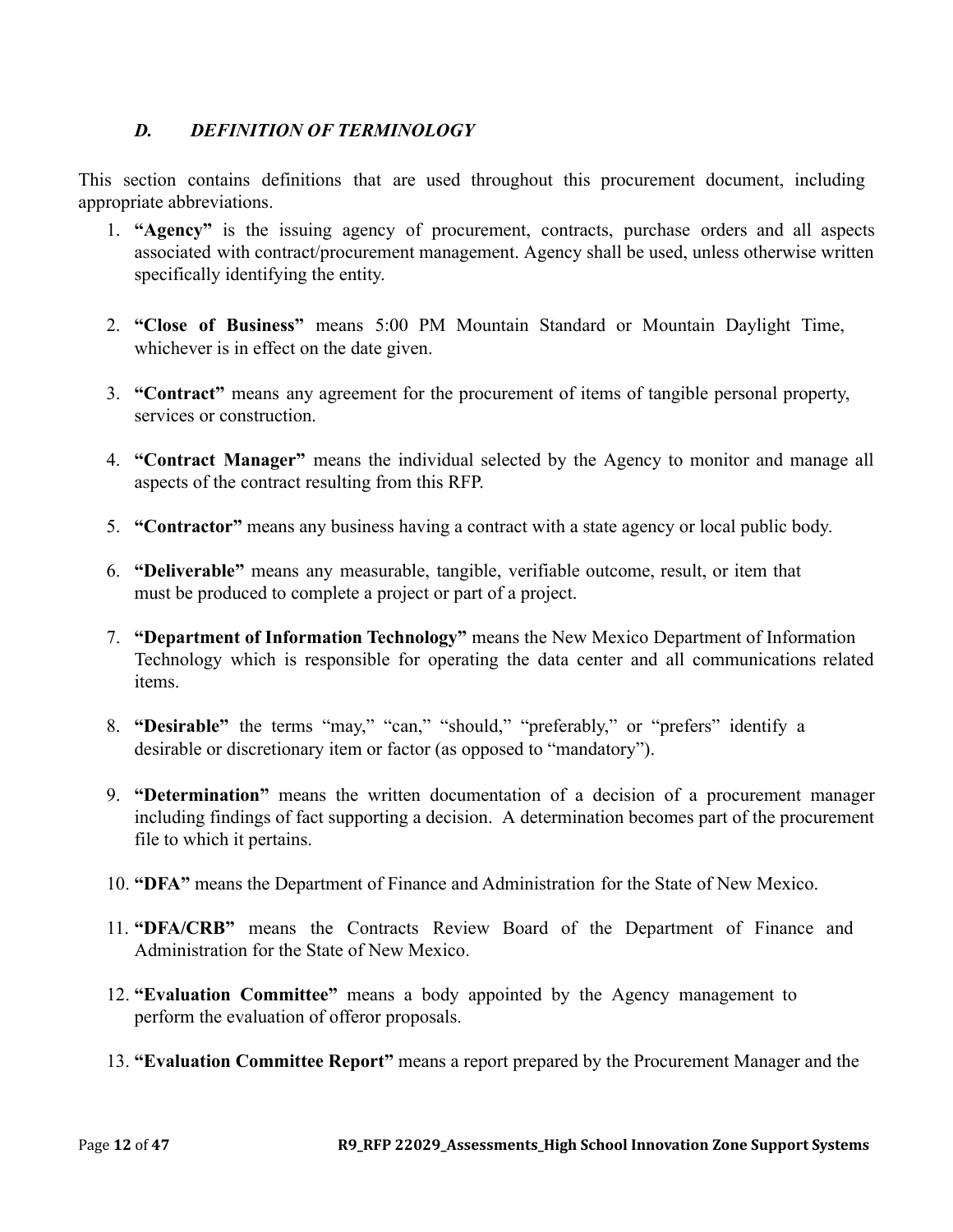- 14. Evaluation Committee for submission for contract award that contains all written determinations resulting from the conduct of a procurement requiring the evaluation of competitive sealed proposals.
- 15. **"Finalist"** is defined as an offeror who meets all the mandatory specifications of the Request for Proposal and whose score on evaluation factors is sufficiently high to qualify that offeror for further consideration by the Evaluation Committee.
- 16. "**Hourly Rate**" means the proposed fully loaded maximum hourly rates that include travel, per diem, fringe benefits and any overhead costs for contractor personnel, as well as subcontractor personnel if appropriate.
- 17. **"Mandatory"** The terms "must," "shall," "will," "is required," identify a mandatory item or factor (as opposed to "desirable"). Failure to meet a mandatory item or factor will result in the rejection of the offeror's proposal.
- 18. "**Minor Irregularities**" means anything in the proposal that does not affect the price, quality and/or quantity, or any other mandatory requirement.
- 19. **"New Mexico Employee"** means any resident of the State of New Mexico, performing the majority of their work within the State of New Mexico, for any employer regardless of the location of the employer's office or offices.
- 20. **"Offeror(s)"** is any person, corporation, or partnership who chooses to submit a proposal.
- 21. **"Procurement Manager"** means the person or designee authorized by the Agency to manage or administer a procurement requiring the evaluation of competitive proposals.
- 22. "**Project**" means a temporary process undertaken to solve a well-defined goal or objective with clearly defined start and end times, a set of clearly defined tasks, and a budget. The project terminates once the project scope is achieved and project acceptance is given by the project executive sponsor.
- 23. "**Redacted**" means a version/copy of the Offeror's proposal with the information considered proprietary or confidential (as defined by §§57-3A-1 to 57-3A-7, NMSA 1978 and NMAC 1.4.1.45 and summarized herein and outlined in Section II.C.8 of this RFP) blacked-out BUT NOT omitted or removed.
- 24. **"Request for Proposals"** or "RFP" means all documents, including those attached or incorporated by reference, used for soliciting proposals.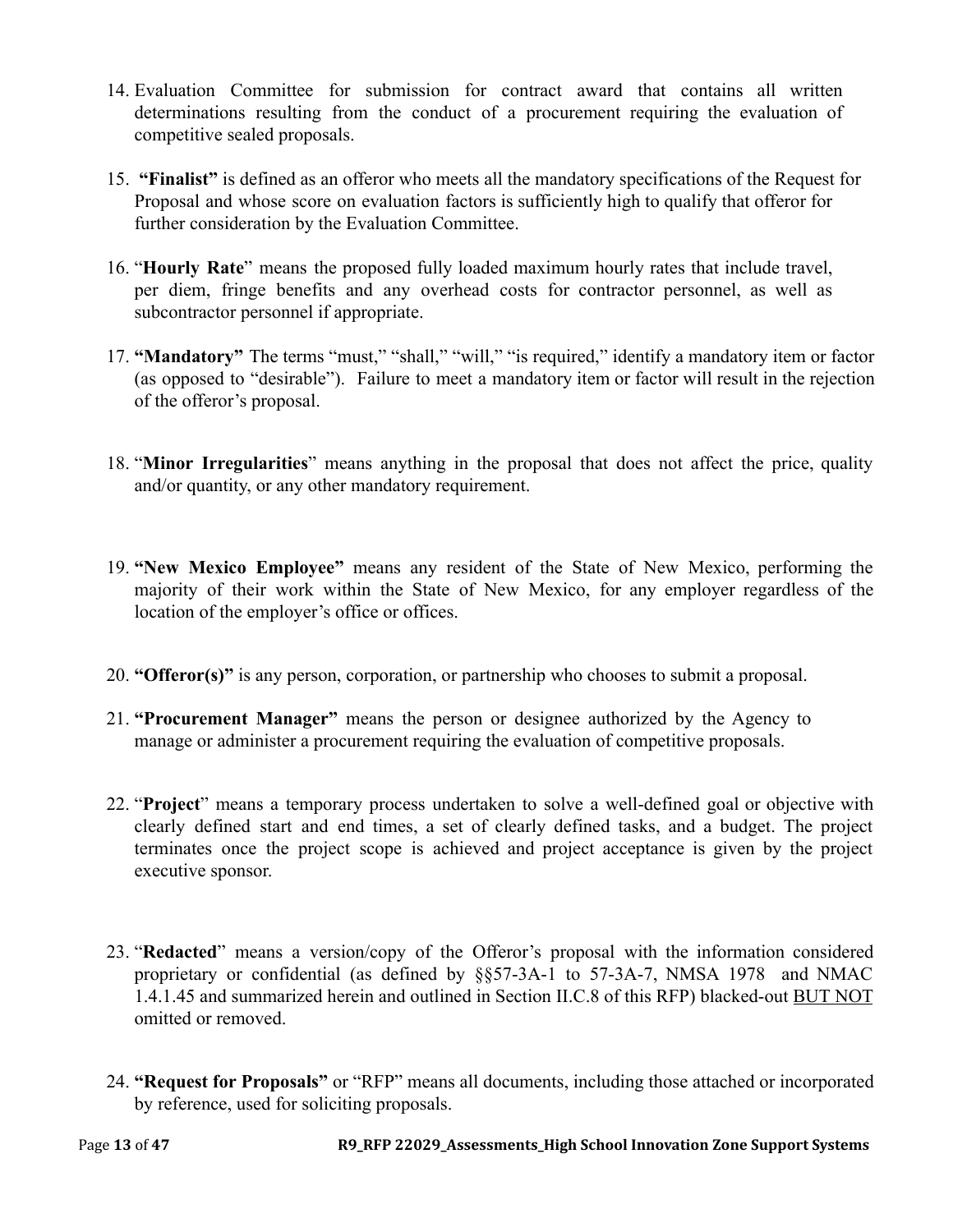- 25. **"Requirements"** are obligatory and mean the system functions that are related to the organization's goals and business opportunities. Requirements are defined by the project team and are usually prioritized.
- 26. **"Responsive Offer or Responsive Proposal"** means an offer or proposal that conforms in all material respects to the requirements set forth in the request for proposals. Material respects of a request for proposals include, but are not limited to, price, quality, quantity or delivery requirements.
- 27. **"Responsible Offeror"** means an offeror who submits a responsive proposal and who has furnished, when required, information and data to prove that his financial resources production, or service facilities, personnel, service reputation, and experience are adequate to make satisfactory delivery of the services or items of tangible personal property described in the proposal.
- 28. **"Solicitations"** means ITBs and RFPs.
- 29. **"State (the State)"** means the State of New Mexico.
- 30. **"State Purchasing Agent"** or "SPA" means the purchasing agent for the State of New Mexico or a designated representative.

## *E. ELIGIBLE APPLICANTS*

<span id="page-13-0"></span>Eligible applicants include public or private organizations with documented and demonstrated ability to provide Services as described in this RFP.

### **ii. CONDITIONS GOVERNING THE PROCUREMENT**

<span id="page-13-1"></span>This section of the RFP contains the schedule for the procurement and describes the major procurement events as well as the conditions governing the procurement. Region IX Education Cooperative reserves the right to alter or update the schedule. Region IX Education Cooperative will make every effort to adhere to the schedule.

## *A. SEQUENCE OF EVENTS*

<span id="page-13-2"></span>The Procurement Manager will make every effort to adhere to the following schedule:

| Action                        | <b>Responsible Party</b>               | Due Dates             |
|-------------------------------|----------------------------------------|-----------------------|
| Issue RFP                     | <b>Region IX Education Cooperative</b> | <b>April 29, 2022</b> |
| Distribution List             | <b>Potential Offerors</b>              | May 17, 2022          |
| Deadline to Submit Questions  | <b>Potential Offerors</b>              | May 18, 2022          |
| Response to Written Questions | <b>REC IX</b>                          | May 20, 2022          |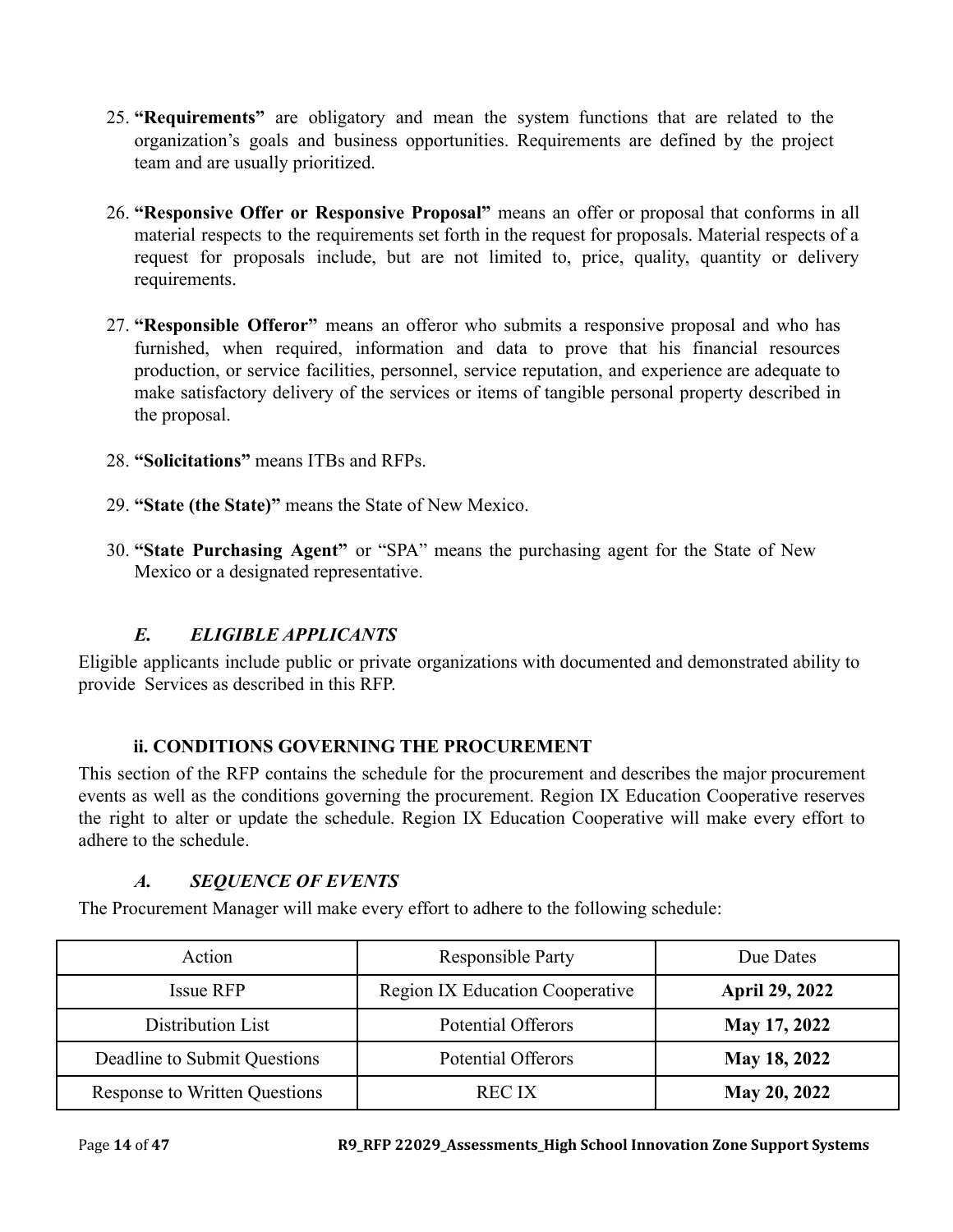| <b>Submission of Proposal</b>                                          | <b>Potential Offerors</b>            | May 30, 2022          |
|------------------------------------------------------------------------|--------------------------------------|-----------------------|
| Proposal Evaluation                                                    | <b>Evaluation Committee</b>          | May 31 - June 7, 2022 |
| <b>Selection of Finalists</b>                                          | <b>Evaluation Committee</b>          | May 31 - June 7, 2022 |
| Oral Presentations by Finalists<br>(At Region IX and PED's Discretion) | <b>Offerors/Evaluation Committee</b> | May 31 - June 7, 2022 |
| <b>Finalize Contractual Agreements</b>                                 | Agency/Finalist Offerors             | May 31 - June 7, 2022 |
| <b>Contract Awards</b>                                                 | Agency/Finalist Offerors             | May 31 - June 7, 2022 |
| <b>Protest Deadline</b>                                                | <b>REC IX</b>                        | 15 days after award   |

### *B. EXPLANATION OF EVENTS*

<span id="page-14-0"></span>The following paragraphs describe the activities listed in the sequence of events shown in **Section II** –**A SEQUENCE OF EVENTS** above.

#### **Issuance of RFP**

This RFP is being issued by Region IX Education Cooperative on April 29, 2022. The RFP may be viewed and downloaded at <https://www.rec9nm.org/RFPS-Bids>.

#### **Distribution List**

Potential Offerors should complete the on-line *Distribution Form* to have their organization placed on the procurement distribution list. The form should be submitted by an authorized representative of the organization by 5:00 pm MDT/MST on May 17, 2022.

The procurement Distribution List will be used for the distribution of written responses to questions, and/or any amendments to the RFP. Failure to submit the on-line *Distribution Form* does not prohibit potential Offerors from submitting a response to this RFP. However, by not completing the Distribution Form by the time and date indicated, the potential Offeror's representative shall not be included on the Distribution List communications, and will be solely responsible for obtaining responses to written questions and any amendments to the RFP.

#### LINK TO ACCESS THE DISTRIBUTION LIST ----> **<https://forms.gle/665QzdmJSYGdvMaN9>**

#### **Deadline to Submit Written Questions**

Potential Offerors may submit written questions to the Procurement Manager as to the intent or clarity of this RFP until May 18, 2022 at 5:00 p.m. Mountain Standard Time/Daylight Time as indicated in the sequence of events. All written questions must be e-mailed to <u>[contracts.procurement@regionix.org](mailto:contracts.procurement@regionix.org)</u>. Questions shall be clearly labeled and shall cite the Section(s) in the RFP or other document which form the basis of the question.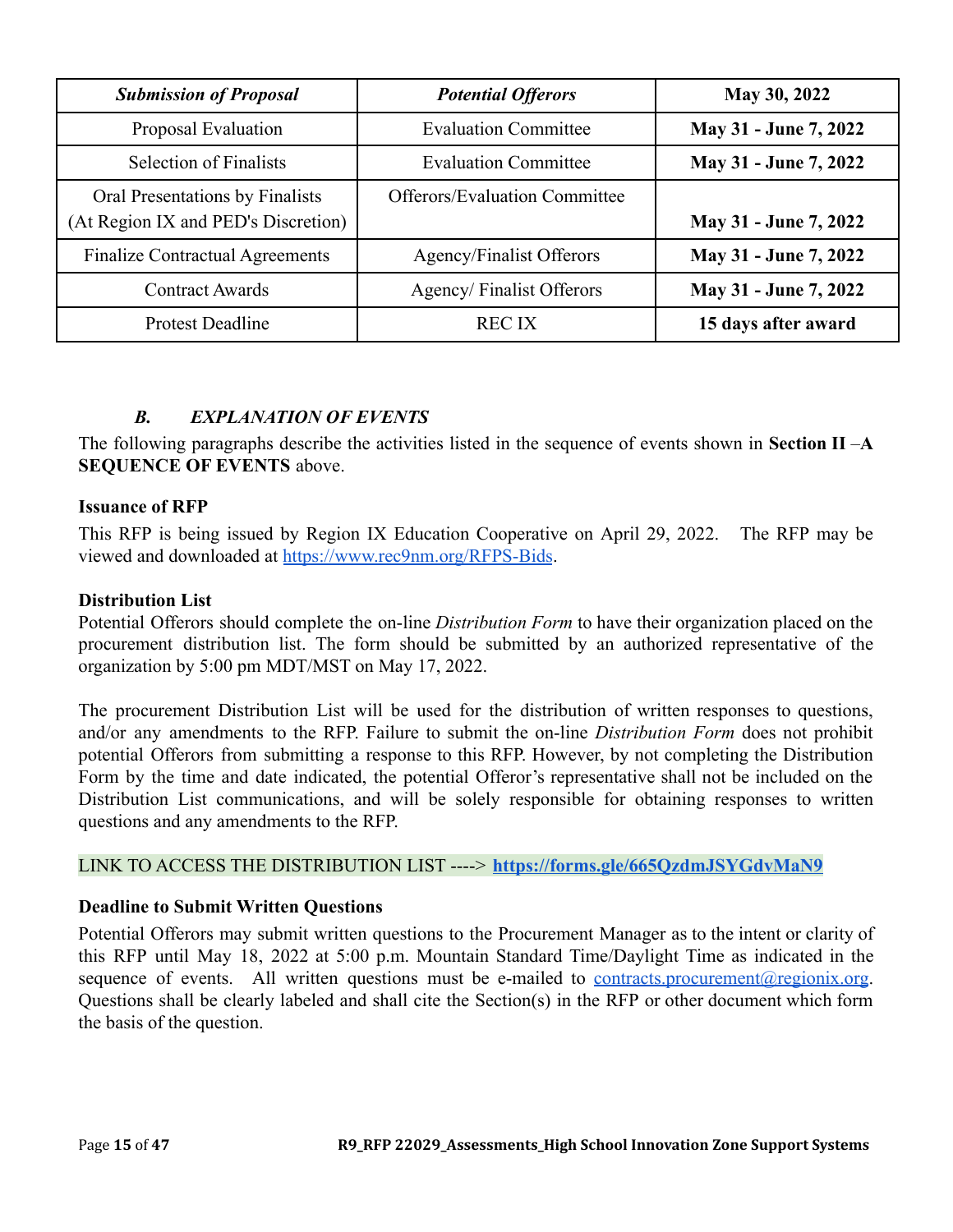#### **Response to Written Questions**

Written responses to written questions will be provided via email and posted as an Addendum to the RFP on <https://www.rec9nm.org/RFPS-Bids> by the Procurement Manager on or before the time and date indicated in the Sequence of Events.

#### **Submission of Proposal**

At this time, only electronic proposal submission is allowed. Do not submit hard copies until further notice.

Proposals must be submitted electronically through R9's electronic procurement system. A link to the Submission Portal can be found in Section *IV., B. Method of Submission*.

ALL PROPOSALS MUST BE RECEIVED BY THE PROCUREMENT MANAGER OR DESIGNEE NO LATER THAN 3:00 PM MST/MDT ON May 30, 2022. NO LATE PROPOSALS CAN BE ACCEPTED. The date and time of receipt will be recorded on each proposal. Proposals will be time-stamped in the system when the Offeror clicks "Submit." Such electronic submissions will be considered sealed in accordance with statute.

*It is the Offeror's responsibility to ensure all documents are completely uploaded and submitted electronically. The proposal submission system will automatically cease uploading data at the date and time of the deadline. Please ensure that you, as the Offeror, allow adequate time for large uploads and to fully complete your submittal by the deadline. A submission that is not both: (1) fully complete; and (2) received, via the online proposal submission system: [https://www.formpl.us/form/6156002168406016,](https://www.formpl.us/form/6156002168406016) will be deemed late. Further, a submission that is not fully complete and received via the proposal submission system by the deadline because the response was captured, blocked, filtered, quarantined or otherwise prevented from reaching the proper destination server by any anti-virus or other security software will be deemed late. In accordance with statute and rule,* NO LATE PROPOSAL CAN BE ACCEPTED.

Proposals submitted by facsimile, or other electronic means other than through the proposal submission system, will not be accepted.

A log will be kept of the names of all Offeror organizations that submitted proposals. Pursuant to §13-1-116, NMSA 1978, the contents of proposals shall not be disclosed to competing potential Offerors during the negotiation process. The negotiation process is deemed to be in effect until the contract is awarded pursuant to this Request for Proposals.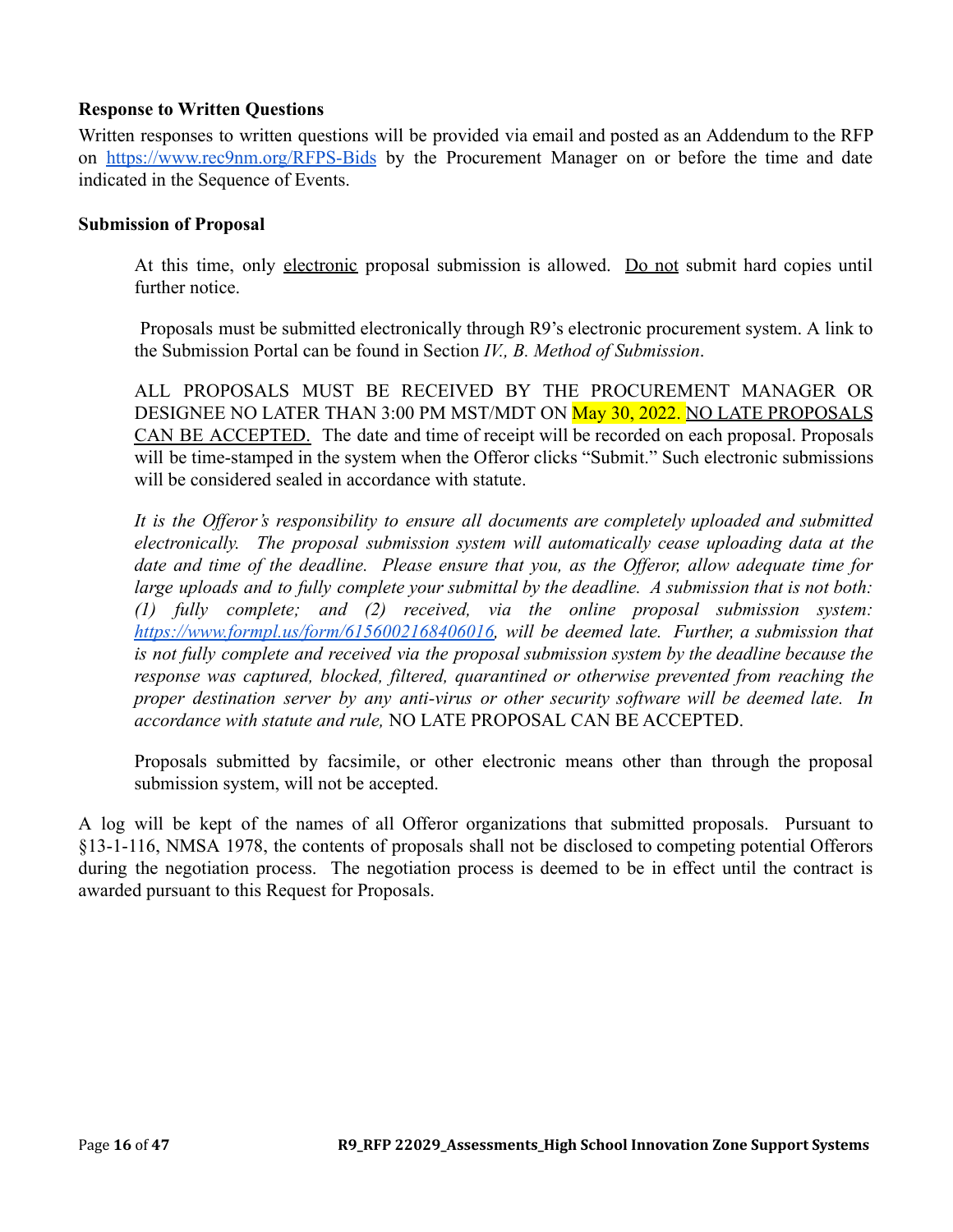#### **Proposal Evaluation**

An Evaluation Committee will perform the evaluation of proposals. This process will take place as indicated in the **Sequence of Events**, depending upon the number of proposals received. During this time, the Procurement Manager may initiate discussions with Offerors who submit responsive or potentially responsive proposals for the purpose of clarifying aspects of the proposals. However, proposals may be accepted and evaluated without such discussion. Discussions SHALL NOT be initiated by the Offerors.

#### **Selection of Finalists**

The Evaluation Committee will select and the Procurement Manager will notify the finalist Offerors by **May 31 - June 7, 2022** or as soon as possible. Only finalists will be invited to participate in the subsequent steps of the procurement. The schedule for the oral presentations/demonstrations will be determined at this time.

#### **Best and Final Offers**

Finalist Offerors may be asked to submit revisions to their proposals for the purpose of obtaining best and final offers. Best and final offers may also be clarified and amended at finalist Offeror's oral presentation and demonstration.

#### **Oral Presentation and/or Product Demonstrations by Finalists**

Finalist Offerors, as selected per above, may be required to conduct an oral presentation at a venue to be determined as per the Sequence of Events, or as soon as possible thereafter. If oral presentations are held, Finalist Offerors may be required to make their presentations through electronic means (GoToMeeting, Zoom, etc). The Agency will provide Finalist Offerors with applicable details. Whether or not Oral Presentations will be held is at the discretion of the Agency.

#### **Finalize Contractual Agreements**

Any Contractual agreement(s) resulting from this RFP will be finalized with the most advantageous Offeror in accordance with the Sequence of Events, or as soon thereafter. . This date is subject to change . In the event mutually agreeable terms cannot be reached with the apparent most advantageous Offeror in the time specified, the Agency reserves the right to finalize a contractual agreement with the next most advantageous Offeror(s) without undertaking a new procurement process.

#### **Contract Awards**

After review by the Evaluation Committee the Agency will make an award(s) in accordance with the Sequence of Events, or as soon as possible thereafter. This date is subject to change at the discretion of the Agency.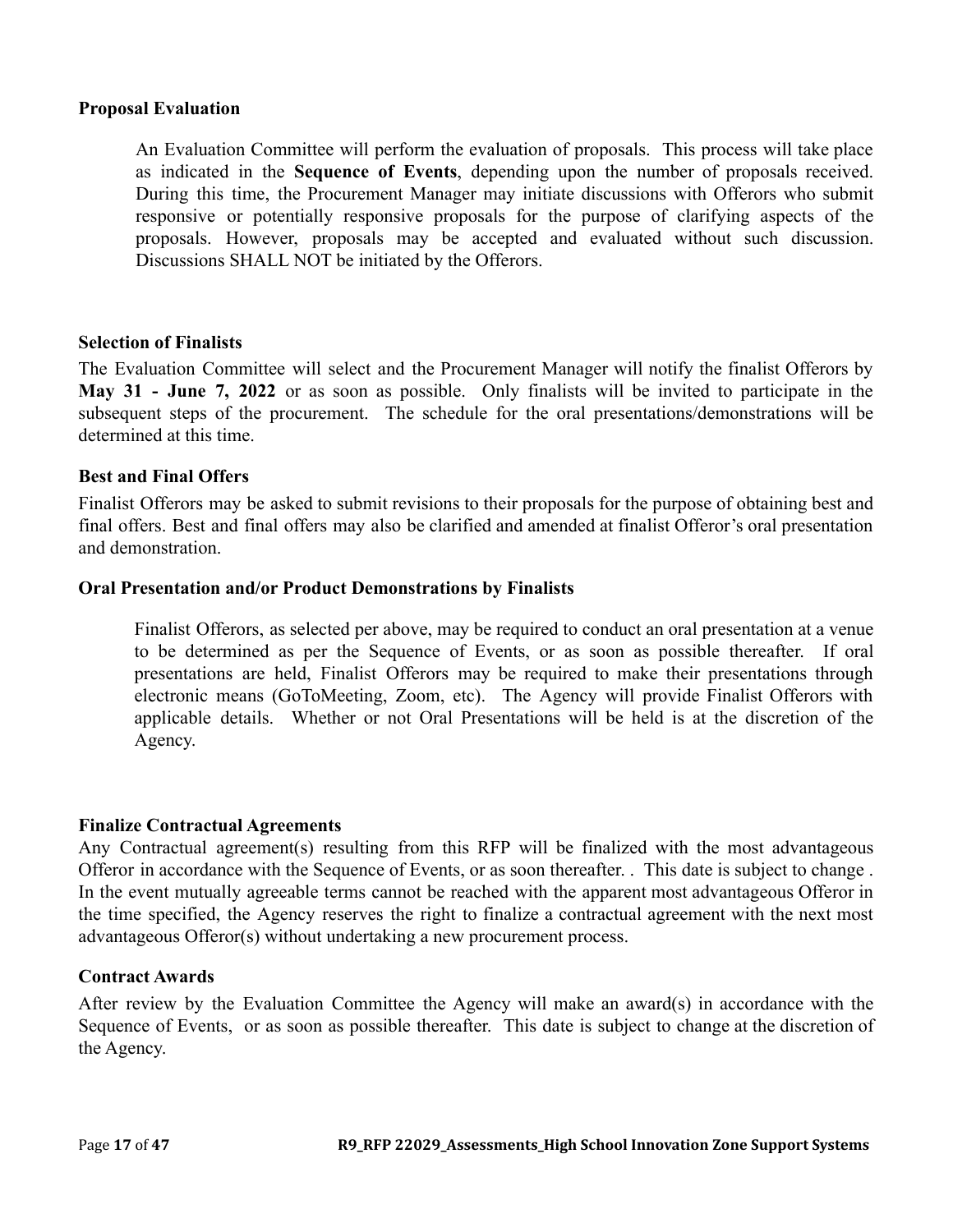The contract shall be awarded to the Offeror (or Offerors) whose proposals are most advantageous to support the Scope of Work The most advantageous proposal may or may not have received the most points.

### **Protest Deadline**

Any protest by an Offeror must be timely and in conformance with NMSA 1978, § 13-1-172 and applicable procurement regulations. ONLY protests delivered directly to the Protest Manager in writing within the protest period will be considered to have been submitted properly and in accordance with statute, rule and this Request for Proposals.Emailed protests will not be considered as properly submitted nor will protests delivered to Region IX Education Cooperative, Procurement Coordinator be considered properly submitted.

The 15 calendar day protest period shall begin on the day following the actual date of Contract Awards and will end at 5:00 pm Mountain Standard Time/Daylight Time on the 15<sup>th</sup> day. Protests must be written and must include the name and address of the protestor and the request for proposal number. It must also contain a statement of the grounds for protest including appropriate supporting exhibits and it must specify the ruling requested from the party listed below.

PROTESTS RECEIVED AFTER THE DEADLINE WILL NOT BE ACCEPTED. The protest must be delivered to:

| Name:                                                      | <b>Region IX Education Cooperative</b> |  |  |
|------------------------------------------------------------|----------------------------------------|--|--|
|                                                            | Bryan Dooley, Executive Director       |  |  |
| Address:                                                   | 143 El Paso Rd., Ruidoso, NM 88345     |  |  |
| Telephone:                                                 | $(575)$ 257-2368                       |  |  |
| Fax:                                                       | $(575)$ 257-2141                       |  |  |
| Email:                                                     | bryan.dooley@regionix.org              |  |  |
| Protests received after the deadline will not be accepted. |                                        |  |  |

## <span id="page-17-0"></span>**iii. GENERAL REQUIREMENTS**

## *A. ACCEPTANCE OF CONDITIONS GOVERNING THE PROCUREMENT*

<span id="page-17-1"></span>Potential Offerors must indicate their acceptance of the Conditions Governing the Procurement section in the electronic submission form. Submission of a proposal constitutes acceptance of the Evaluation Factors contained in *Section IV., G. Evaluation* of this RFP.

## *B. INCURRING COST*

<span id="page-17-2"></span>Any cost incurred by the potential Offeror in preparation, transmittal, and/or presentation of any proposal or material submitted in response to this RFP shall be borne solely by the Offeror. Any cost incurred by the Offeror for set up and demonstration of the proposed equipment and/or system shall be borne solely by the Offeror.

## *C. PRIME CONTRACTOR RESPONSIBILITY*

<span id="page-17-3"></span>Any contractual agreement that may result from this RFP shall specify that the prime contractor is solely responsible for fulfillment of all requirements of the contractual agreement with a state agency which may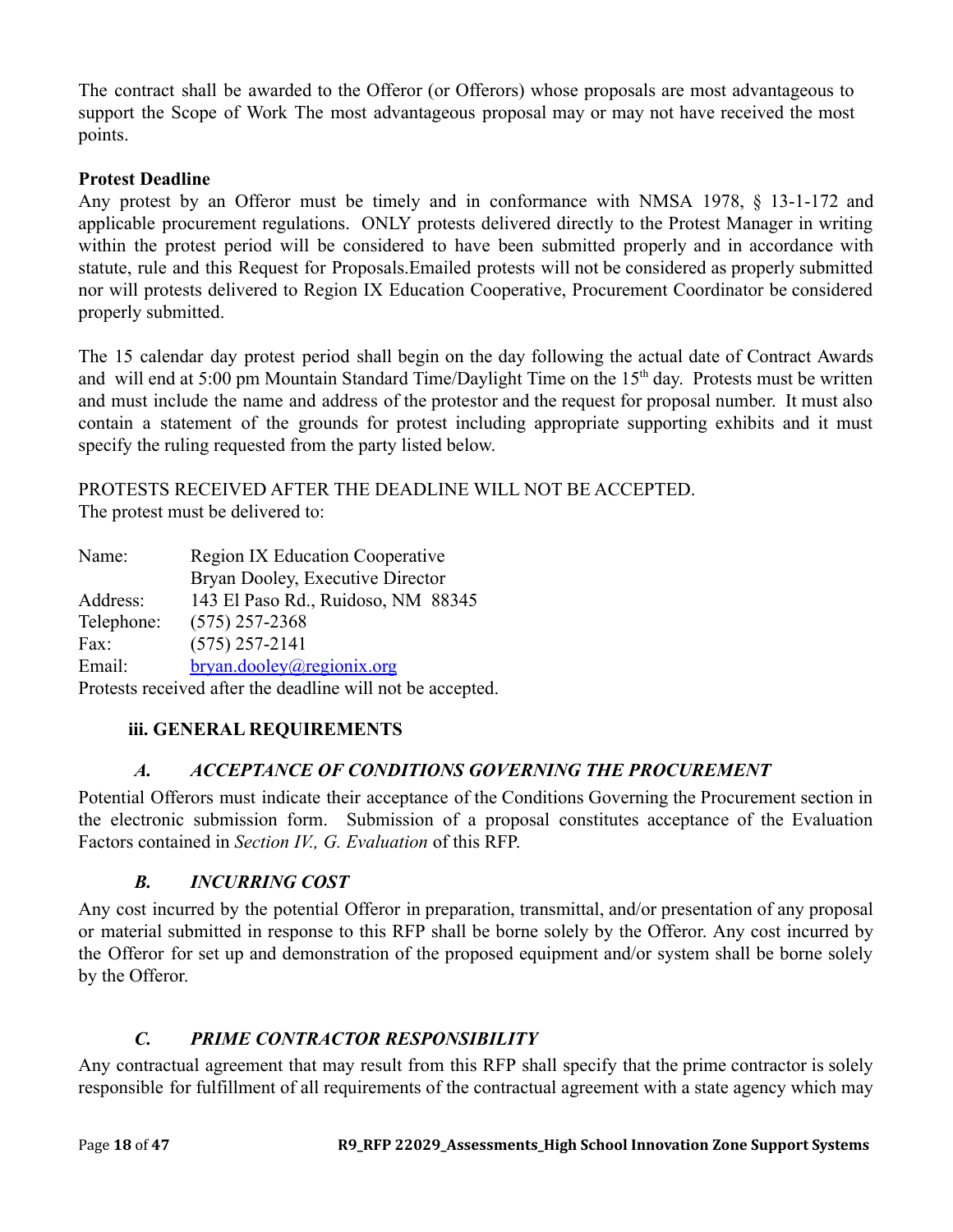derive from this RFP. The state agency entering into a contractual agreement with a vendor will make payments to only the prime contractor.

# *D. SUBCONTRACTORS/CONSENT*

<span id="page-18-0"></span>The use of subcontractors is allowed. The prime contractor shall be wholly responsible for the entire performance of the contractual agreement whether or not subcontractors are used. Additionally, the prime contractor must receive approval, in writing, from the Agency awarding any resultant contract, before any subcontractor is used during the term of this agreement.

### *E. AMENDED PROPOSALS*

<span id="page-18-1"></span>An Offeror may submit an amended proposal before the deadline for receipt of proposals. Such amended proposals must be complete replacements for a previously submitted proposal and must be clearly identified as such in the transmittal letter. Region IX Education Cooperative personnel will not merge, collate, or assemble proposal materials.

## <span id="page-18-2"></span>*F. OFFEROR'S RIGHTS TO WITHDRAW PROPOSAL*

- 1) Offerors will be allowed to withdraw their proposals at any time prior to the deadline for receipt of proposals. The Offeror must submit a written withdrawal request electronically and signed by the Offeror's duly authorized representative.
- 2) The approval or denial of withdrawal requests received after the deadline for receipt of the proposals is governed by the applicable procurement regulations.

## *G. PROPOSAL OFFER FIRM*

<span id="page-18-3"></span>Responses to this RFP, including proposal prices for services, will be considered firm for one hundred twenty (120) days after the due date for receipt of proposals or ninety (90) days after the due date for the receipt of a best and final offer, if the Offeror is invited or required to submit one.

## <span id="page-18-4"></span>*H. DISCLOSURE OF PROPOSAL CONTENTS*

The contents of all submitted proposals will be kept confidential until the final award has been completed by the Agency. At that time, all proposals and documents pertaining to the proposals will be available for public inspection, *except* for proprietary or confidential material as follows:

### a. *Proprietary and Confidential information is restricted to*:

- 1. confidential financial information concerning the Offeror's organization; and
- 2. information that qualifies as a trade secret in accordance with the Uniform Trade Secrets Act, §§57-3A-1 through 57-3A-7, NMSA 1978.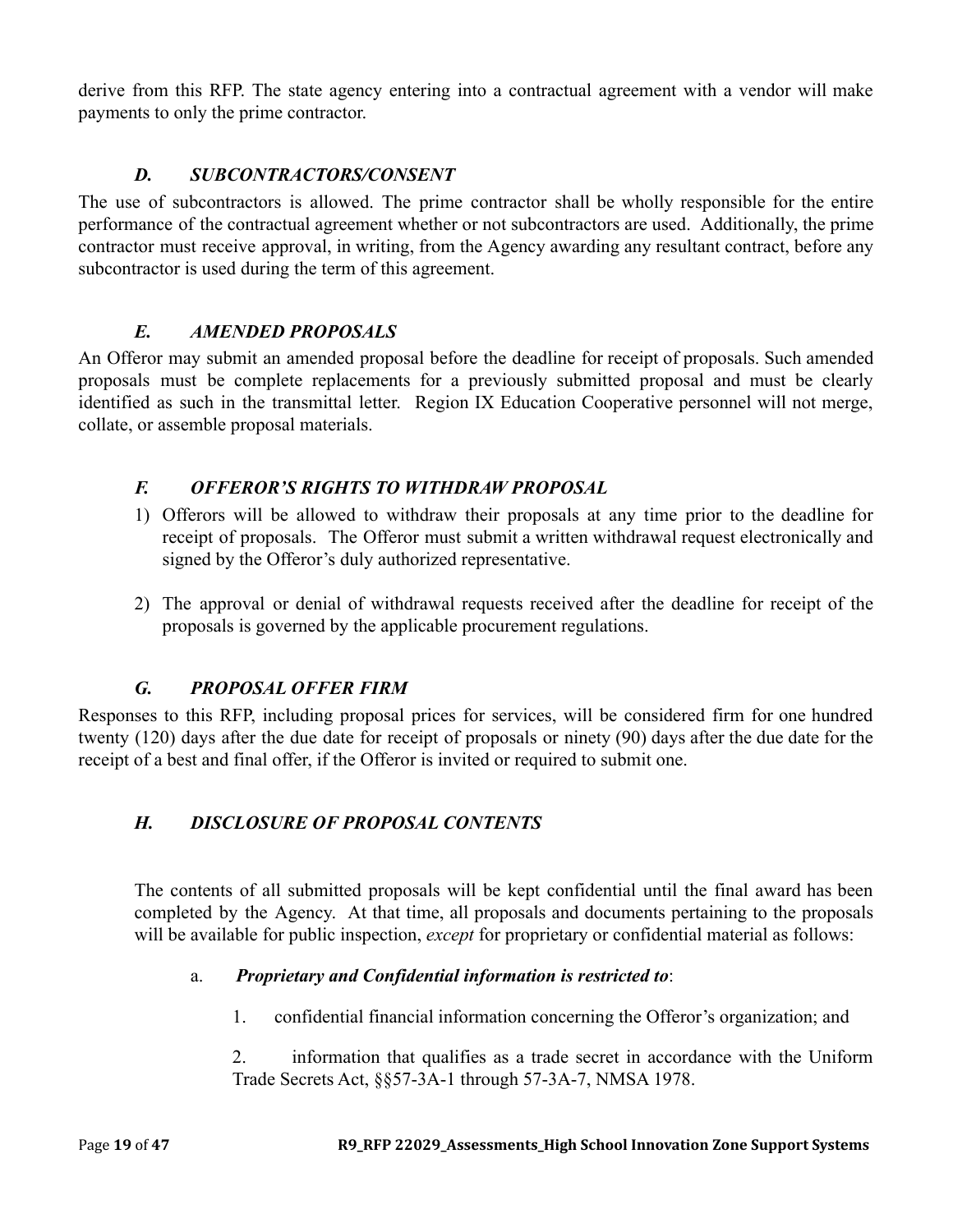b. If the offeror choses to redact Proprietary and Confidential information, an additional but separate redacted version of Offeror's proposal, as outlined and defined in this RFP shall be submitted, on or before the Proposal Submission date as indicated in the Sequence of Events. A redacted proposal, in accordance with state law, containing the blacked-out proprietary or confidential information, shall be used in order to facilitate eventual public inspection (IPRA) of the non-confidential version of Offeror's proposal.

**IMPORTANT**: The price of products offered or the cost of services proposed **SHALL NOT** be designated as proprietary or confidential information.

If a request is received for disclosure of proprietary or confidential materials, the Agency shall examine the request and make a written determination that specifies which portions of the proposal should be disclosed. The proposal shall be open to public inspection subject to any continuing prohibition on the disclosure of proprietary or confidential information.

## *I. NO OBLIGATION*

<span id="page-19-0"></span>This RFP in no manner obligates Region IX Education Cooperative to the use of any Offeror's services until a valid written contract is awarded and approved by appropriate authorities.

### *J. TERMINATION OF RFP*

<span id="page-19-1"></span>This RFP may be canceled at any time and any and all proposals may be rejected in whole or in part when the agency determines such action to be in the best interest of Region IX Education Cooperative.

### *K. SUFFICIENT APPROPRIATION*

<span id="page-19-2"></span>Any contract awarded as a result of this RFP process may be terminated if sufficient appropriations or authorizations do not exist. Such terminations will be effected by sending written notice to the contractor. The Agency's decision as to whether sufficient appropriations and authorizations are available will be accepted by the contractor as final.

### *L. LEGAL REVIEW*

<span id="page-19-3"></span>Region IX Education Cooperative requires that all Offerors agree to be bound by the General Requirements contained in this RFP. Any Offeror's concerns must be promptly submitted in writing to the attention of the Procurement Manager.

### *M. GOVERNING LAW*

<span id="page-19-4"></span>This RFP and any agreement with an Offeror which may result from this procurement shall be governed by the laws of the State of New Mexico.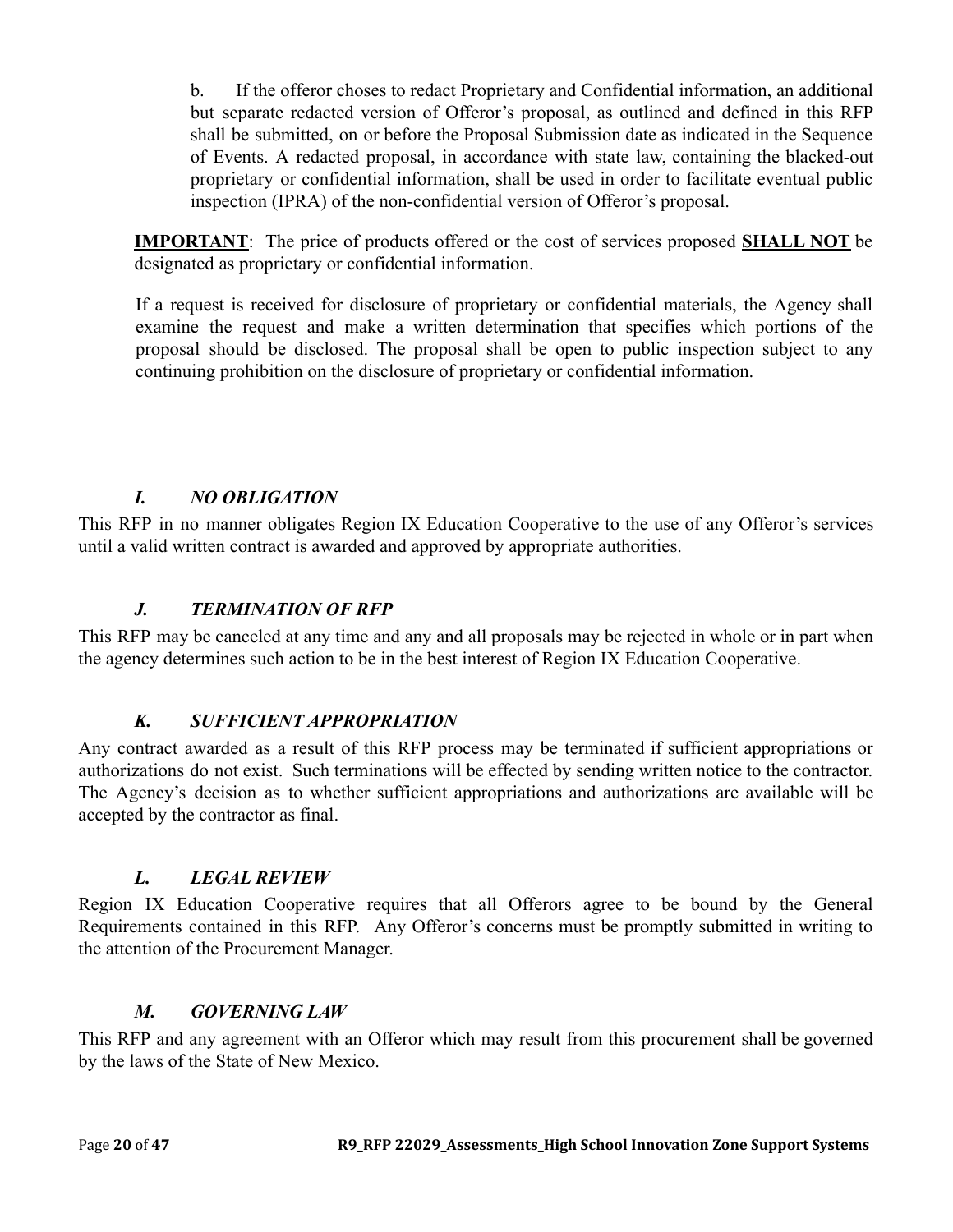# *N. BASIS FOR PROPOSAL*

<span id="page-20-0"></span>Only information supplied, in writing, by the Agency through the Procurement Manager or in this RFP should be used as the basis for the preparation of Offeror proposals.

# <span id="page-20-1"></span>*O. CONTRACT TERMS AND CONDITIONS*

1. The contract may follow the format specified and contain the terms and conditions set forth in the Sample Contract Appendix E. However, the Agency reserves the right to negotiate provisions in addition to those contained in this RFP (Sample Contract) with any Offeror. The contents of this RFP, as revised and/or supplemented, and the successful Offeror's proposal will be incorporated into and become part of any resultant contract.

2. Exceptions from the contract terms and conditions as set forth in the RFP Sample Contract are discouraged. Such exceptions may cause a proposal to be rejected as non responsive when, in the sole judgment of the Agency (and its evaluation team), the proposal appears to be conditioned on the exception, or correction of what is deemed to be a deficiency, or an unacceptable exception is proposed which would require a substantial proposal rewrite to correct.

3. Should an Offeror object to any of the terms and conditions as set forth in the RFP Sample Contract (APPENDIX E) strongly enough to propose alternate terms and conditions in spite of the above, the Offeror must propose specific alternative language. The Agency may or may not accept the alternative language. General references to the Offeror's terms and conditions or attempts at complete substitutions of the Sample Contract are not acceptable to the Agency and will result in disqualification of the Offeror's proposal.

4. Offerors must provide a brief discussion of the purpose and impact, if any, of each proposed change followed by the specific proposed alternate wording.

5. If an Offeror fails to propose any alternate terms and conditions during the procurement process (the RFP process prior to selection as successful Offeror), proposed alternate terms and conditions may not be considered later during the negotiation process. Failure to propose alternate terms and conditions during the procurement process (the RFP process prior to selection as successful Offeror) is considered an explicit agreement by the Offeror that the contractual terms and conditions contained herein are accepted by the Offeror.

6. The initial contract resulting from this RFP will be for a period of one years. The contract may be extended beyond the original contract period by one-year or multi-year renewal options for a maximum of three additional years, at the Agency's sole discretion and by mutual agreement. The contract term will not exceed a total of four (4) years.

# *P. CONTRACT DEVIATIONS*

<span id="page-20-2"></span>Any additional terms and conditions, which may be the subject of negotiation (such terms and conditions having been proposed during the procurement process, that is, the RFP process prior to selection as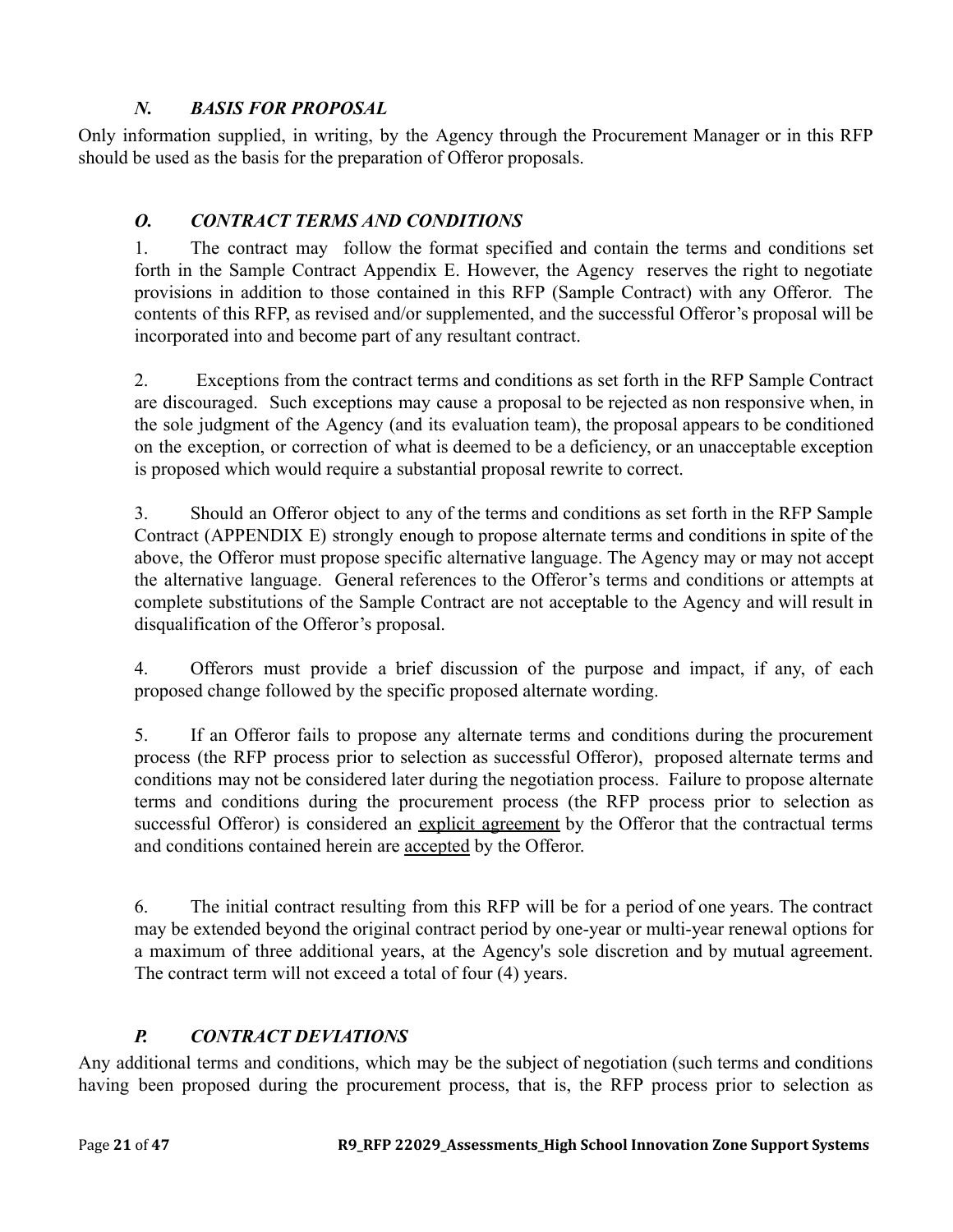successful Offeror), will be discussed only between and the Offeror selected and shall not be deemed an opportunity to amend the Offeror's proposal.

# *Q. OFFEROR QUALIFICATIONS*

<span id="page-21-0"></span>The Evaluation Committee may make such investigations as necessary to determine the ability of the potential Offeror to adhere to the requirements specified within this RFP. The Evaluation Committee will reject the proposal of any potential Offeror who is not a Responsible Offeror or fails to submit a responsive offer as defined in NMSA 1978, § 13-1-83 and 13-1-85.

# *R. RIGHT TO WAIVE MINOR IRREGULARITIES*

<span id="page-21-1"></span>The Evaluation Committee reserves the right to waive minor irregularities. The Evaluation Committee also reserves the right to waive mandatory requirements provided that all of the otherwise responsive proposals failed to meet the same mandatory requirements and the failure to do so does not otherwise materially affect the procurement. This right is at the sole discretion of the Evaluation Committee.

# *S. CHANGE IN CONTRACTOR REPRESENTATIVES*

<span id="page-21-2"></span>The Agency reserves the right to require a change in contractor representatives if the assigned representative(s) is (are) not, in the opinion of the Agency, adequately meeting the needs of the Agency.

# *T. NOTICE OF PENALTIES*

<span id="page-21-3"></span>The Procurement Code, NMSA 1978, § 13-1-28 through 13-1-199, imposes civil, misdemeanor and felony criminal penalties for its violation. In addition, the New Mexico criminal statutes impose felony penalties for bribes, gratuities and kickbacks.

# *U. AGENCY RIGHTS*

<span id="page-21-4"></span>The Agency in agreement with the Evaluation Committee reserves the right to accept all or a portion of a potential Offeror's proposal.

# *V. RIGHT TO PUBLISH*

<span id="page-21-5"></span>Throughout the duration of this procurement process and contract term, Offerors and contractors must secure from Region IX Education Cooperative and or written approval prior to the release of any information that pertains to the potential work or activities covered by this procurement and/or agency contracts deriving from this procurement. Failure to adhere to this requirement may result in disqualification of the Offeror's proposal or removal from the contract.

## *W. OWNERSHIP OF PROPOSALS*

<span id="page-21-6"></span>All documents submitted in response to the RFP shall become property of the Region IX Education Cooperative.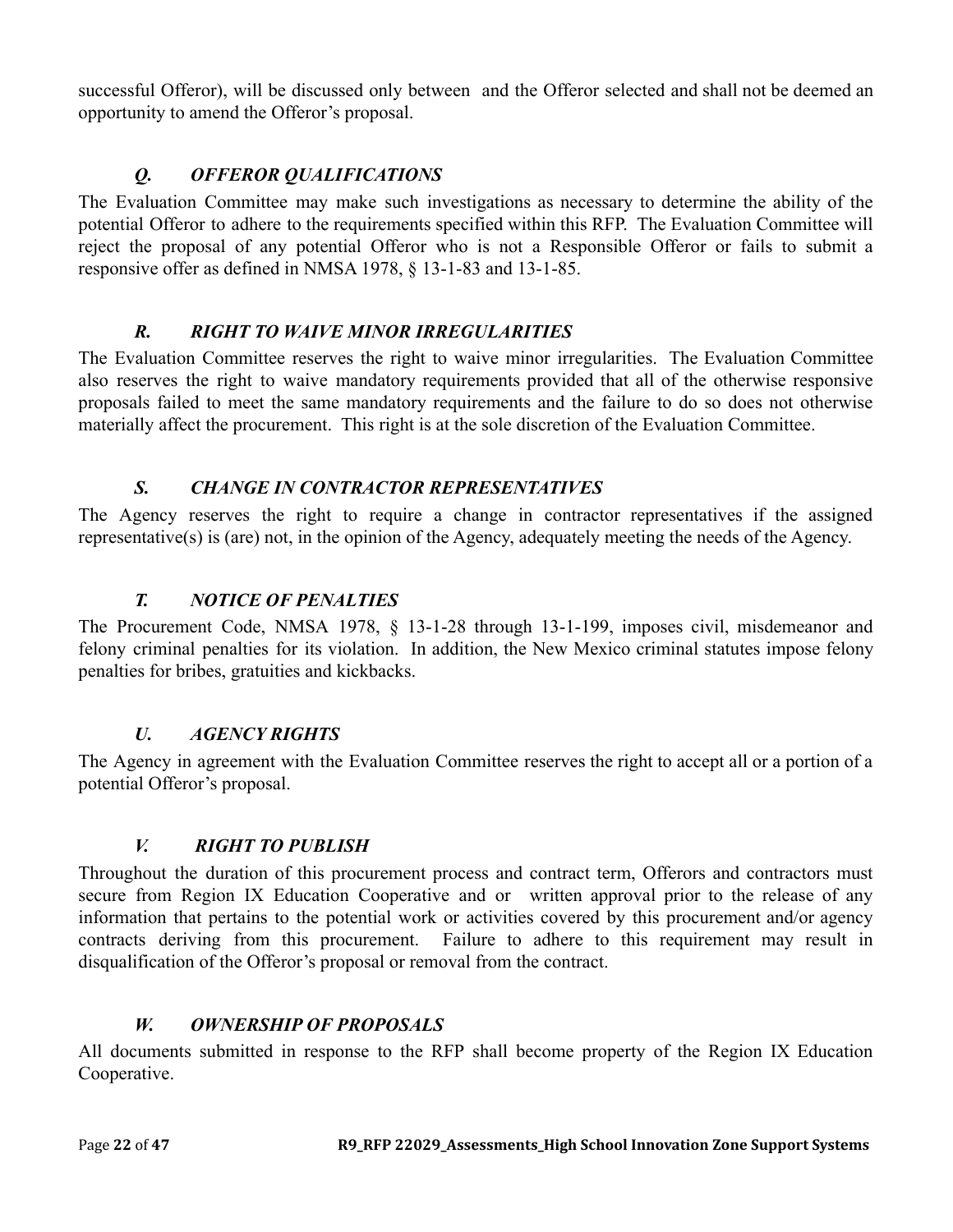# *X. CONFIDENTIALITY*

<span id="page-22-0"></span>Any confidential information provided to, or developed by, the contractor in the performance of the contract resulting from this RFP shall be kept confidential and shall not be made available to any individual or organization by the contractor without the prior written approval of Region IX Education Cooperative.

The Contractor(s) agrees to protect the confidentiality of all confidential information and not to publish or disclose such information to any third party without procuring the Agency's written permission.

## *Y. ELECTRONIC MAIL ADDRESS REQUIRED*

<span id="page-22-1"></span>A large part of the communication regarding this procurement will be conducted by electronic mail (e-mail). Offeror must have a valid e-mail address to receive this correspondence.

## *Z. USE OF ELECTRONIC VERSIONS OF THIS RFP*

<span id="page-22-2"></span>This RFP is being made available by electronic means. In the event of conflict between a version of the RFP in the Offeror's possession and the version maintained by the agency, the Offeror acknowledges that the version maintained by the agency shall govern.

## <span id="page-22-3"></span>*AA. NEW MEXICO EMPLOYEES HEALTH COVERAGE - Appendix A*

1. If the Offeror has, or grows to, six (6) or more employees who work, or who are expected to work, an average of at least 20 hours per week over a six (6) month period during the term of the contract, Offeror must agree to have in place, and agree to maintain for the term of the contract, health insurance for those employees if the expected annual value in the aggregate of any and all contracts between Contractor and the State exceed \$250,000 dollars.

2. Offeror must agree to maintain a record of the number of employees who have (a) accepted health insurance; (b) decline health insurance due to other health insurance coverage already in place; or (c) decline health insurance for other reasons. These records are subject to review and audit by a representative of the state.

3. Offeror must agree to advise all employees of the availability of State publicly financed health care coverage programs by providing each employee with, as a minimum, the following web site link to additional information [https://bewellnm.com](https://bewellnm.com/).

4. For Indefinite Quantity, Indefinite Delivery contracts (price agreements without specific limitations on quantity and providing for an indeterminate number of orders to be placed against it); these requirements shall apply the first day of the second month after the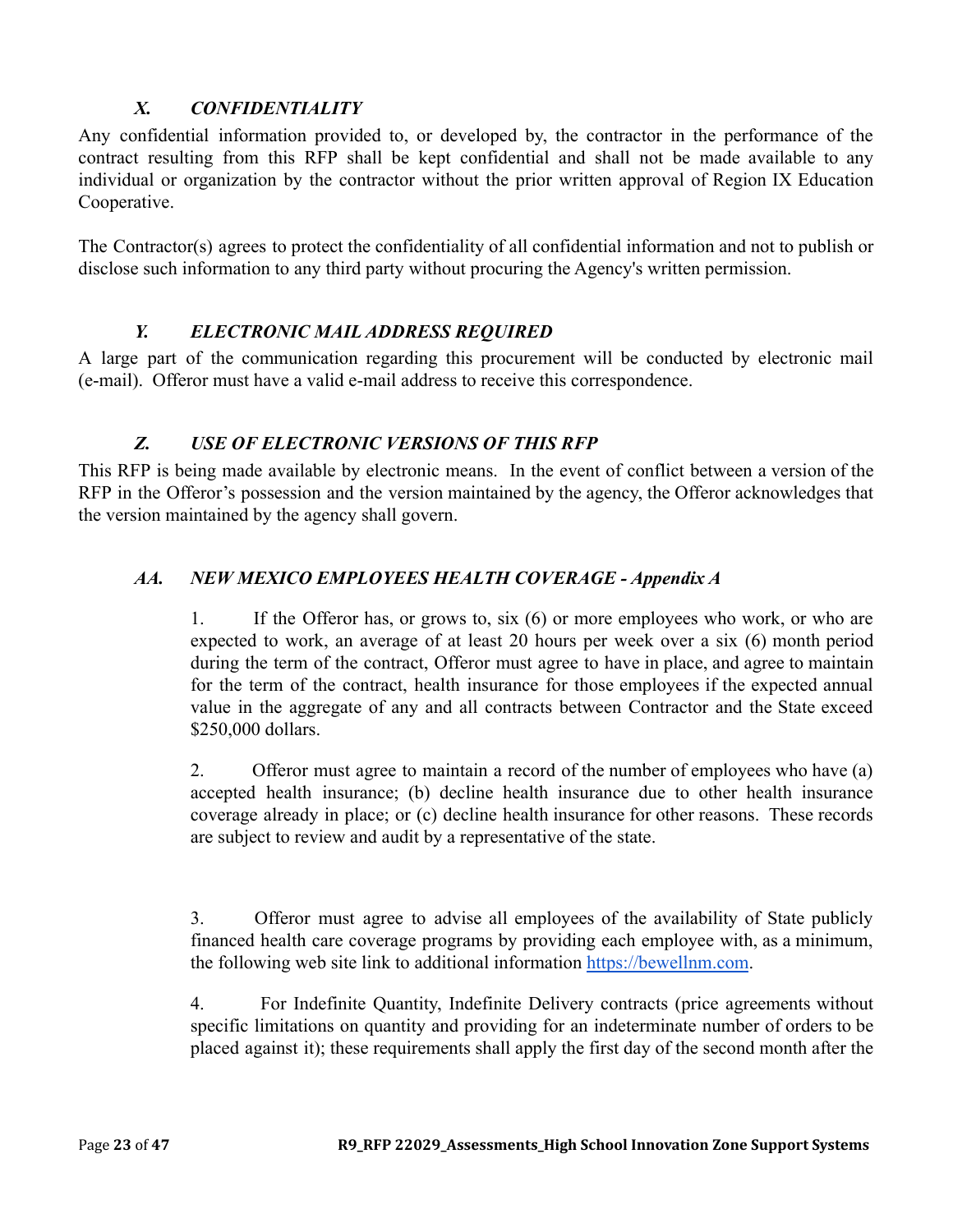Offeror reports combined sales (from state and, if applicable, from local public bodies if from a state price agreement) of \$250,000.

# *BB. CAMPAIGN CONTRIBUTION DISCLOSURE FORM- Appendix B*

<span id="page-23-0"></span>Offeror must complete, sign, and return the Campaign Contribution Disclosure Form, Appendix B, as a part of their proposal. This requirement applies regardless whether a covered contribution was made or not made for the positions of Governor and Lieutenant Governor or other identified official. Failure to complete and return the signed unaltered form will result in disqualification.

# *CC. CONFLICT OF INTEREST - Appendix C*

<span id="page-23-1"></span>Offers must complete, sign and return the Conflict of Interest Form, Appendix C as a part of their proposal. Failure to complete and return the signed unaltered form will result in disqualification.

# *DD. DEBARMENT/SUSPENSION CERTIFICATION FORM - Appendix D*

<span id="page-23-2"></span>Any prospective Contractor and any of its Principals who enter into a contract greater than sixty thousand dollars (\$60,000.00) with any state agency or local public body for professional services, tangible personal property, services or construction agrees to disclose whether the Contractor, or any principal of the Contractor's company:

- 1. is presently debarred, suspended, proposed for debarment, or declared ineligible for award of contract by any federal entity, state agency or local public body;
- 2. has within a three-year period preceding this offer, been convicted in a criminal matter or had a civil judgment rendered against them for: the commission of fraud or a criminal offense in connection with obtaining, attempting to obtain, or performing a public (federal, state or local) contract or subcontract; violation of Federal or state antitrust statutes related to the submission of offers; or the commission in any federal or state jurisdiction of embezzlement, theft, forgery, bribery, falsification or destruction of records, making false statements, tax evasion, violation of Federal criminal tax law, or receiving stolen property;
- 3. is presently indicted for, or otherwise criminally or civilly charged by any (federal state or local) government entity with the commission of any of the offenses enumerated in paragraph A of this disclosure;
- 4. has, preceding this offer, been notified of any delinquent Federal or state taxes in an amount that exceeds \$3,000.00 of which the liability remains unsatisfied. Taxes are considered delinquent if the following criteria apply.
	- a. The tax liability is finally determined.
		- i. The liability is finally determined if it has been assessed. A liability is not finally determined if there is a pending administrative or judicial challenge.
		- ii. In the case of a judicial challenge of the liability, the liability is not finally determined until all judicial appeal rights have been exhausted.
	- b. The taxpayer is delinquent in making payment. A taxpayer is delinquent if the taxpayer has failed to pay the tax liability when full payment was due and required. A taxpayer is not delinquent in cases where enforced collection action is precluded.
- 5. Have within a three year period preceding this offer, had one or more contracts terminated for default by any federal or state agency or local public body.) Principal, for the purpose of this disclosure, means an officer, director, owner, partner, or a person having primary management or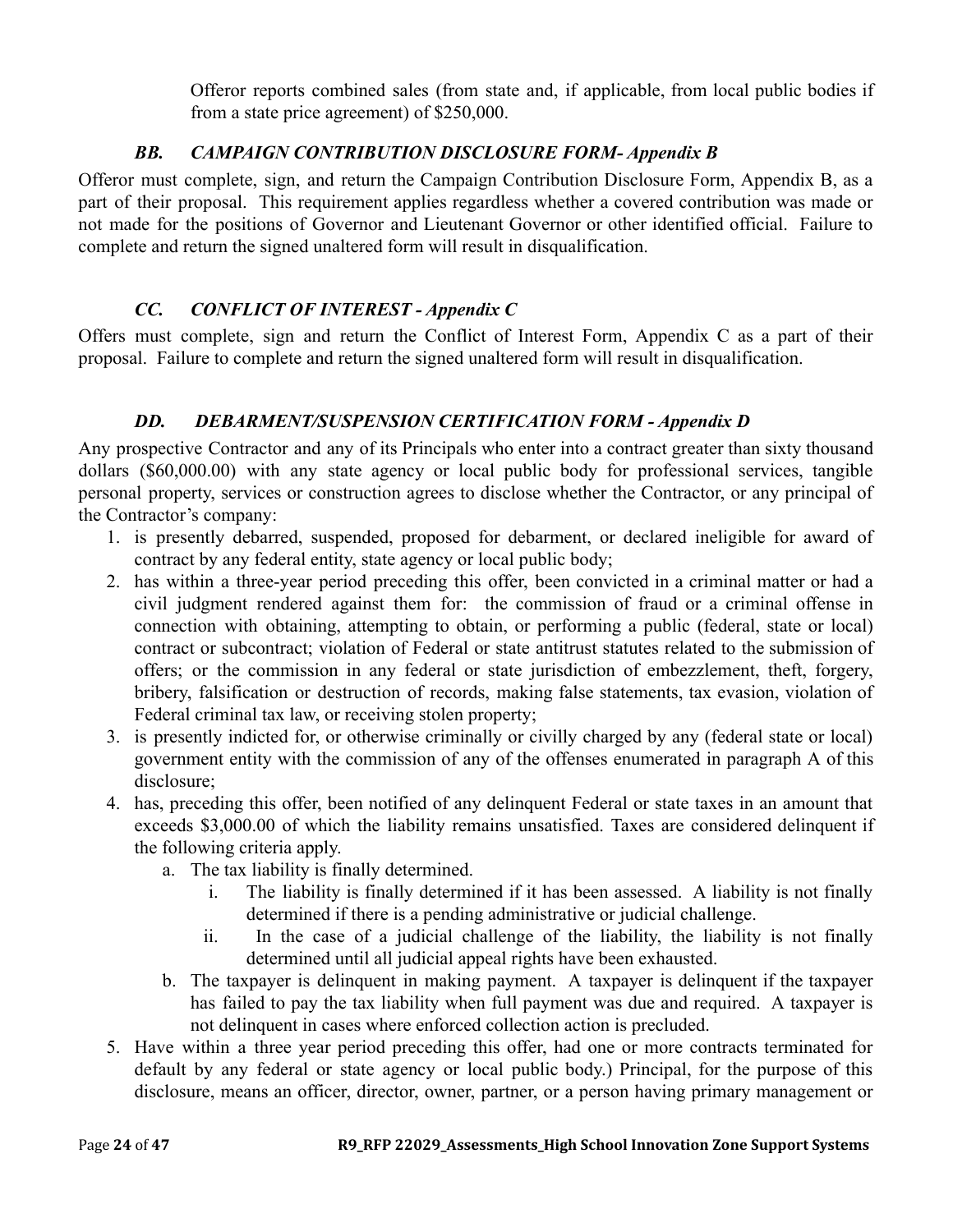supervisory responsibilities within a business entity or related entities. The Contractor shall provide immediate written notice to the State Purchasing Agent or other party to this Agreement if, at any time during the term of this Agreement, the Contractor learns that the Contractor's disclosure was at any time erroneous or became erroneous by reason of changed circumstances. A disclosure that any of the items in this requirement exist will not necessarily result in termination of this Agreement. However, the disclosure will be considered in the determination of the Contractor's responsibility and ability to perform under this Agreement. Failure of the Contractor to furnish a disclosure or provide additional information as requested will render the Offeror nonresponsive.

6. Nothing contained in the foregoing shall be construed to require establishment of a system of records in order to render, in good faith, the disclosure required by this document. The knowledge and information of a Contractor is not required to exceed that which is the normally possessed by a prudent person in the ordinary course of business dealings. The disclosure requirement provided is a material representation of fact upon which reliance was placed when making an award and is a continuing material representation of the facts during the term of this Agreement. If during the performance of the contract, the Contractor is indicted for or otherwise criminally or civilly charged by any government entity (federal, state or local) with commission of any offenses named in this document the Contractor must provide immediate written notice to the State Purchasing Agent or other party to this Agreement. If it is later determined that the Contractor knowingly rendered an erroneous disclosure, in addition to other remedies available to the Government, the State Purchasing Agent or Central Purchasing Officer may terminate the involved contract for cause. Still further the State Purchasing Agent or Central Purchasing Officer may suspend or debar the Contractor from eligibility for future solicitations until such time as the matter is resolved to the satisfaction of the State Purchasing Agent or Central Purchasing Officer.

### *EE. New Mexico Preferences*

To ensure adequate consideration and application of §13-1-21, NMSA 1978 (as amended), Offerors **must** include a copy of their preference certificate with their proposal. Certificates for preferences must be obtained through the New Mexico Department of Taxation & Revenu[e](http://www.tax.newmexico.gov/Businesses/in-state-veteran-preference-certification.aspx) [http://www.tax.newmexico.gov/Businesses/in-state-veteran-preference-certification.aspx.](http://www.tax.newmexico.gov/Businesses/in-state-veteran-preference-certification.aspx)

### A. **New Mexico Business Preference**

A copy of the certification must accompany Offeror's proposal**.**

### B. **New Mexico Resident Veterans Business Preference**

A copy of the certification must accompany Offeror's proposal.

**An agency shall not award a business both a resident business preference and a resident veteran business preference.**

**The New Mexico Preferences shall not apply if/because the expenditures for this RFP includes federal funds.**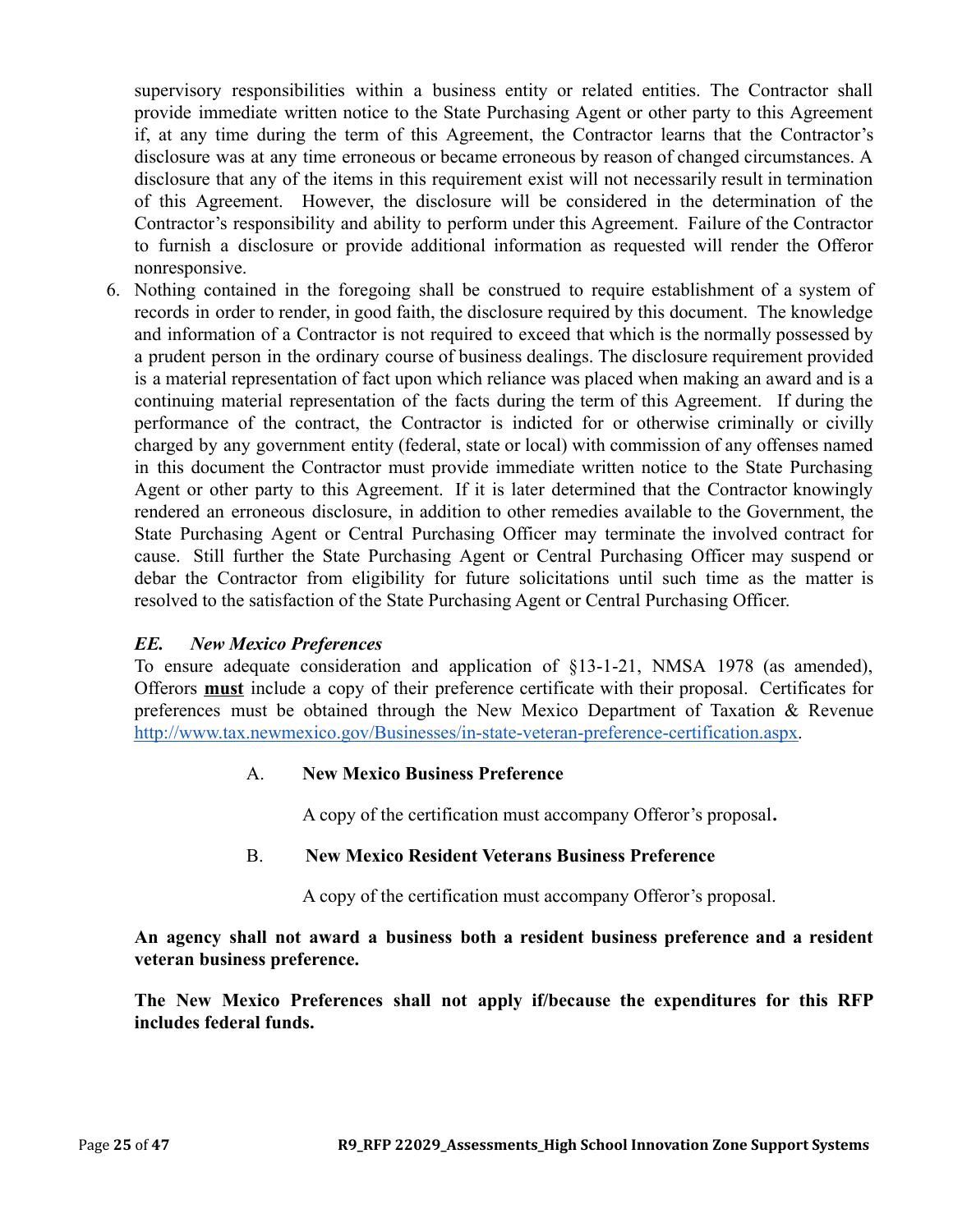### **iv. RESPONSE FORMAT AND ORGANIZATION**

<span id="page-25-1"></span><span id="page-25-0"></span>Any proposal that does not adhere to the requirements of this Section may be deemed non-responsive and rejected on that basis.

### *A. NUMBER OF RESPONSES*

<span id="page-25-2"></span>Offerors shall submit only one (1) proposal.

### *B. METHOD OF SUBMISSION*

All proposals must be submitted electronically.

LINK TO ACCESS THE PROPOSAL SUBMISSION SYSTEM <https://www.formpl.us/form/6156002168406016>

<span id="page-25-3"></span>The Offeror need only submit a single electronic copy of the proposal, outlined below.

### *C. SUBMISSION FORMAT*

All information for the technical proposal must be combined into a single pdf file/document for uploading. File naming convention <COMPANY NAME\_RFP22029>

### *D. TECHNICAL ISSUES*

<span id="page-25-5"></span><span id="page-25-4"></span>For technical support issues contact Arissa Klumker (575) 519-2001

### *E. PROPOSAL FORMAT*

All proposals must be submitted as follows:

- Typeface must be easily readable such as Ariel, Courier, or Times Roman and type size must be 12-point.
- The proposal may be no longer than 200 single-spaced pages as a whole. Each Project should be limited to 50 pages. Supplemental information may be appended to the proposal.
- All pages shall be numbered.

### *F. RESPONSE ORGANIZATION*

<span id="page-25-6"></span>The proposal must be organized in the following format and must contain, at a minimum, all listed items in the sequence indicated. Offerors should respond in the form of a thorough narrative to each specification in correlation unless otherwise instructed. The narratives, including required supporting materials will be evaluated and awarded points accordingly.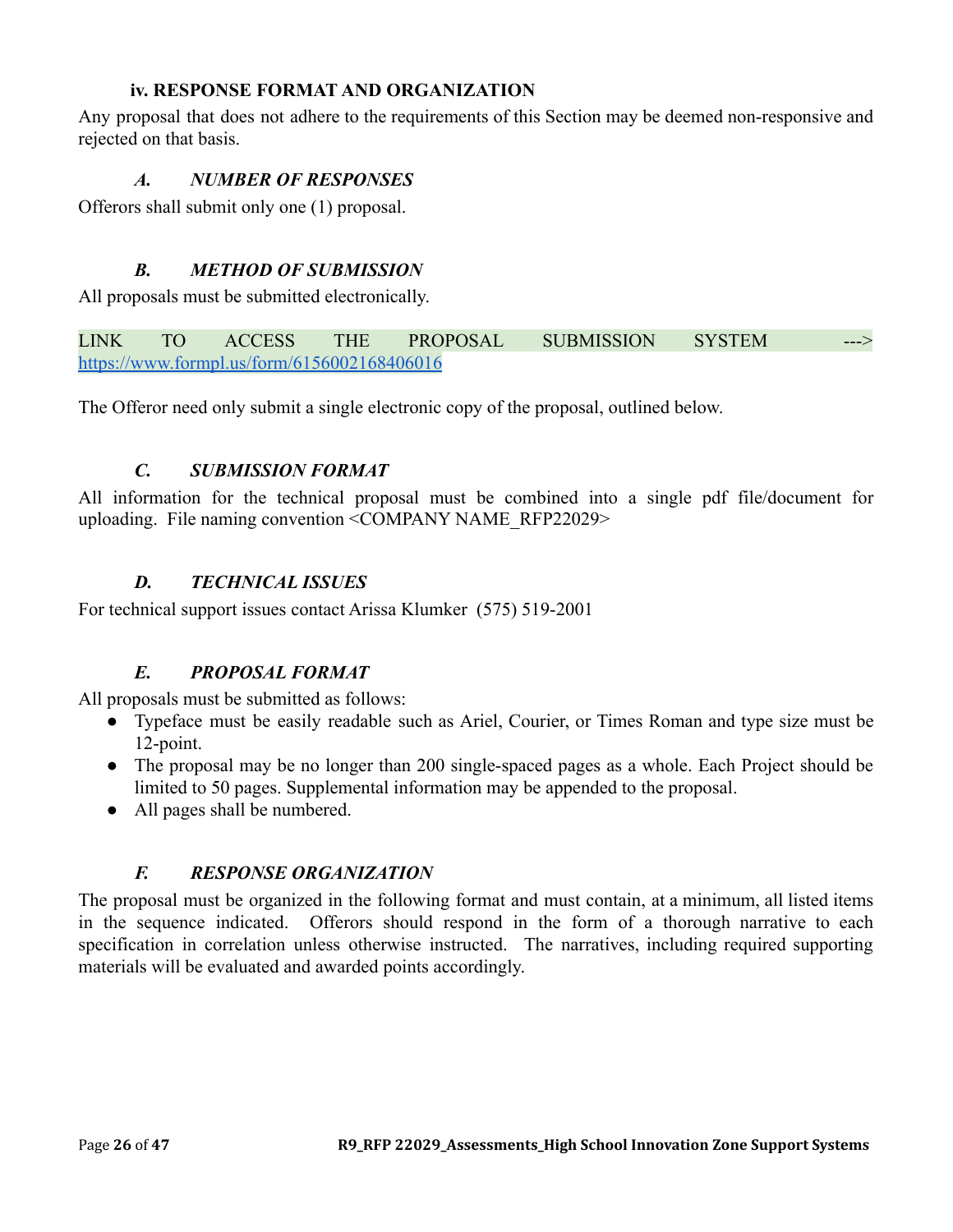### **1. Technical Proposal**

Offeror shall provide a *Technical Proposal* (a. - e. detailed below) for EACH project they are applying for. Each project shall be celery identified within the proposal. (Project and Number)

### **a. Background and Qualifications**: (100 points)

Offeror Introduction including background that supports the ability of the offeror to carry out the proposal based on their experience and expertise.

- i. Years of experience on similar projects, describing previous projects and scale
- ii. List and describe specific places (national, states, districts, etc.) where similar services were provided
- iii. Applicable offeror expertise related to project; links to prior projects or reports developed are acceptable.

### **b. References:** (50 points)

Offeror shall provide three (3) letters of reference from prior partnerships related to the project proposed.

### **c. Staff Qualifications**: (50 points)

Provide the number of team members the offeror will assign to the project, a job description, and required qualifications for each team member that will be involved in contract execution.

- i. Lead project manager should be identified by name and with a resume provided.
- ii. In addition, if the offeror can provide resumes of those to be assigned to the project, please do.

### **d. Implementation Plan:** (200 points)

- a. Specify which project option is being targeted (roman numeral and title)
- b. Provide a project scope for the proposed offering aligned to the core element, criteria, or requirement.
- c. Include research-based evidence being levered aligned to the scope of work being offered; reference list (including web links, if applicable) are acceptable.
- **e. Cost Proposal:** (100 points)
	- i. A set price per item which is equal to a team, person, district, etc. per project (include maximum number of participants) .
	- ii. Offerer should build into their budget the cost for up to 10 PED initial planning and strategy meetings; up to 4 meetings might require travel to PED in Santa Fe.
	- iii. All travel to Innovation Zones must be included in the proposed budget,
	- iv. Set price per item should be all encompassing of the project from recruiting to scheduling to final completion and should incorporate the costs for all facilitation, PD, coaching, travel, materials, resources, Zoom, sub-contracting for evaluation or other services, publishing of documents, final deliverables, etc. (This is not an all-encompassing list.)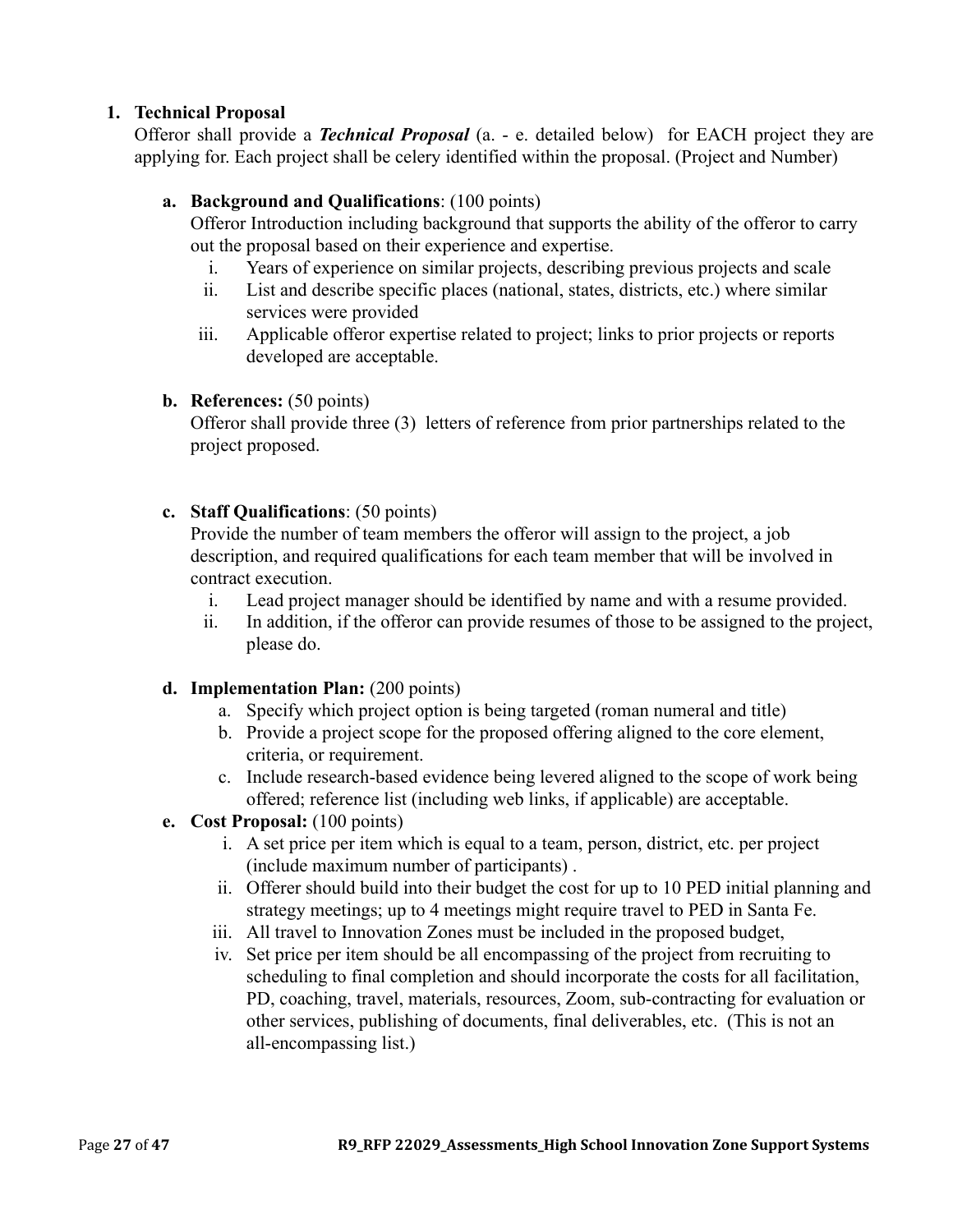#### **2. Mandatory Requirements**

Proposals that do not meet the mandatory requirements may be deemed non-responsive and rejected**.**

- a. Appendix A New Mexico Employees Health Coverage Form (Pass/Fail)
- b. Appendix B Signed Campaign Contribution Form (Pass/Fail)
- c. Appendix C Conflict of Interest Form(Pass/Fail)
- d. Appendix D Debarment/Suspension Certification Form (Pass/Fail)
- e. Appendix E Response to Contract Terms and Conditions (Pass/Fail)

#### **3. Supplemental Information**

- a. Offeror's Additional Terms and Conditions (Optional)
- b. Other supporting documentation to support the Technical Proposal.
- c. New Mexico Preferences

This procurement could result in contractual agreements between two parties; the procurement may be used by other parties (agency).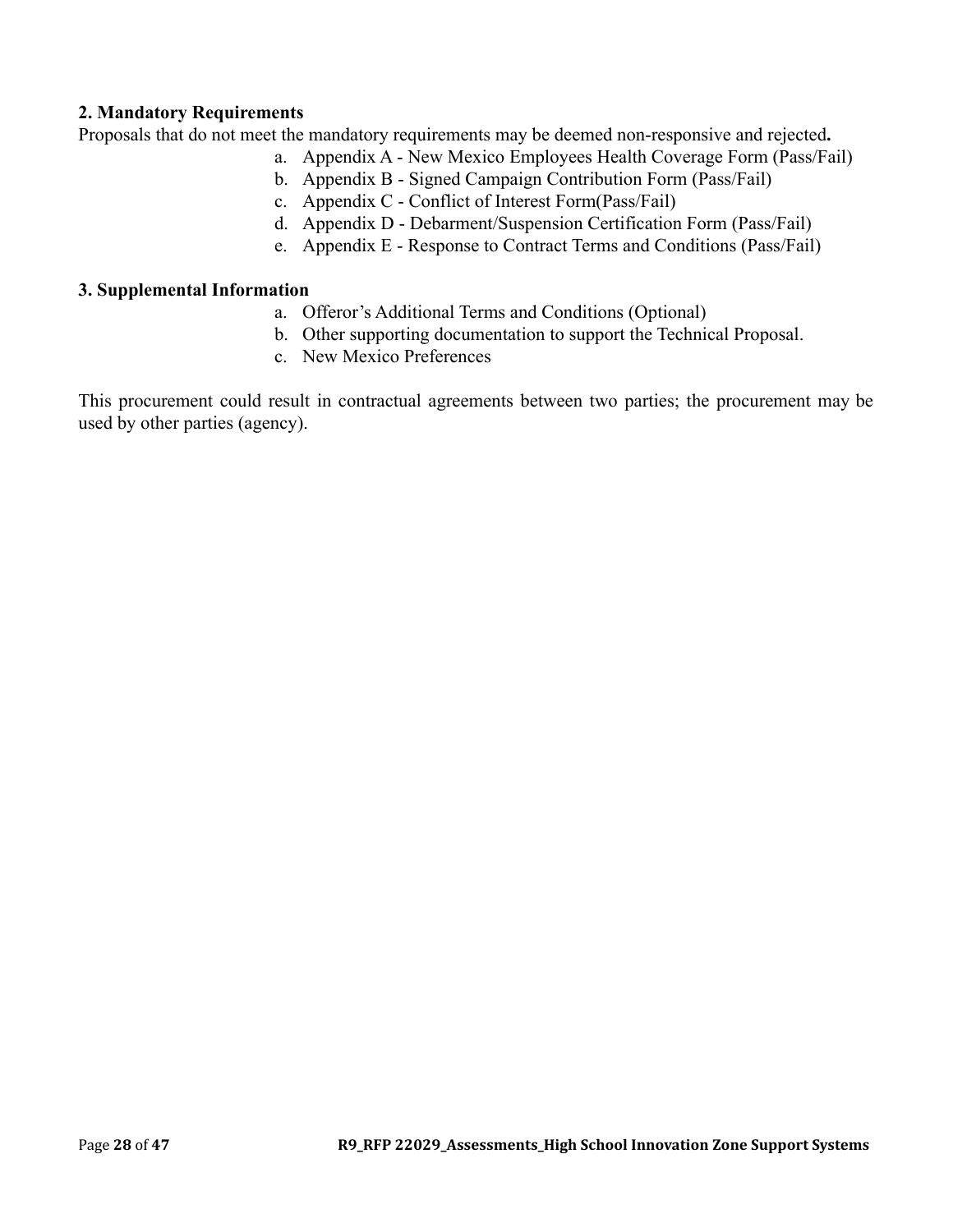## **G. EVALUATION**

## <span id="page-28-0"></span>**A. Evaluation Point Summary and Factors**

- 1. All Offeror proposals will be reviewed for compliance with the requirements and specifications stated within the RFP. Proposals deemed non-responsive will be eliminated from further consideration.
- 2. The Procurement Manager may contact the Offeror for clarification of the response.
- 3. The Evaluation Committee may use other sources to perform the evaluation.
- 4. Responsive proposals will be evaluated on the factors in Section IV, which have been assigned a point value. The responsible Offerors with the highest scores may be selected as finalist Offerors, based upon the proposals submitted. Awards shall be made to the most responsible Offeror(s) whose proposals are most advantageous to the State taking into consideration the evaluation factors. The most responsible Offeror(s) is not determined by the highest score. Please note, however, that a serious deficiency in the response to any one factor may be grounds for rejection regardless of overall score.

| <b>Evaluation Factors</b>                                                 | <b>Available</b><br><b>Points</b> |
|---------------------------------------------------------------------------|-----------------------------------|
| The proposal is organized as described in Section IV. Response Format     | Pass/Fail                         |
| and Organization and contains all listed items in the sequence indicated. |                                   |
| <b>Background and Qualifications (per project)</b>                        | 100                               |
| References (per project)                                                  | 50                                |
| <b>Staff Qualifications (per project)</b>                                 | 50                                |
| Implementation Plan (per project)                                         | 200                               |
| Cost Proposal (per project)                                               | 100                               |
| New Mexico Employees Health Coverage Form - Appendix A                    | Pass/Fail                         |
| Signed Campaign Contribution Form - Appendix B                            | Pass/Fail                         |
| Conflict of Interest Form - Appendix C                                    | Pass/Fail                         |
| Debarment/Suspension Certification Form - Appendix D                      | Pass/Fail                         |
| Response to Contract Terms and Conditions - Appendix E                    | Pass/Fail                         |
| <b>Offeror's Additional Terms and Conditions</b>                          | Optional                          |
| New Mexico Resident Business Preference                                   | Optional                          |
| New Mexico Resident Veterans Business Preference                          | Optional                          |

## **v. ADMINISTRATIVE REQUIREMENTS**

<span id="page-28-1"></span>Awarded Offeror's will be required to provide the following documents before or within 30 of contract execution date:

- Proof of insurance as required in the SAMPLE CONTRACT Appendix E
- Contractor must be a registered business in the State of New Mexico with a CRS number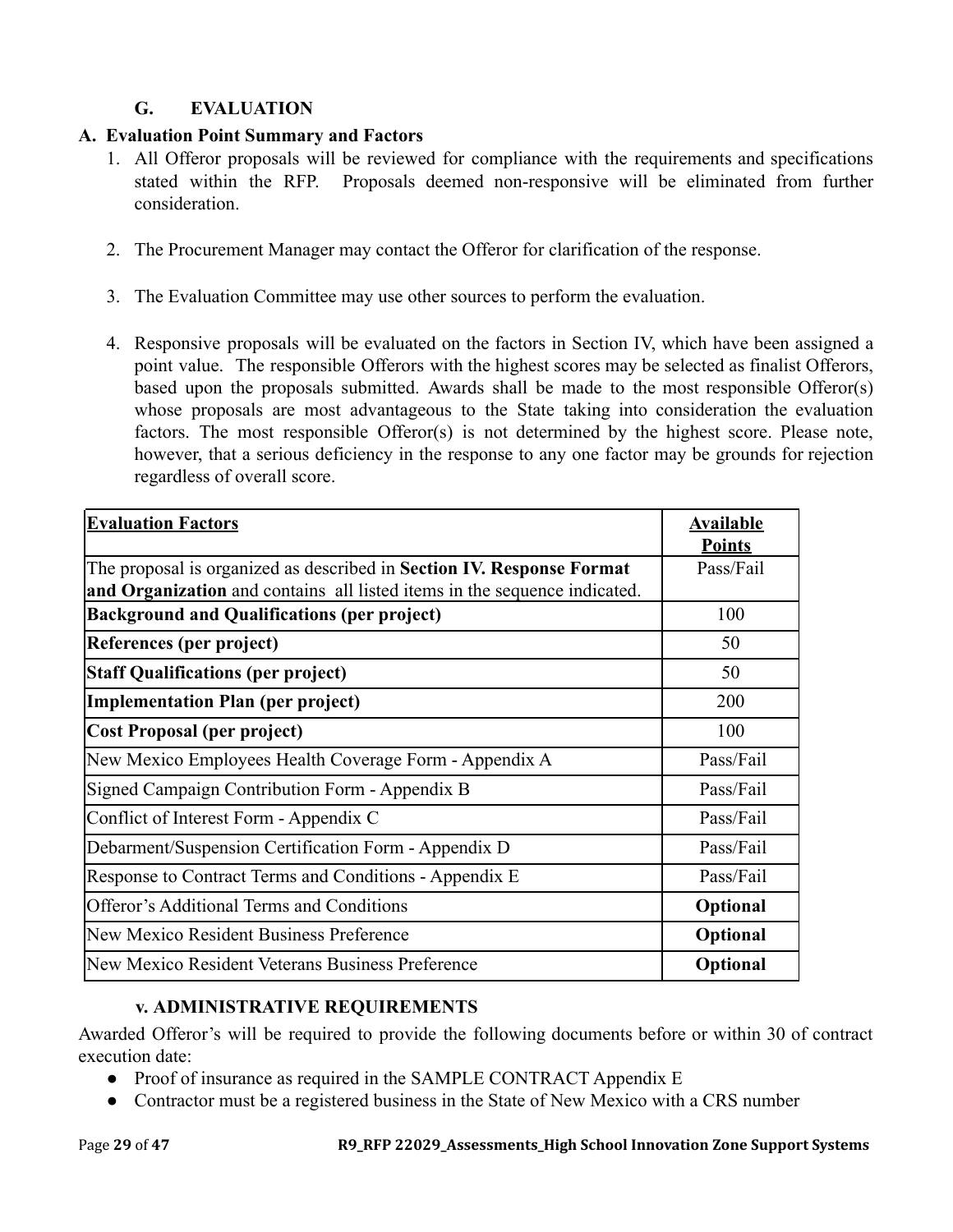- Tax Identification: The Offeror must possess a tax identification number
- Offeror must provide background checks, as directed by Region IX, for all persons within the organization that will be providing on-site services within New Mexico schools.
- Federal W-9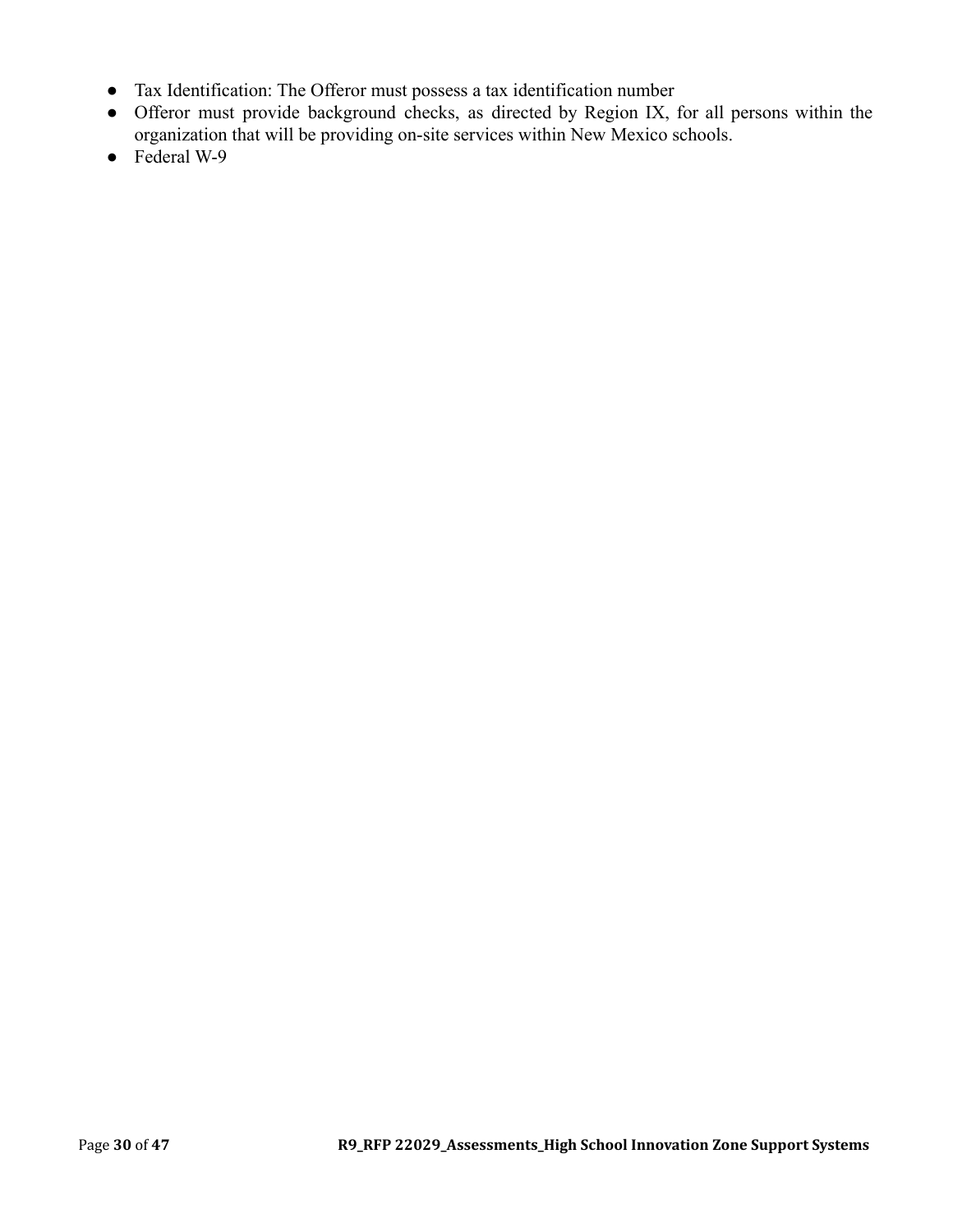### **APPENDIX A**

### <span id="page-30-0"></span>**NEW MEXICO EMPLOYEES HEALTH COVERAGE FORM R9 RFP 22029**

- 1. If Offeror has, or grows to, six (6) or more employees who work, or who are expected to work, an average of at least 20 hours per week over a six (6) month period during the term of the contract, Offeror certifies, by signing this agreement, to have in place and agree to maintain the term of the contract, health insurance for those employees and offer that health insurance to those employees, if the expected annual value in the aggregate of any and all contracts between Offeror and the Agency exceed \$250,000.00.
- 2. Offeror agrees to maintain a record of the number of employees who have (a) accepted health insurance; (b) declined health insurance due to other health insurance coverage already in place; or (c) declined health insurance for other reasons.
- 3. Offeror agrees to advise all employees of the availability of State publically financed health care coverage programs by providing each employee with, as a minimum, the following web site link to additional information: [https://www.bewellnm.com/.](https://www.bewellnm.com/)

Signature of Offeror: \_\_\_\_\_\_\_\_\_\_\_\_\_\_\_\_\_\_\_\_\_\_\_\_\_\_\_\_\_\_\_\_\_\_\_\_\_\_\_\_

Date:  $\frac{1}{2}$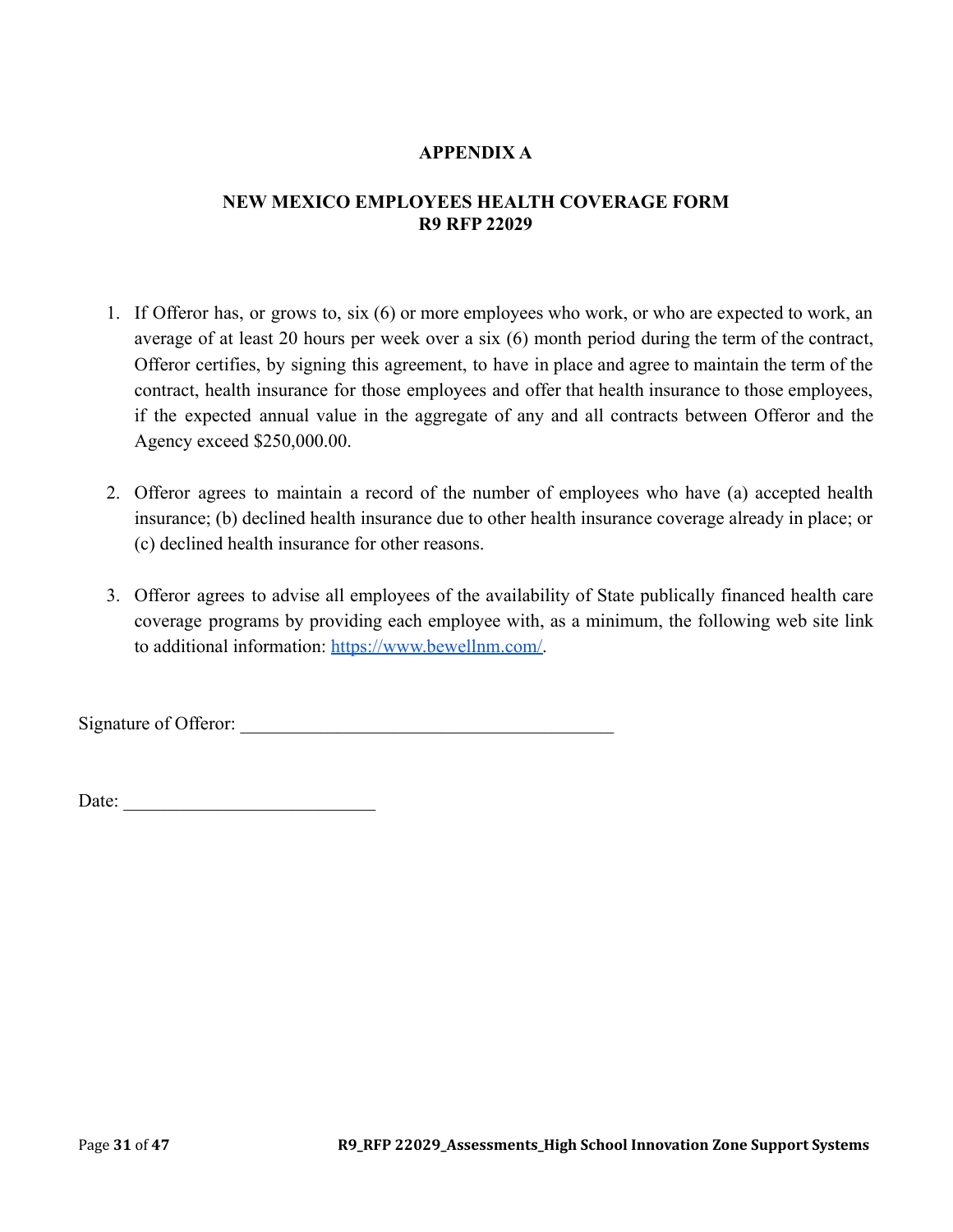#### **APPENDIX B**

#### **CAMPAIGN CONTRIBUTION DISCLOSURE FORM R9 RFP 22029**

<span id="page-31-0"></span>Pursuant to NMSA 1978, § 13-1-191.1 (2006), any person seeking to enter into a contract with any state agency or local public body for professional services, a design and build project delivery system, or the design and installation of measures the primary purpose of which is to conserve natural resources must file this form with that state agency or local public body. This form must be filed even if the contract qualifies as a small purchase or a sole source contract. The prospective contractor must disclose whether they, a family member or a representative of the prospective contractor has made a campaign contribution to an applicable public official of the state or a local public body during the two years prior to the date on which the contractor submits a proposal or, in the case of a sole source or small purchase contract, the two years prior to the date the contractor signs the contract, if the aggregate total of contributions given by the prospective contractor, a family member or a representative of the prospective contractor to the public official exceeds two hundred and fifty dollars (\$250) over the two year period.

Furthermore, the state agency or local public body shall void an executed contract or cancel a solicitation or proposed award for a proposed contract if: 1) a prospective contractor, a family member of the prospective contractor, or a representative of the prospective contractor gives a campaign contribution or other thing of value to an applicable public official or the applicable public official's employees during the pendency of the procurement process or 2) a prospective contractor fails to submit a fully completed disclosure statement pursuant to the law.

THIS FORM MUST BE FILED BY ANY PROSPECTIVE CONTRACTOR WHETHER OR NOT THEY, THEIR FAMILY MEMBER, OR THEIR REPRESENTATIVE HAS MADE ANY CONTRIBUTIONS SUBJECT TO DISCLOSURE.

The following definitions apply:

"Applicable public official" means a person elected to an office or a person appointed to complete a term of an elected office, who has the authority to award or influence the award of the contract for which the prospective contractor is submitting a competitive sealed proposal or who has the authority to negotiate a sole source or small purchase contract that may be awarded without submission of a sealed competitive proposal.

"Campaign Contribution" means a gift, subscription, loan, advance or deposit of money or other thing of value, including the estimated value of an in-kind contribution, that is made to or received by an applicable public official or any person authorized to raise, collect or expend contributions on that official's behalf for the purpose of electing the official to either statewide or local office. "Campaign Contribution" includes the payment of a debt incurred in an election campaign, but does not include the value of services provided without compensation or unreimbursed travel or other personal expenses of individuals who volunteer a portion or all of their time on behalf of a candidate or political committee, nor does it include the administrative or solicitation expenses of a political committee that are paid by an organization that sponsors the committee.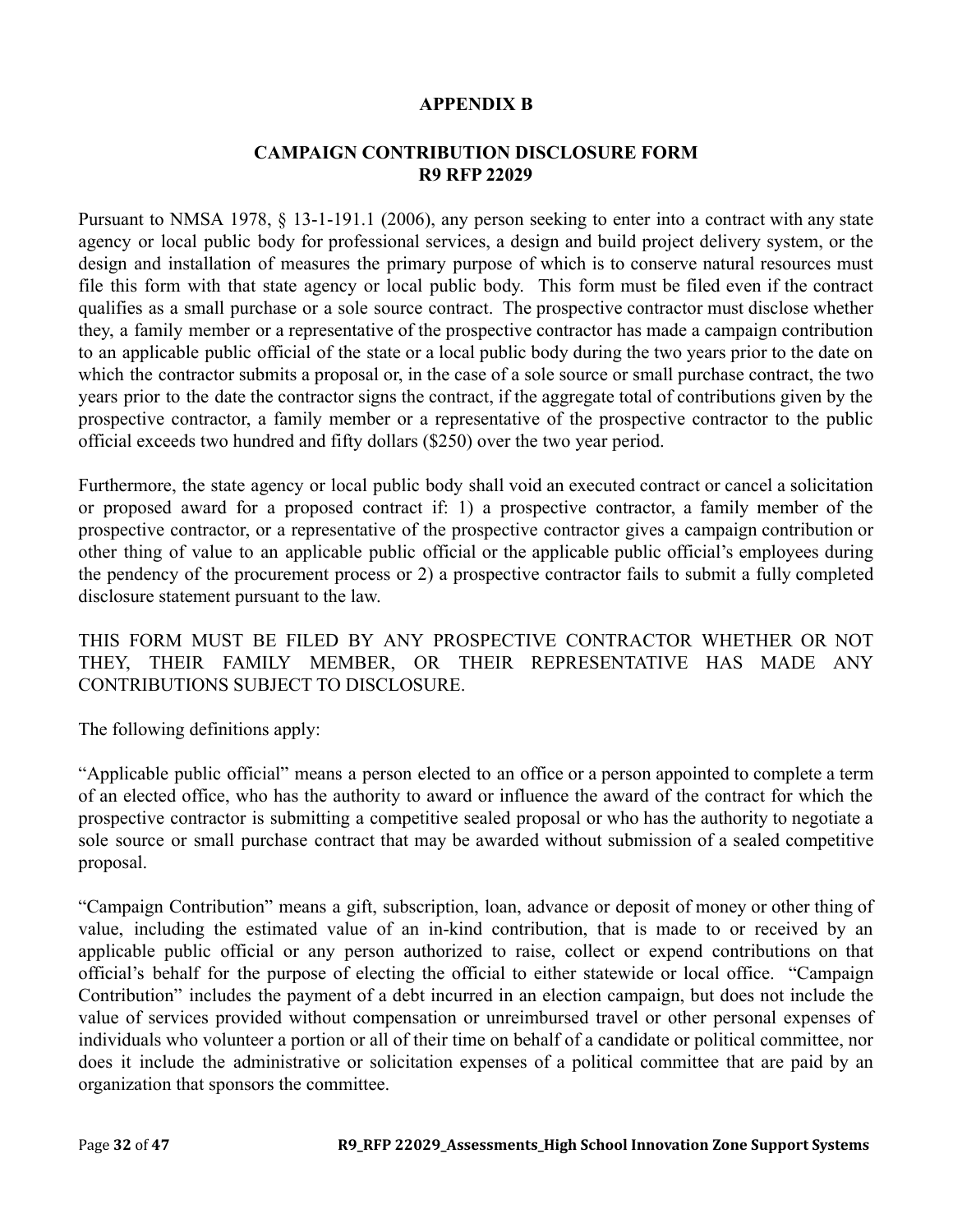"Family member" means spouse, father, mother, child, father-in-law, mother-in-law, daughter-in-law or son-in-law.

"Pendency of the procurement process" means the time period commencing with the public notice of the request for proposals and ending with the award of the contract or the cancellation of the request for proposals.

"Person" means any corporation, partnership, individual, joint venture, association or any other private legal entity.

"Prospective contractor" means a person who is subject to the competitive sealed proposal process set forth in the Procurement Code or is not required to submit a competitive sealed proposal because that person qualifies for a sole source or a small purchase contract.

"Representative of a prospective contractor" means an officer or director of a corporation, a member or manager of a limited liability corporation, a partner of a partnership or a trustee of a trust of the prospective contractor.

DISCLOSURE OF CONTRIBUTIONS:

| Contribution Made By:                                                                   | <u> 1989 - Johann John Stein, market fan it ferskearre fan it ferskearre fan it ferskearre fan it ferskearre fan i</u>                                   |  |
|-----------------------------------------------------------------------------------------|----------------------------------------------------------------------------------------------------------------------------------------------------------|--|
| Relation to Prospective Contractor:                                                     |                                                                                                                                                          |  |
| Name of Applicable Public Official:                                                     |                                                                                                                                                          |  |
| Date Contribution(s) Made:                                                              | <u> 1989 - Johann Stoff, amerikansk politiker (d. 1989)</u><br>the control of the control of the control of the control of the control of the control of |  |
| Amount(s) of Contribution(s)                                                            | <u> 1989 - Johann Stein, marwolaethau a bhannaich an t-an Aonaich an t-an Aonaich an t-an Aonaich an t-an Aonaich</u>                                    |  |
| Nature of Contribution(s)                                                               |                                                                                                                                                          |  |
| Purpose of Contribution(s)                                                              |                                                                                                                                                          |  |
| (Attach extra pages if necessary)                                                       |                                                                                                                                                          |  |
| the control of the control of the control of the control of the control of<br>Signature | Date                                                                                                                                                     |  |
|                                                                                         |                                                                                                                                                          |  |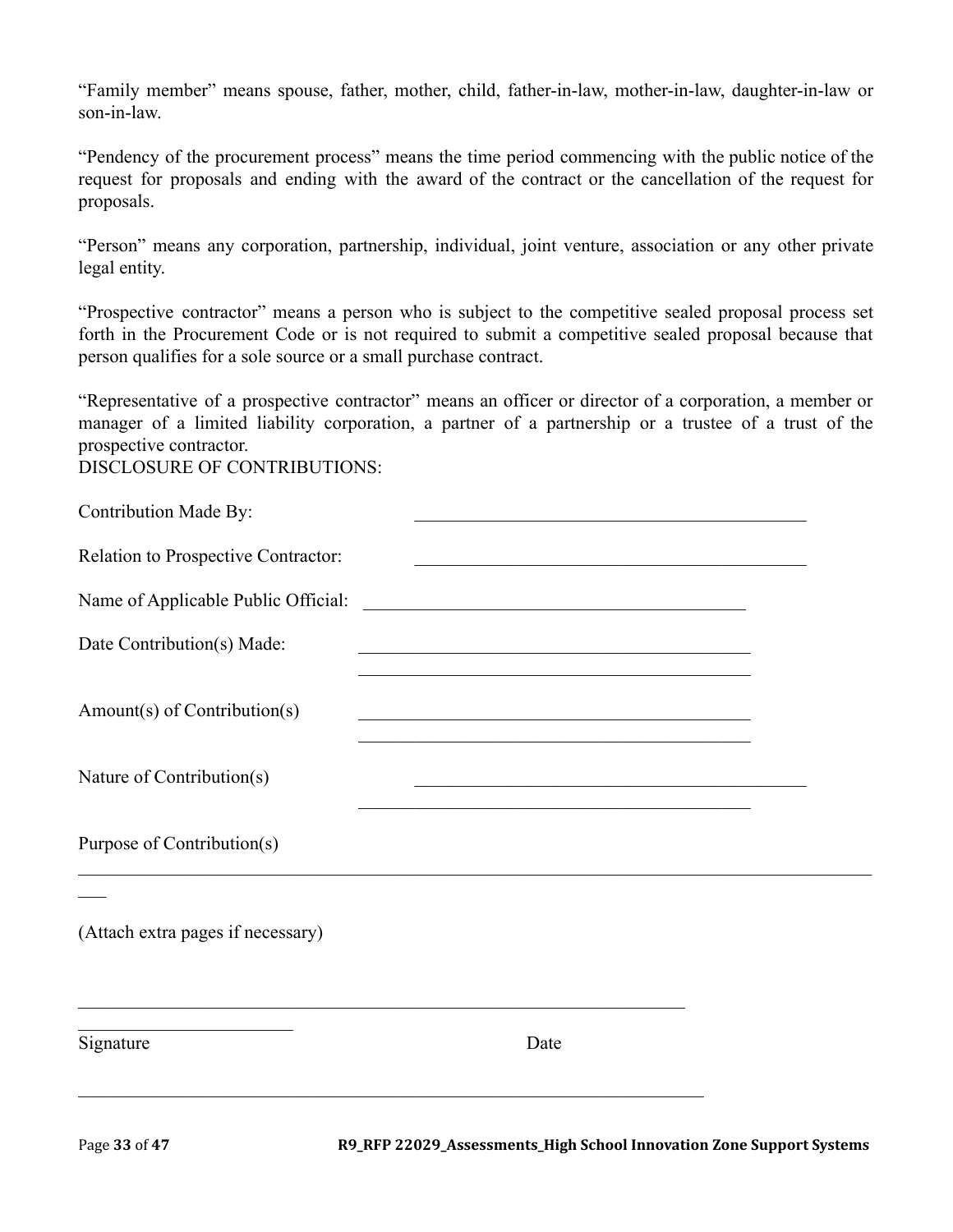Title (position)

### **—OR—**

NO CONTRIBUTIONS IN THE AGGREGATE TOTAL OVER TWO HUNDRED FIFTY DOLLARS (\$250) WERE MADE to an applicable public official by me, a family member or representative.

 $\mathcal{L}_\mathcal{L} = \{ \mathcal{L}_\mathcal{L} = \{ \mathcal{L}_\mathcal{L} = \{ \mathcal{L}_\mathcal{L} = \{ \mathcal{L}_\mathcal{L} = \{ \mathcal{L}_\mathcal{L} = \{ \mathcal{L}_\mathcal{L} = \{ \mathcal{L}_\mathcal{L} = \{ \mathcal{L}_\mathcal{L} = \{ \mathcal{L}_\mathcal{L} = \{ \mathcal{L}_\mathcal{L} = \{ \mathcal{L}_\mathcal{L} = \{ \mathcal{L}_\mathcal{L} = \{ \mathcal{L}_\mathcal{L} = \{ \mathcal{L}_\mathcal{$ 

Signature Date

Title (Position)

\_\_\_\_\_\_\_\_\_\_\_\_\_\_\_\_\_\_\_\_\_\_\_

 $\mathcal{L}_\text{max}$  , where  $\mathcal{L}_\text{max}$  and  $\mathcal{L}_\text{max}$  and  $\mathcal{L}_\text{max}$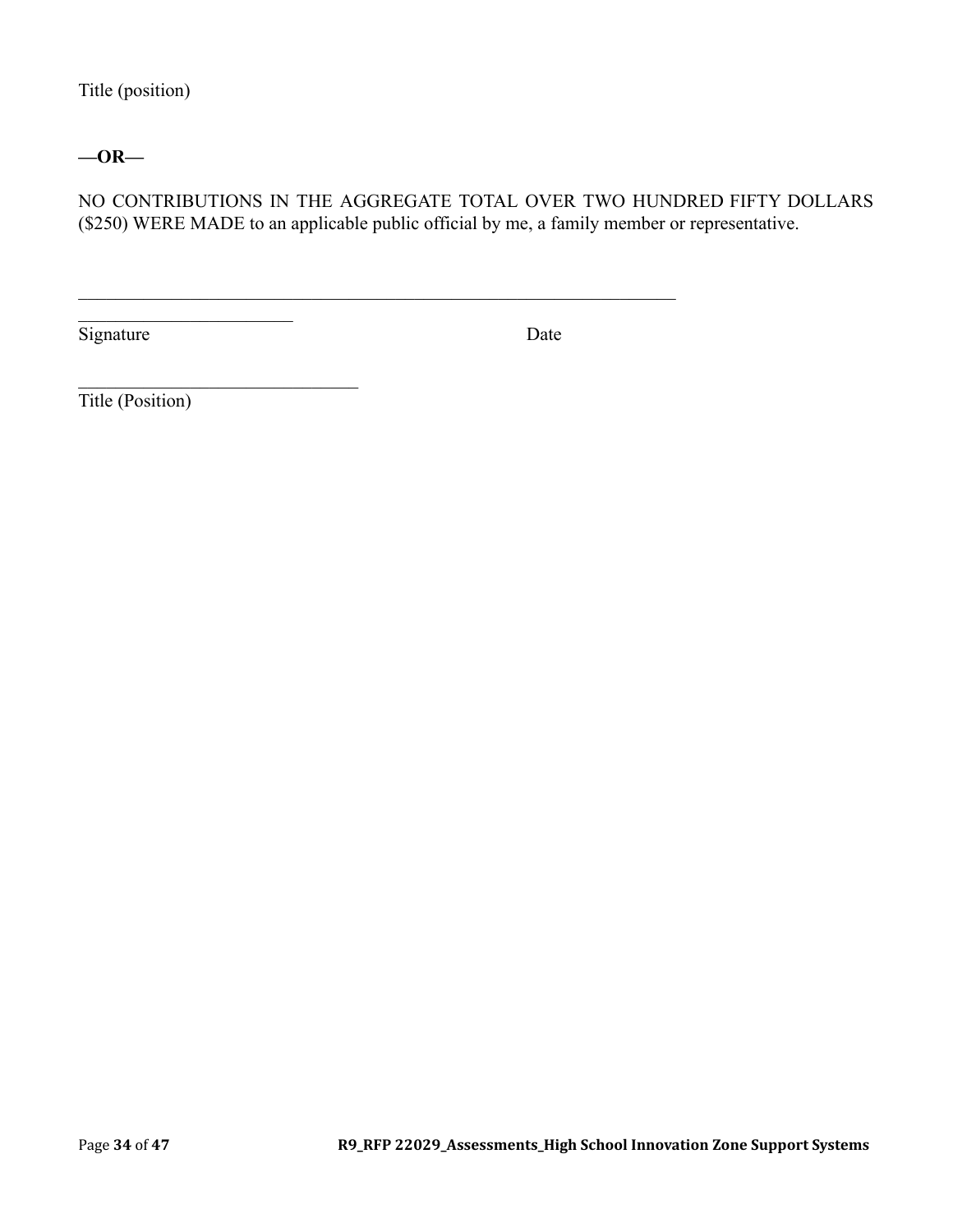#### **APPENDIX C**

#### **CONFLICT OF INTEREST FORM R9 RFP 22029**

<span id="page-34-0"></span>As utilized herein, the term "Vendor" shall mean that entity submitting a proposal to The Agency in response to the above referenced request for proposals.

The authorized Person, Firm and/or Corporation states that to the best of his/her belief and knowledge: No employee or Coordinating Council member of the Agency or New Mexico Public Education Department (or close relative), with the exception of the person(s) identified below, has a direct or indirect financial interest in the Vendor or in the proposed transaction. Vendor neither employs, nor is negotiating to employ, any Agency employee, council member or close relative, with the exception of the person(s) identified below.

Vendor did not participate, directly or indirectly, in the preparation of specifications upon which the quote or offer is made. If the Vendor is a New Mexico State Legislator or if a New Mexico State Legislator holds a controlling interest in Vendor, please identify the Legislator:

 $\mathcal{L}_\mathcal{L} = \{ \mathcal{L}_\mathcal{L} = \{ \mathcal{L}_\mathcal{L} = \{ \mathcal{L}_\mathcal{L} = \{ \mathcal{L}_\mathcal{L} = \{ \mathcal{L}_\mathcal{L} = \{ \mathcal{L}_\mathcal{L} = \{ \mathcal{L}_\mathcal{L} = \{ \mathcal{L}_\mathcal{L} = \{ \mathcal{L}_\mathcal{L} = \{ \mathcal{L}_\mathcal{L} = \{ \mathcal{L}_\mathcal{L} = \{ \mathcal{L}_\mathcal{L} = \{ \mathcal{L}_\mathcal{L} = \{ \mathcal{L}_\mathcal{$ 

List below the names(s) of any New Mexico Public Education Department or Agency employee, board member or close relative who now or within the preceding 12 months (1) works for the Vendor; (2) has an ownership interest

in the Vendor (other than as an owner of less than 1% of Vendor's stock, if Vendor is a publicly traded corporation); (3) is a partner, officer, director, trustee or consultant to the Vendor; (4) has received grant, travel, honoraria or other similar support from Vendor; or (5) has a right to receive royalties from the vendor.

 $\_$  , and the contribution of the contribution of the contribution of the contribution of  $\mathcal{L}_\text{max}$ 

 $\_$  , and the contribution of the contribution of the contribution of the contribution of  $\mathcal{L}_\text{max}$ 

 $\_$  , and the contribution of the contribution of the contribution of the contribution of  $\mathcal{L}_\text{max}$ 

 $\_$  , and the contribution of the contribution of the contribution of the contribution of  $\mathcal{L}_\text{max}$ 

**CERTIFICATION**

 $\mathcal{L}_\text{max}$  and  $\mathcal{L}_\text{max}$  and  $\mathcal{L}_\text{max}$  and  $\mathcal{L}_\text{max}$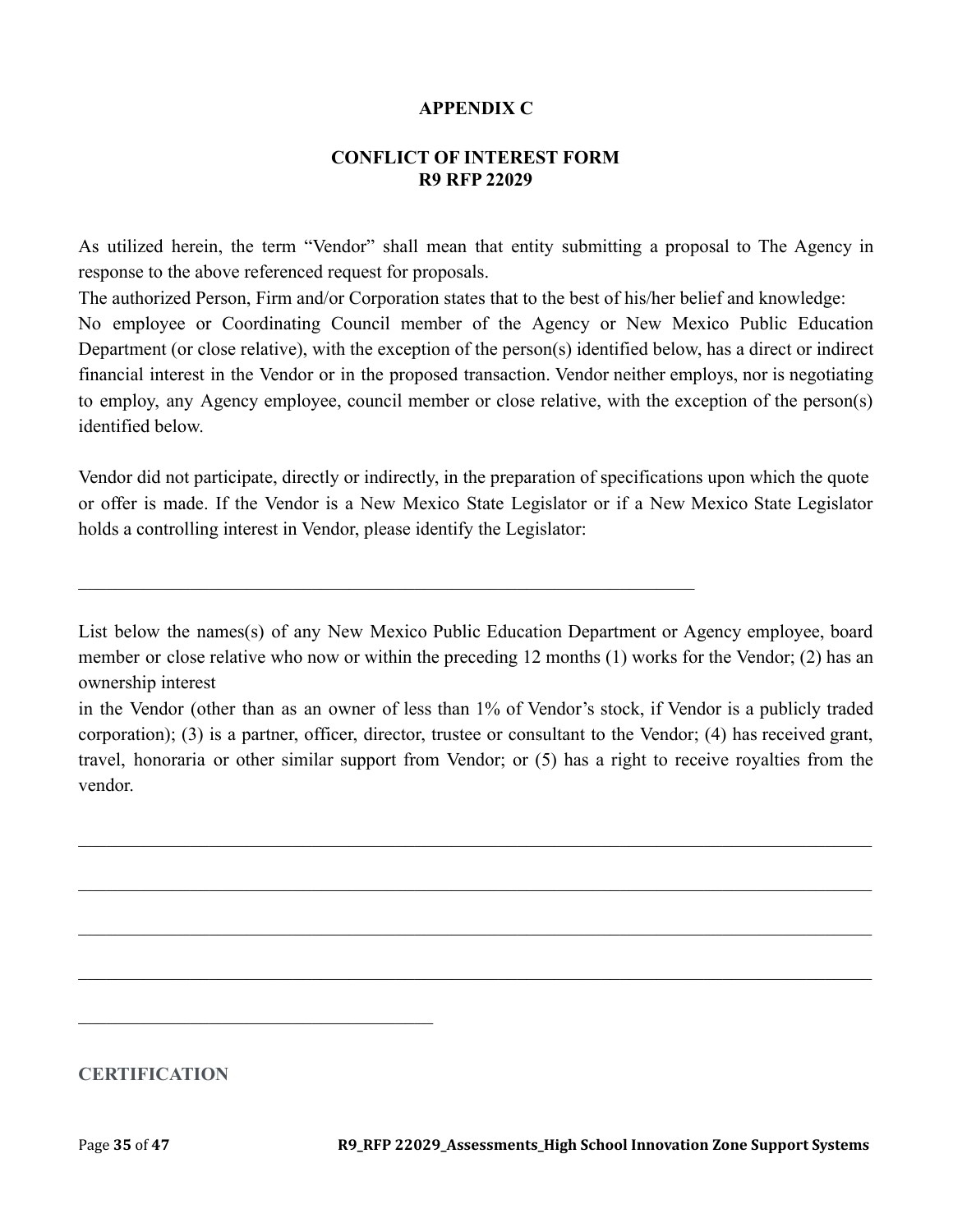The undersigned hereby certifies that he/she has read the above CONFLICT OF INTEREST Status requirements and that he/she understands and will comply with these requirements. The undersigned further certifies that they have the authority to certify compliance for the vendor named and that the information contained in this document is true and accurate to the best of their knowledge.

Signature of Offeror: \_\_\_\_\_\_\_\_\_\_\_\_\_\_\_\_\_\_\_\_\_\_\_\_\_\_\_\_\_\_\_\_\_\_\_\_\_\_\_\_

Date: \_\_\_\_\_\_\_\_\_\_\_\_\_\_\_\_\_\_\_\_\_\_\_\_\_\_\_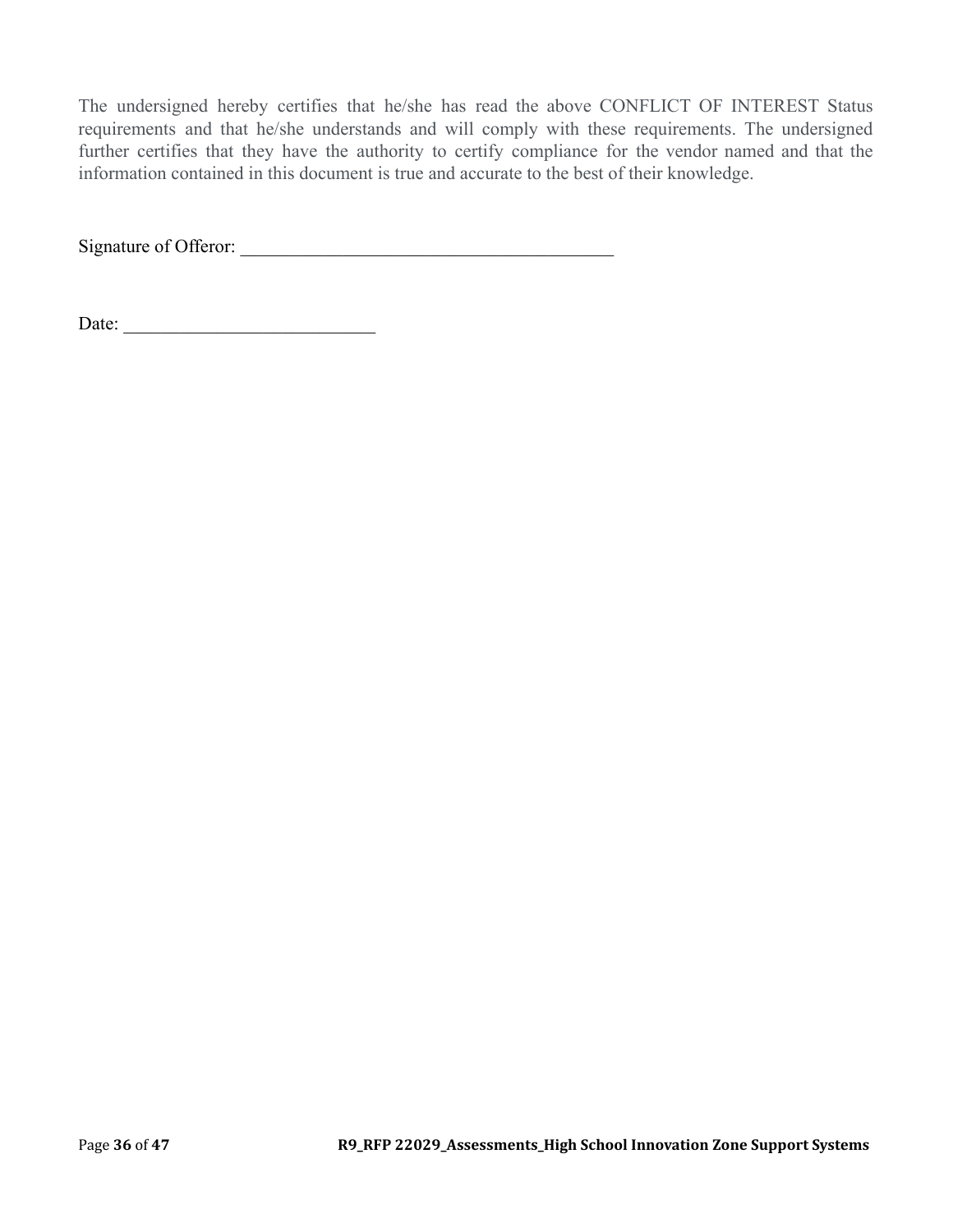## **APPENDIX D SUSPENSION STATUS FORM R9 RFP 22029**

<span id="page-36-0"></span>The Vendor certifies that it is not suspended, debarred or ineligible from entering into contracts with the Federal Government, or any State agency or local public body, or in receipt of a notice or proposed debarment from any Federal or State agency or local public body. The Vendor agrees to provide immediate notice to the Agency Procurement Department in the event of being suspended, debarred or declared ineligible by any department or agency of the Federal government, or any agency of local public body of the State of New Mexico, or upon receipt of a notice or proposed debarment that is received after the submission of the quote or offer but prior to the award of the purchase order or contract.

#### **CERTIFICATION**

The undersigned hereby certifies that he/she has read the above CONFLICT OF INTEREST Status requirements and that he/she understands and will comply with these requirements. The undersigned further certifies that they have the authority to certify compliance for the vendor named and that the information contained in this document is true and accurate to the best of their knowledge.

Signature of Offeror: \_\_\_\_\_\_\_\_\_\_\_\_\_\_\_\_\_\_\_\_\_\_\_\_\_\_\_\_\_\_\_\_\_\_\_\_\_\_\_\_

Date: \_\_\_\_\_\_\_\_\_\_\_\_\_\_\_\_\_\_\_\_\_\_\_\_\_\_\_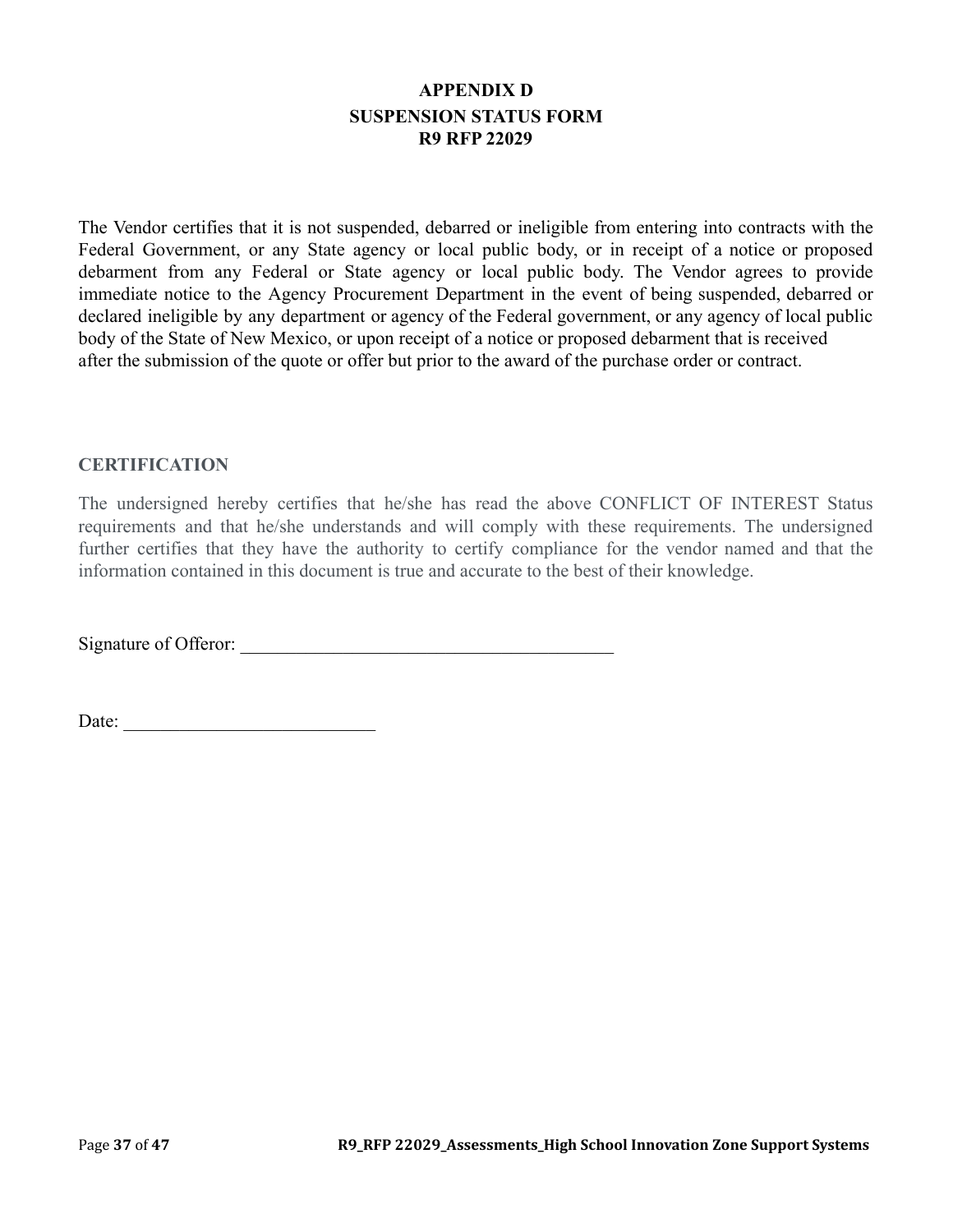#### **APPENDIX E**

#### <span id="page-37-0"></span>**RESPONSE TO R9 CONTRACT TERMS AND CONDITIONS R9 RFP 22029**

#### **Select one of the following:**

| Offeror does <b>NOT</b> take any exceptions to the Contract Terms and Conditions as outlined in |       |
|-------------------------------------------------------------------------------------------------|-------|
| <i>Appendix F Sample Contract</i>                                                               |       |
|                                                                                                 |       |
| <b>Offeror Signature:</b>                                                                       | Date: |

⬜ Offeror DOES take exceptions to the Contract terms and Conditions as outlined in *Appendix F Sample Contract*

| Offeror Signature: | )ate |  |
|--------------------|------|--|
|                    |      |  |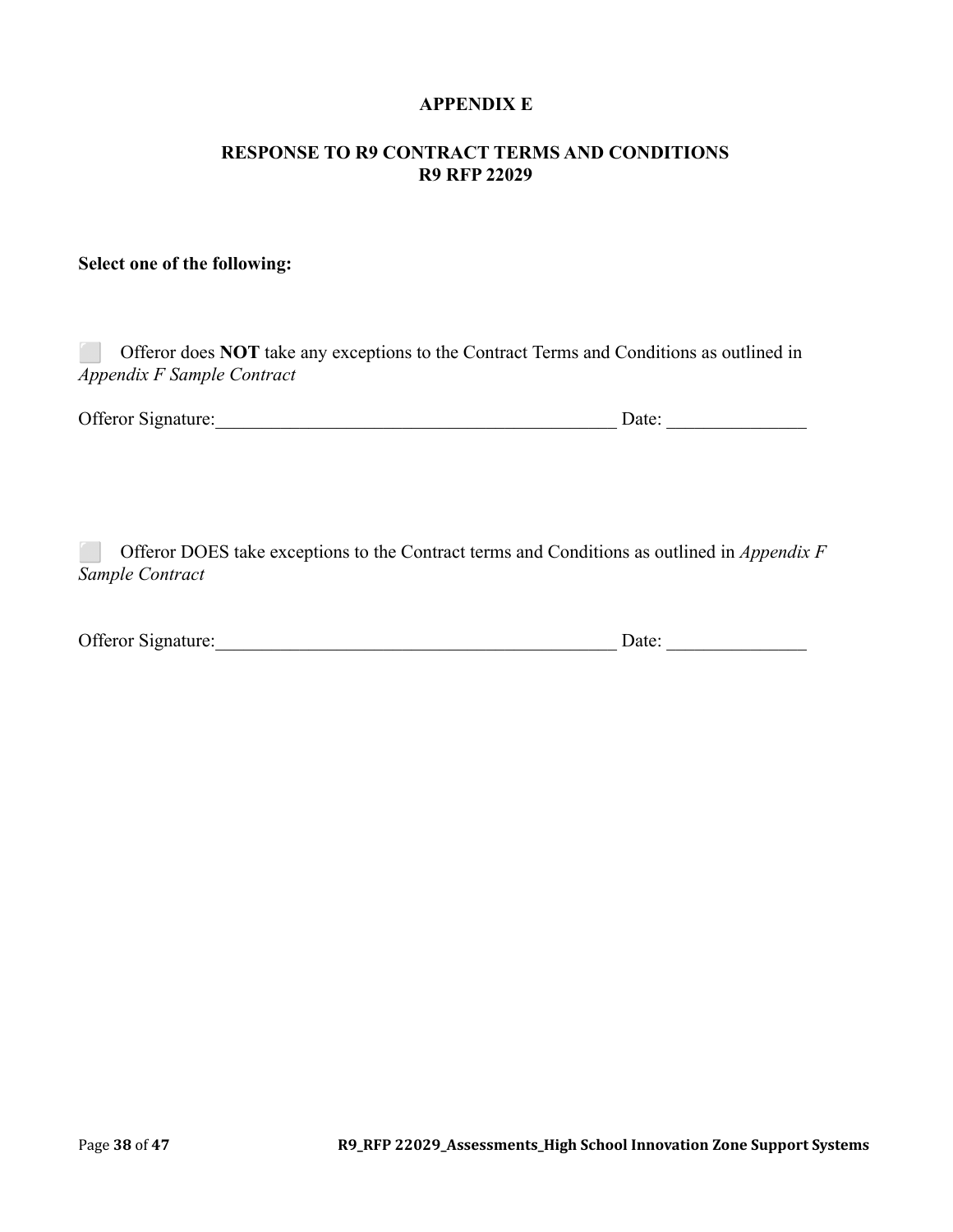# **APPENDIX F SAMPLE CONTRACT**

#### PROFESSIONAL SERVICES CONTRACT

#### Contract # 229980000XX

<span id="page-38-0"></span>THIS AGREEMENT is made and entered into by and between the State of New Mexico, **REGION IX EDUCATION COOPERATIVE (REC IX)**, hereinafter referred to as the "Agency," and **<CONTRACTOR NAME>** hereinafter referred to as the "Contractor," and is effective as of the date set forth below upon which it is executed by the REC IX Executive Director.

#### IT IS AGREED BETWEEN THE PARTIES:

#### **1. Engagement of Contractor.**

Agency agrees to engage Contractor on a non-exclusive basis to perform the services set forth herein, on a non-exclusive basis, to the Agency during the term of this Agreement in such amounts as the Agency shall require in its sole discretion. There is no requirement imposed upon the Agency pursuant to this Agreement to purchase any quota of services hereunder. Contractor agrees to perform, on a non-exclusive basis, the services under the terms and conditions set forth in this Agreement. Contractor is an independent contractor and is not an employee of the Agency. Contractor has provided, or intends to provide, similar services (as described in this Agreement) to others as a Contractor.

#### **2. Scope of Work.**

The Contractor shall provide professional services pursuant to the detailed scope of work and budget attached as Addendum A.

### **3. Compensation***.*

A. The Agency shall pay to the Contractor monthly payments for authorized services satisfactorily performed and expenses incurred pursuant to "ADDENDUM A," such compensation not to exceed **<XXXXX> (\$XXXXX)**, inclusive of gross receipts tax (GRT). Such compensation is a maximum and not a guarantee that the work assigned to be performed by Contractor under this Agreement shall equal the amount stated herein. There is no requirement imposed upon the Agency pursuant to this Agreement to purchase any quota of services hereunder.

B Nothing contained in this Agreement shall require Agency to pay for any unsatisfactory work, as determined by Agency, or for work that is not in compliance with the terms of this Agreement. In no event will the Contractor be paid for services provided in excess of the total compensation amount without this Agreement being amended in writing prior to those services in excess of the total compensation amount being provided. Contractor is responsible for notifying the Agency when the services provided under this Agreement reach the total compensation amount.

C. Payment is subject to availability of funds pursuant to the Appropriations provisions set forth in Paragraph 6 below and to any negotiations between the parties from year to year pursuant to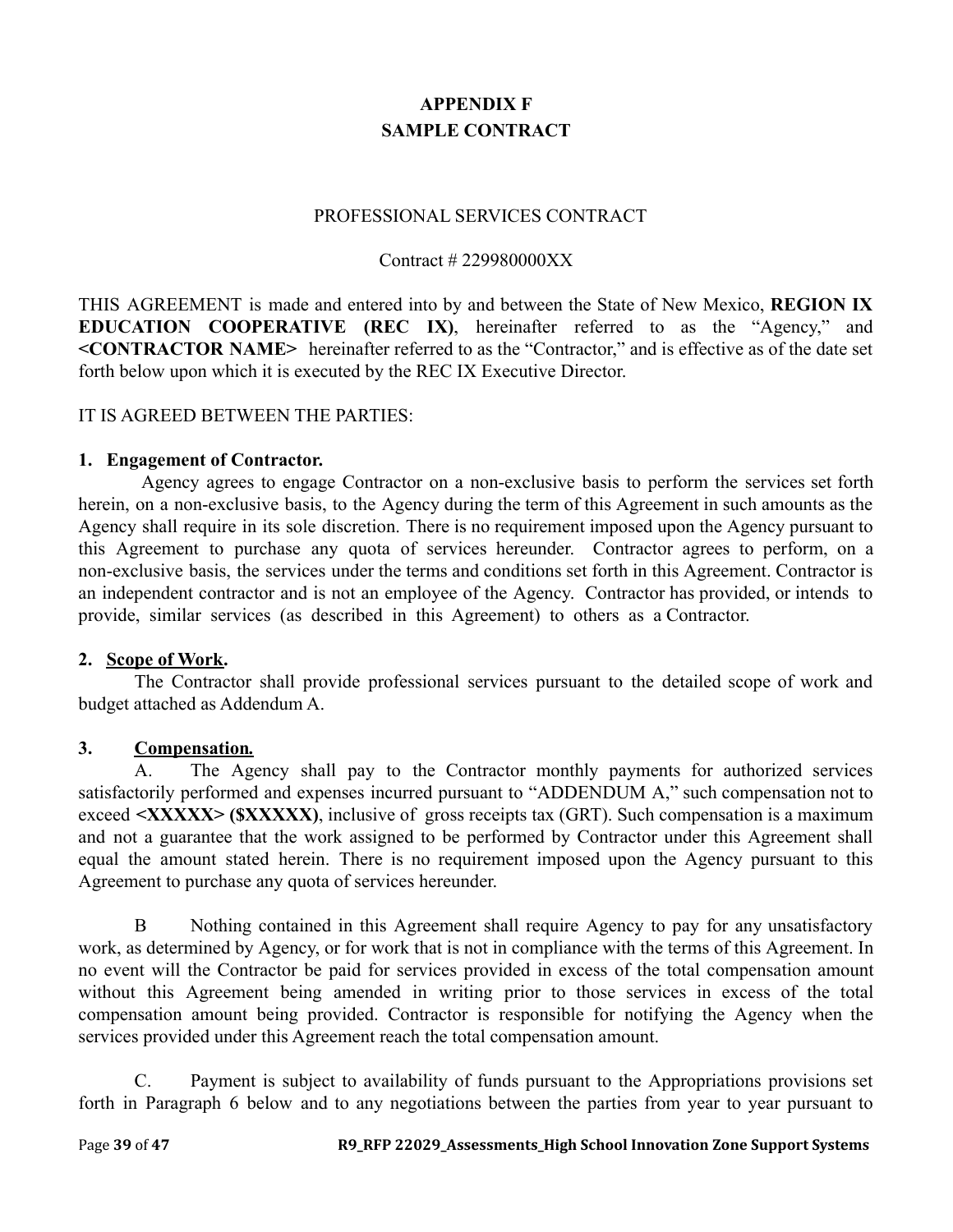Paragraph 2, Scope of Work. All invoices MUST BE received by the Agency **<<FINAL INVOCE DUE DATE>>**. Invoices received after such date WILL NOT BE PAID.

D. Contractor shall submit monthly detailed invoices accounting for all services performed and expenses incurred. If the Agency finds that the invoiced services or expenses are not acceptable, within thirty days after the date of receipt of written notice from the Contractor that payment is requested, it shall provide the Contractor a letter of exception explaining the defect or objection to the services or expenses, and outlining steps the Contractor may take to provide remedial action. Upon certification by the Agency that the services or expenses have been received and accepted, payment shall be tendered to the Contractor within thirty days after the date of acceptance. If payment is made by mail, the payment shall be deemed tendered on the date it is postmarked. However, the agency shall not incur late charges, interest, or penalties for failure to make payment within the time specified herein.

## **4. Term.**

THIS AGREEMENT SHALL NOT BECOME EFFECTIVE UNTIL SIGNED BY THE REC IX EXECUTIVE DIRECTOR. This Agreement shall terminate on **<<END DATE>>** unless terminated pursuant to paragraph 5 (Termination), or paragraph 6 (Appropriations).

# **5. Termination.**

A. Grounds. The Agency may terminate this Agreement prior to the end of the term for convenience or cause, as set forth in Paragraphs 5.B.1 and 5.B.3. below The Contractor may terminate this Agreement as set forth in Paragraph 5.B.2 below.

# B. Notice: Agency Opportunity to Cure.

1. Except as otherwise provided in Paragraph 5.B.3., the Agency shall give Contractor written notice of termination at least thirty (30) days prior to the intended date of termination. Agency shall pay Contractor only for authorized Services performed up to the date of termination.

2. Contractor shall give Agency written notice termination at least sixty (60) days prior to the intended date of termination. Agency may agree, in writing, to waive such sixty (60) day notice requirement.

3. Notwithstanding the foregoing, this Agreement may be terminated immediately upon Agency's written notice to the Contractor if (i) the Contractor becomes unable to perform the services contracted for, as determined by the Agency; (ii) during the term of this Agreement, the Contractor is suspended or debarred by the State Purchasing Agent; or (iii) the Agreement is terminated pursuant to Paragraph 6, "Appropriations", of this Agreement.

C. Liability. Except as otherwise expressly allowed or provided under this Agreement, the Agency's sole liability upon termination shall be to pay for acceptable work performed prior to the Contractor's receipt or issuance of a notice of termination; provided, however, that a notice of termination shall not nullify or otherwise affect either party's liability for pre-termination defaults under or breaches of this Agreement. The Contractor shall submit an invoice for such work within thirty (30) days of receiving or sending the notice of termination. *THIS PROVISION IS NOT EXCLUSIVE AND DOES NOT WAIVE THE AGENCY'S OTHER LEGAL RIGHTS AND REMEDIES CAUSED BY THE CONTRACTOR'S DEFAULT/BREACH OF THIS AGREEMENT.*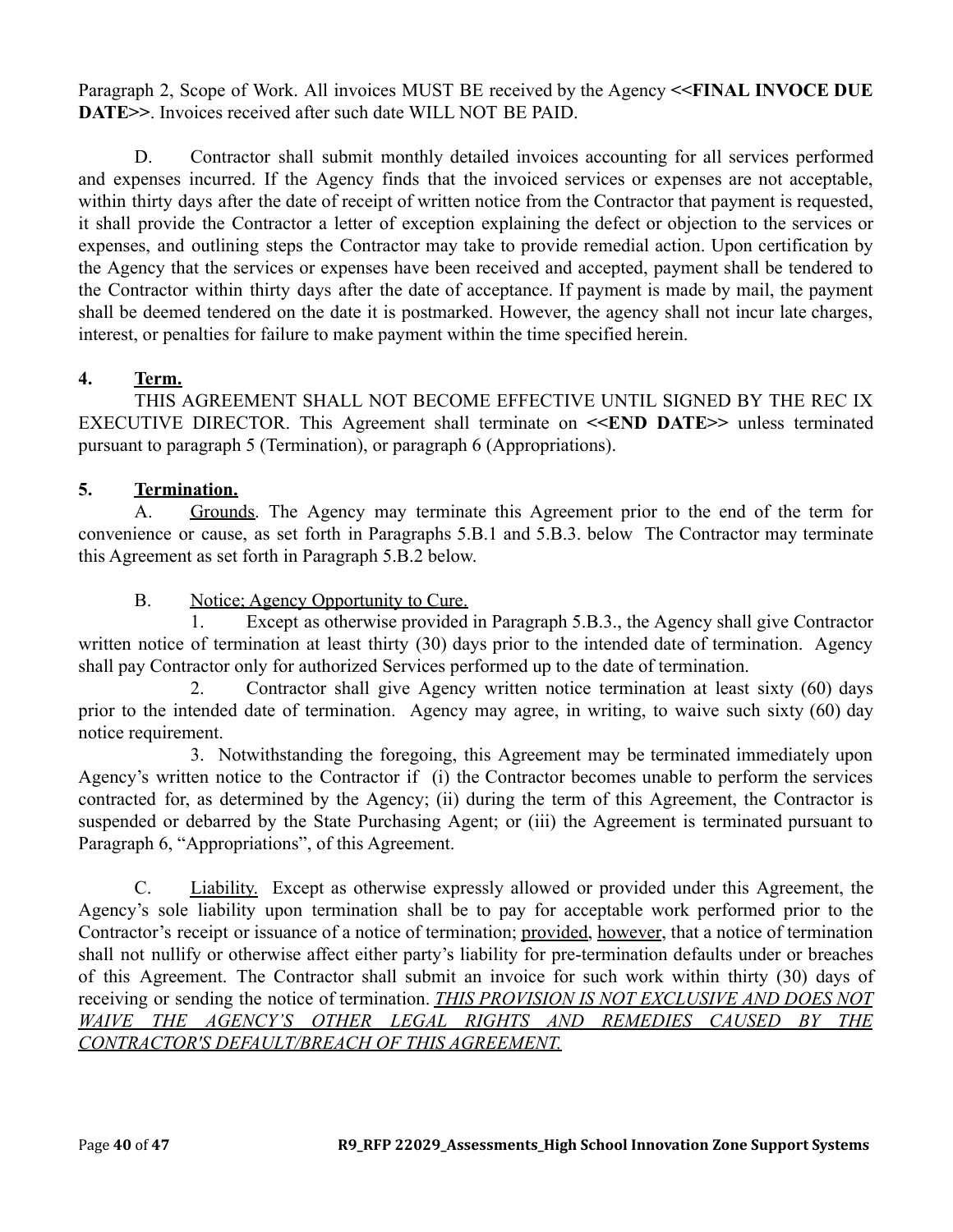D. Termination Management. Immediately upon receipt by either the Agency or the Contractor of notice of termination of this Agreement, the Contractor shall: 1) not incur any further obligations for salaries, services or any other expenditure of funds under this Agreement without written approval of the Agency; 2) comply with all directives issued by the Agency in the notice of termination as to the performance of work under this Agreement; and 3) take such action as the Agency shall direct for the protection, preservation, retention or transfer of all property titled to the Agency and records generated under this Agreement. Any non-expendable personal property or equipment provided to or purchased by the Contractor with contract funds shall become property of the Agency upon termination and shall be submitted to the agency as soon as practicable.

### **6***.* **Appropriations.**

The terms of this Agreement are contingent upon sufficient appropriations and authorization being made by the Legislature of New Mexico for the performance of this Agreement. If sufficient appropriations and authorization are not made by the Legislature, this Agreement shall terminate immediately upon written notice being given by the Agency to the Contractor. The Agency's decision as to whether sufficient appropriations are available shall be accepted by the Contractor and shall be final. If the Agency proposes an amendment to the Agreement to unilaterally reduce funding, the Contractor shall have the option to terminate the Agreement or to agree to the reduced funding, within thirty (30) days of receipt of the proposed amendment.

### **7. Status of Contractor.**

The Contractor and its agents and employees are independent contractors performing professional services for the Agency and are not employees of the Agency. The Contractor and its agents and employees shall not accrue leave, retirement, insurance or any other benefits afforded to employees of the Agency as a result of this Agreement. The Contractor acknowledges that all sums received hereunder are reportable by the Contractor for tax purposes, including without limitation, self-employment and business income tax. The Contractor agrees not to purport to bind the Agency unless the Contractor has express written authority to do so, and then only within the strict limits of that authority.

### **8. Assignment.**

The Contractor shall not assign or transfer any interest in this Agreement or assign any claims for money due or to become due under this Agreement without the prior written approval of the Agency.

### **9. Subcontracting.**

The Contractor shall not subcontract any portion of the services to be performed under this Agreement **without the prior written approval of the Agency**. No such subcontract shall relieve the primary Contractor from its obligations and liabilities under this Agreement, nor shall any subcontract obligate direct payment from the Agency. A copy of an approved subcontract shall be sent to the Agency within 15 days of final execution.

### **10. Release.**

Final payment of the amounts due under this Agreement shall operate as a release of the Agency, its officers and employees, and the State of New Mexico from all liabilities, claims and obligations whatsoever arising from or under this Agreement.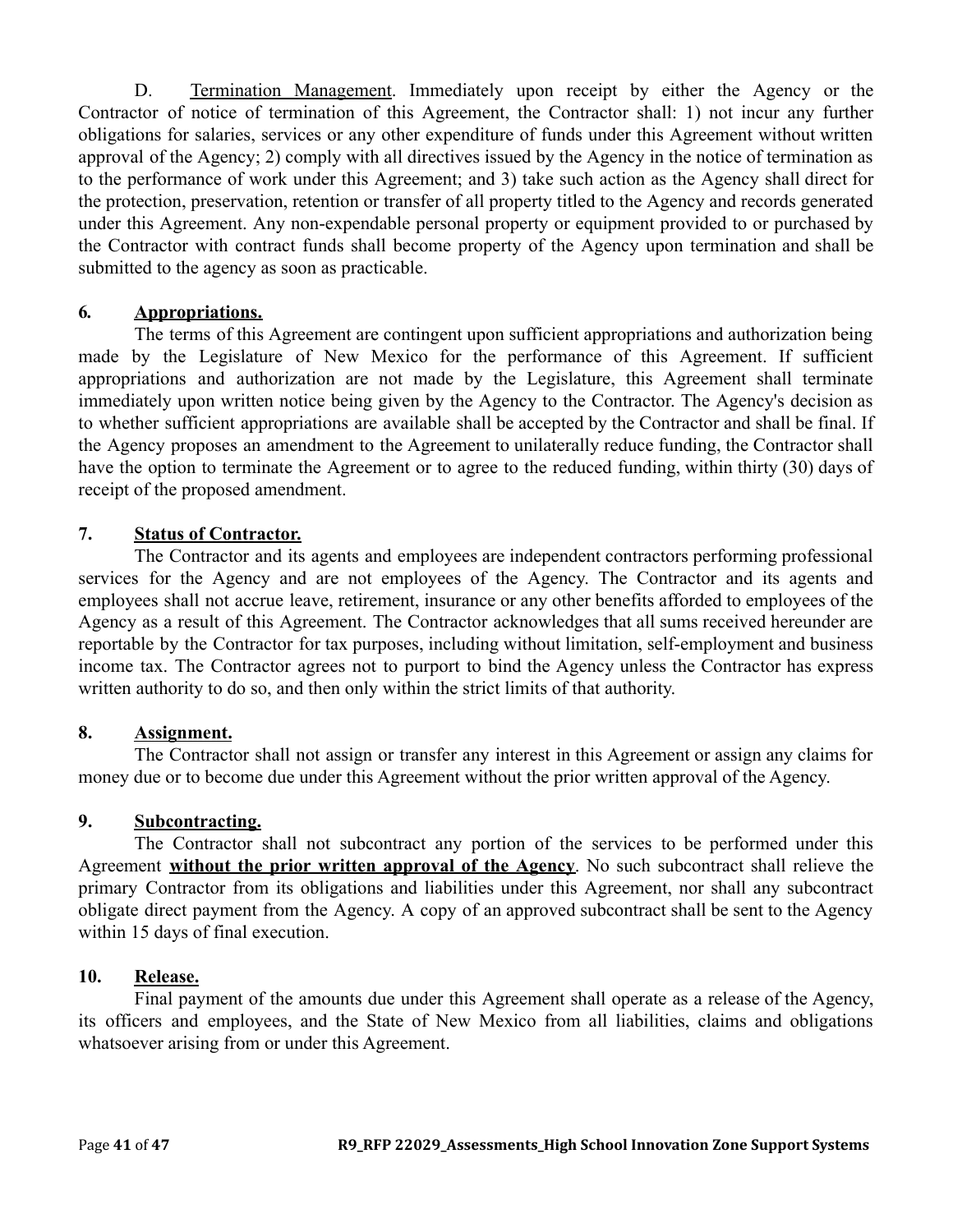### **11. Confidentiality.**

Any confidential information provided to or developed by the Contractor in the performance of this Agreement shall be kept confidential and shall not be made available to any individual or organization by the Contractor without the prior written approval of the Agency. Contractor further agrees to comply with all provisions of the Family Educational and Privacy Act (FERPA), 20 U.S.C. Sec. 1232 (g) and to hold Agency harmless from claims, complaints or causes of action arising from an alleged violation of FERPA.

#### **12. Compliance with Law and Policies**.

In the performance of this Agreement, Contractor shall abide by applicable laws of the State of New Mexico, the rules of the Public Education Department, and the policies and regulations of the Agency, as they may exist or be hereafter amended.

#### 13. **Product of Service -- Copyright.**

All materials developed or acquired by the Contractor under this Agreement shall become the property of the Agency and shall be delivered to the Agency no later than the termination date of this Agreement. Nothing developed or produced, in whole or in part, by the Contractor under this Agreement shall be the subject of an application for copyright or other claim of ownership by or on behalf of the Contractor. Contractor shall further not cite to materials, data, analyses or reports developed or acquired under this Agreement without written permission of the Agency Executive Director or the Executive Director's Designee. The Contractor agrees to prepare and execute any licenses or transfers of copyright necessary to vest ownership in the Agency of any materials developed or acquired by the Contractor under this Agreement.

#### **14. Amendment.**

A. This Agreement shall not be altered, changed or amended except by instrument in writing executed by the parties hereto and all other required signatories.

B. If the Agency proposes an amendment to the Agreement to unilaterally reduce funding due to budget or other considerations, the Contractor shall, within thirty (30) days of receipt of the proposed Amendment, have the option to terminate the Agreement, pursuant to the termination provisions as set forth in Article 4 herein, or to agree to the reduced funding.

### **15. Merger.**

This Agreement incorporates all the Agreements, covenants and understandings between the parties hereto concerning the subject matter hereof, and all such covenants, Agreements and understandings have been merged into this written Agreement. No prior Agreement or understanding, oral or otherwise, of the parties or their agents shall be valid or enforceable unless embodied in this Agreement.

### **16. Penalties for violation of law.**

The Procurement Code, NMSA 1978 §§ 13-1-28 through 13-1-199, imposes civil and criminal penalties for its violation. In addition, the New Mexico criminal statutes impose felony penalties for illegal bribes, gratuities and kickbacks.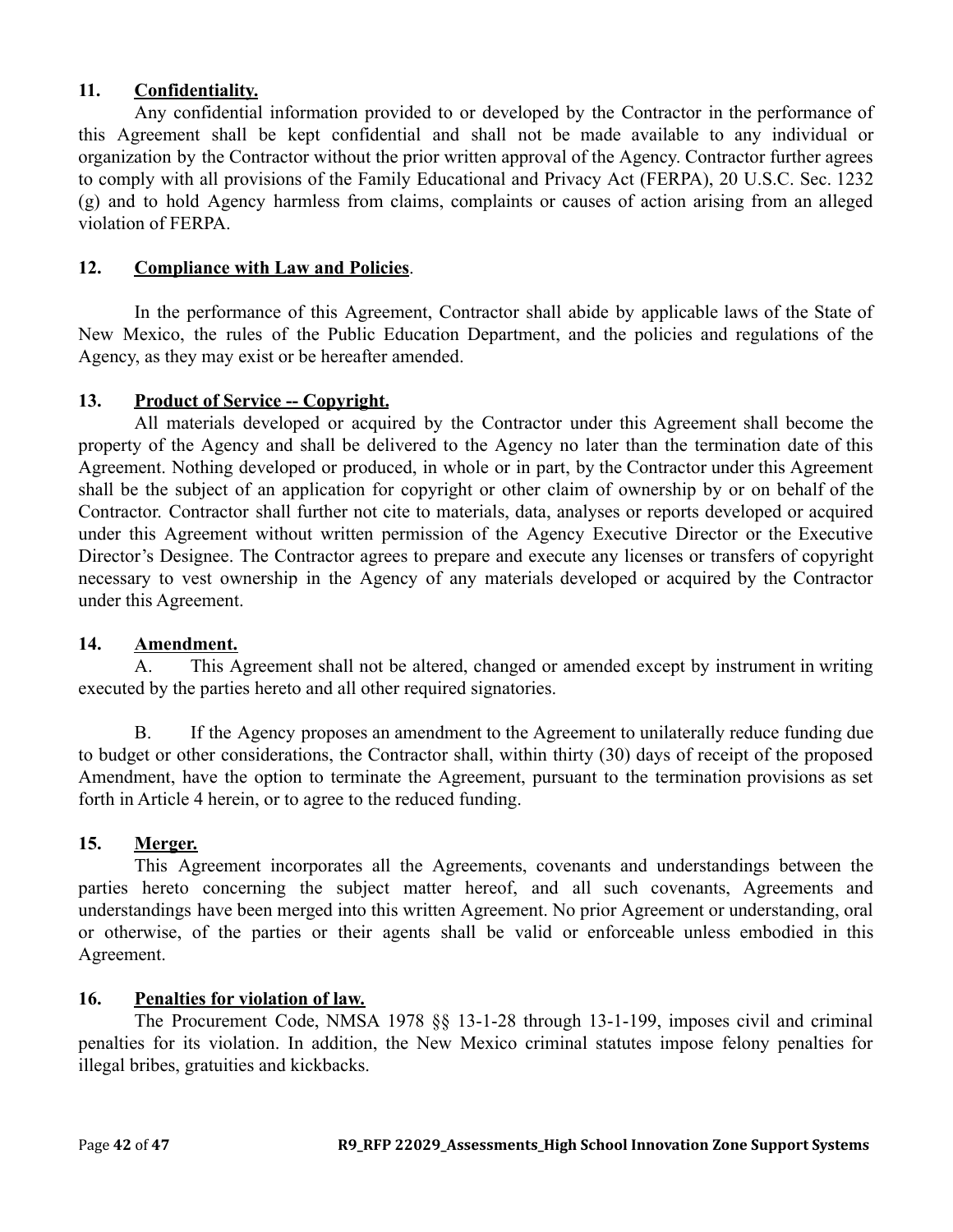### **17. Applicable Law.**

The laws of the State of New Mexico shall govern this Agreement, without giving effect to its choice of law provisions. Jurisdiction and venue shall be proper only in a New Mexico court of competent jurisdiction in accordance with NMSA 1978, § 38-3-1 (G). By execution of this Agreement, Contractor acknowledges and agrees to the jurisdiction of the courts of the State of New Mexico over any and all lawsuits arising under or out of any term of this Agreement.

#### **18***.* **Records and Financial Audit.**

A. The Contractor shall maintain detailed time and expenditure records that indicate the date; time, nature and cost of services rendered during the Agreement's term and effect and retain them for a period of three (3) years from the date of final payment under this Agreement. The records shall be subject to inspection by the Agency and the State Auditor. The Agency shall have the right to audit billings both before and after payment. Payment under this Agreement shall not foreclose the right of the Agency to recover excessive or illegal payments.

B. Contractor shall provide background checks for any employees or sub-contractors that may have contact with children.

### **19. Indemnification.**

The Contractor shall defend, indemnify and hold harmless the Agency and the State of New Mexico from all actions, proceeding, claims, demands, costs, damages, attorneys' fees and all other liabilities and expenses of any kind from any source which may arise out of the performance of this Agreement, caused by the negligent act or failure to act of the Contractor, its officers, employees, servants, subcontractors or agents, or if caused by the actions of any client of the Contractor resulting in injury or damage to persons or property during the time when the Contractor or any officer, agent, employee, servant or subcontractor thereof has or is performing services pursuant to this Agreement. In the event that any action, suit or proceeding related to the services performed by the Contractor or any officer, agent, employee, servant or subcontractor under this Agreement is brought against the Contractor, the Contractor shall, as soon as practicable but no later than two (2) days after it receives notice thereof, notify the Agency by certified mail.

### **20. Invalid Term or Condition.**

If any term or condition of this Agreement shall be held invalid or unenforceable, the remainder of this Agreement shall not be affected and shall be valid and enforceable.

### **21. Enforcement of Agreement.**

A party's failure to require strict performance of any provision of this Agreement shall not waive or diminish that party's right thereafter to demand strict compliance with that or any other provision. No waiver by a party of any of its rights under this Agreement shall be effective unless express and in writing, and no effective waiver by a party of any of its rights shall be effective to waive any other rights.

#### **22. Notices.**

Notice by either party shall be in writing and shall be delivered by courier service, or U.S. mail, or by electronic mail to the receiving party designee as specified below. Electronic notification shall be deemed received at the time the party sending electronic notice receives written verification of receipt by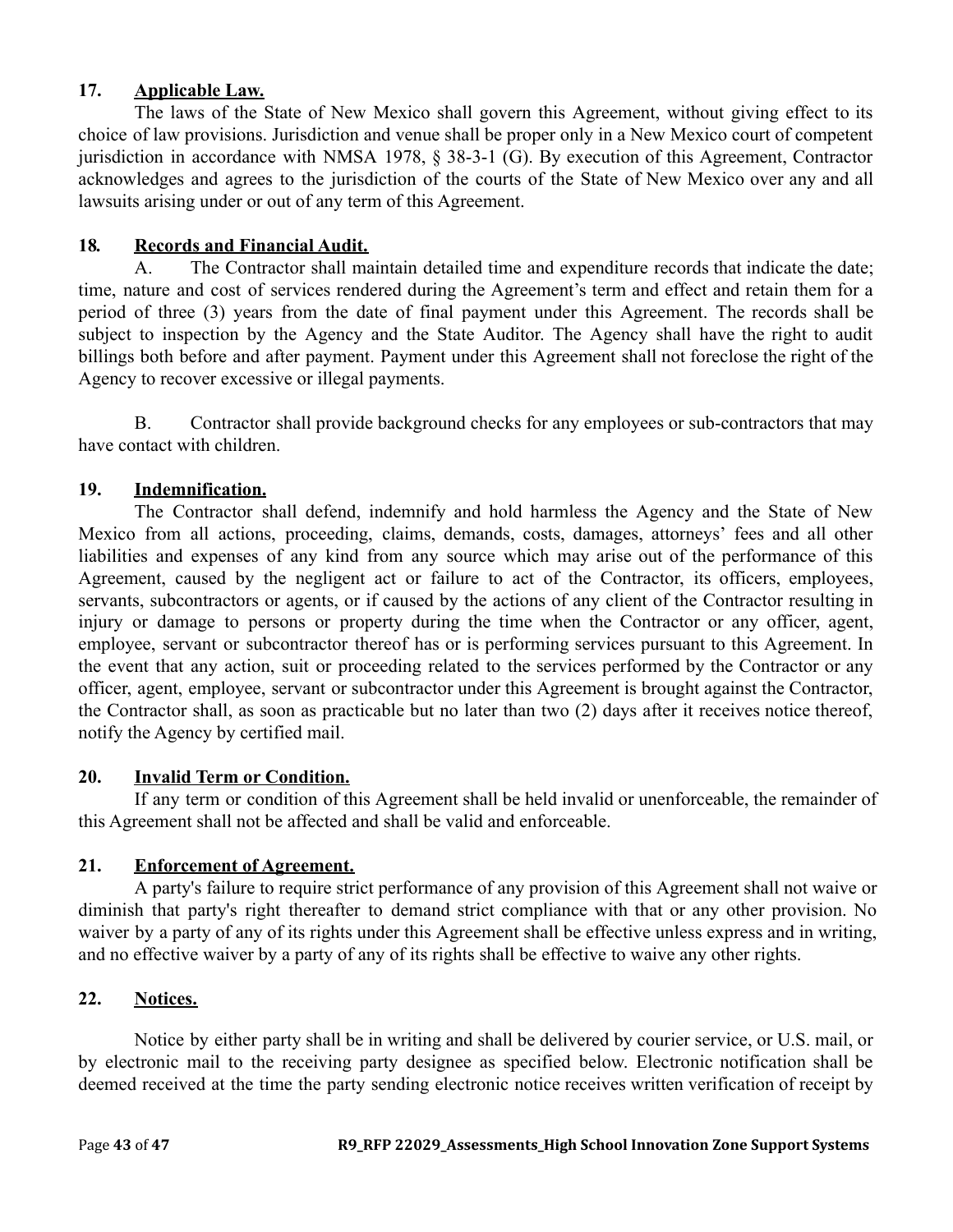the receiving party, including but not limited, to a read receipt.

To the Agency: Arissa Klumker 143 El Paso Rd. Ruidoso, NM 88345 [arissa.klumker@regionix.org](mailto:arissa.klumker@regionix.org)

To the Contractor: <,CONTRACTOR NAME or AGENCY>  $\langle\langle\cdot\rangle\langle\rangle\rangle$ <ADDRESS> <CITY>, <STATE> <ZIP CODE> <PHONE NUMBER> <EMAIL>

#### **23. Authority.**

If Contractor is other than a natural person, the individual(s) signing this Agreement on behalf of Contractor represents and warrants that he or she has the power and authority to bind Contractor, and that no further action, resolution, or approval from Contractor is necessary to enter into a binding contract.

#### **24. Insurance.**

Contractor shall maintain in force during the entire term of this Agreement comprehensive general liability insurance and shall produce a copy of policy if requested by the Agency. Contractor understands and agrees that REC IX shall not provide insurance coverage of any kind for Contractor or Contractor's employees or contract personnel. REC IX recommends that Contractor obtain the insurance coverage that Contractor determines is appropriate. Contractor understands that Contractor may be personally liable for injuries or damages if Contractor does not obtain insurance coverage. REC IX recommends that Contractor consult with an attorney if Contractor is uncertain about the need for or desirability of obtaining insurance.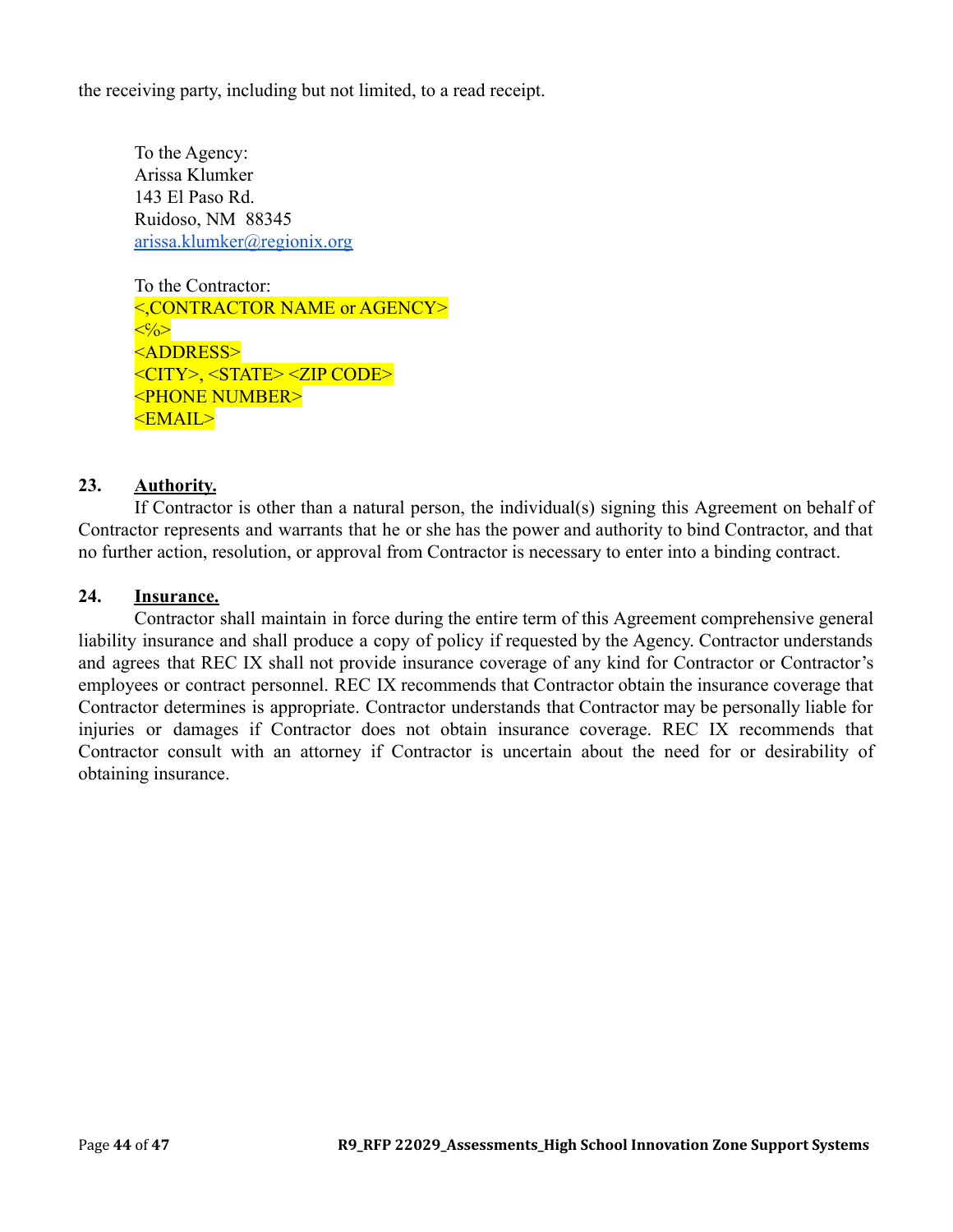**IN WITNESS WHEREOF, the parties have executed this Agreement as of the date of signature by the AGENCY EXECUTIVE DIRECTOR below.**

By: Date:

Bryan Dooley, REC IX Executive Director

By: Date: Date: <AUTHORIZED SIGNER NAME> <AUTHORIZED SIGNER TITLE> <AGENCY (if applicable)>

 $\_$  , and the set of the set of the set of the set of the set of the set of the set of the set of the set of the set of the set of the set of the set of the set of the set of the set of the set of the set of the set of th

REVIEWED BY REC IX CPO

Signature Date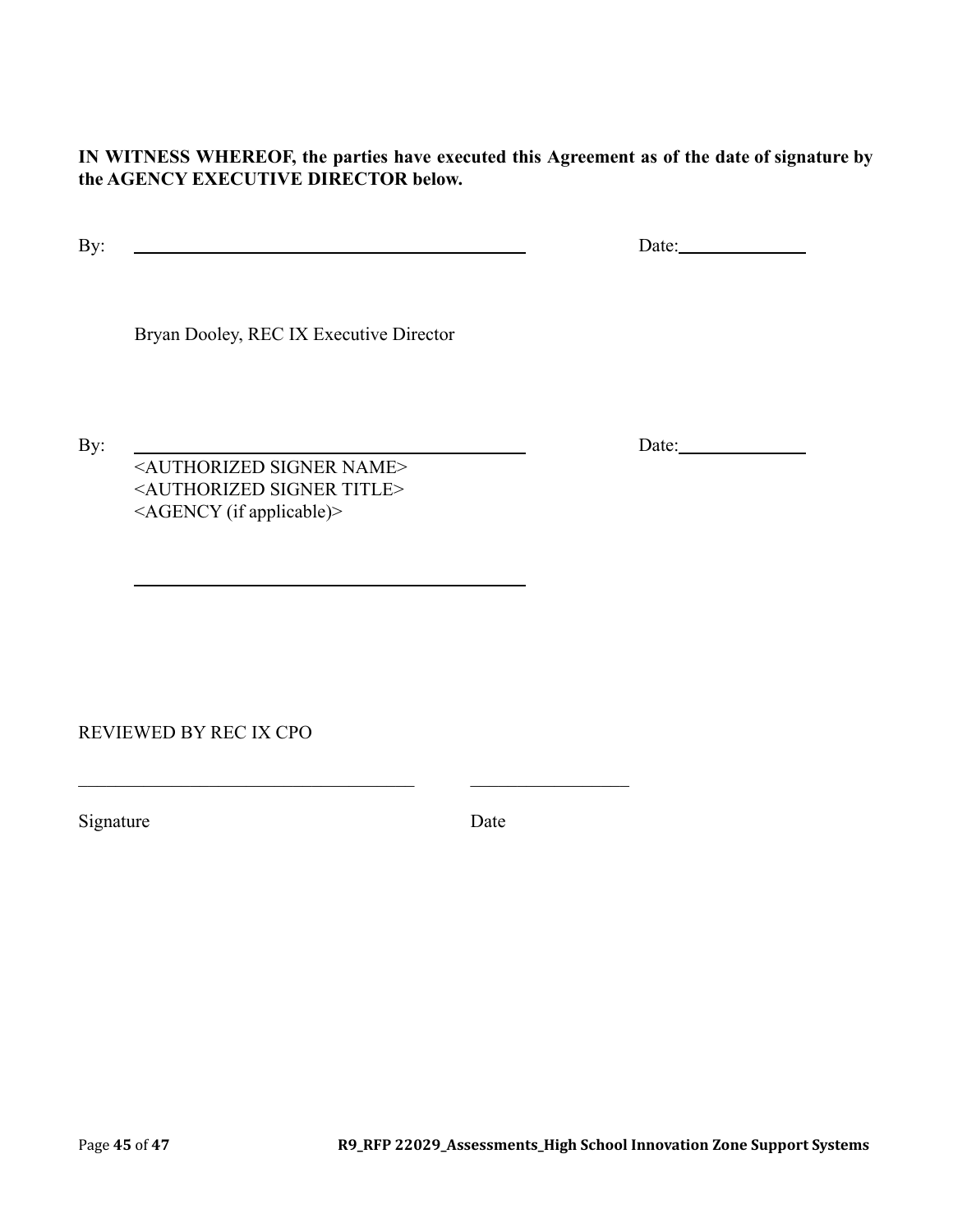### **Addendum A**

This Addendum is attached to and forms part of the Contract between REC IX and <CONTRACTOR NAME>. It is an integral part of the Contract and except as set forth herein, subject to its terms and conditions.

#### **A. Scope of Work.**

<INSERT SOW>

Start Date:\*Contingent upon fully executed contract End Date: June 24, 2022

#### **B. Budget.**

This is a <FEE FOR SERVICE> or <FIXED PRICE> contract.

<BUDGET TABLE INSERT HERE>

The total amount of monies payable to the contractor under this Agreement shall not exceed **\$XXXXX**.

#### **C. Administrative.**

#### **a. Prior to start date, Contractor must provide:**

- 1. Proof of Professional Liability Insurance
- 2. R9 Vendor Forms (if applicable)
	- a. Direct Deposit Form
	- b. Vendor Information Form
	- c. ERB Screening Form
	- d. Federal W-9
- 3. Background Check (If applicable)

#### **b. Gross receipts tax (GRT)**

The contract amount is inclusive of gross receipts tax (GRT). Gross receipts tax (GRT) is the responsibility of the Contractor, for questions about GRT please consult a tax professional.

#### **c. Invoicing**

Invoices shall align with the *Budget* and shall only include allowable costs as expressly written in *Addendum A, B. Budget.* Billing costs, including but not limited to, tax and professional services in excess of, or that do NOT align with the *Budget* shall only be allowable upon written approval from REC IX. Invoices will be subject to review and approval; billing inconsistencies may be subject to non-payment.

Invoices are to be submitted **monthly** to REC IX. Remit invoices to: *[R9Contracts@regionix.org](mailto:R9Contracts@regionix.org)*